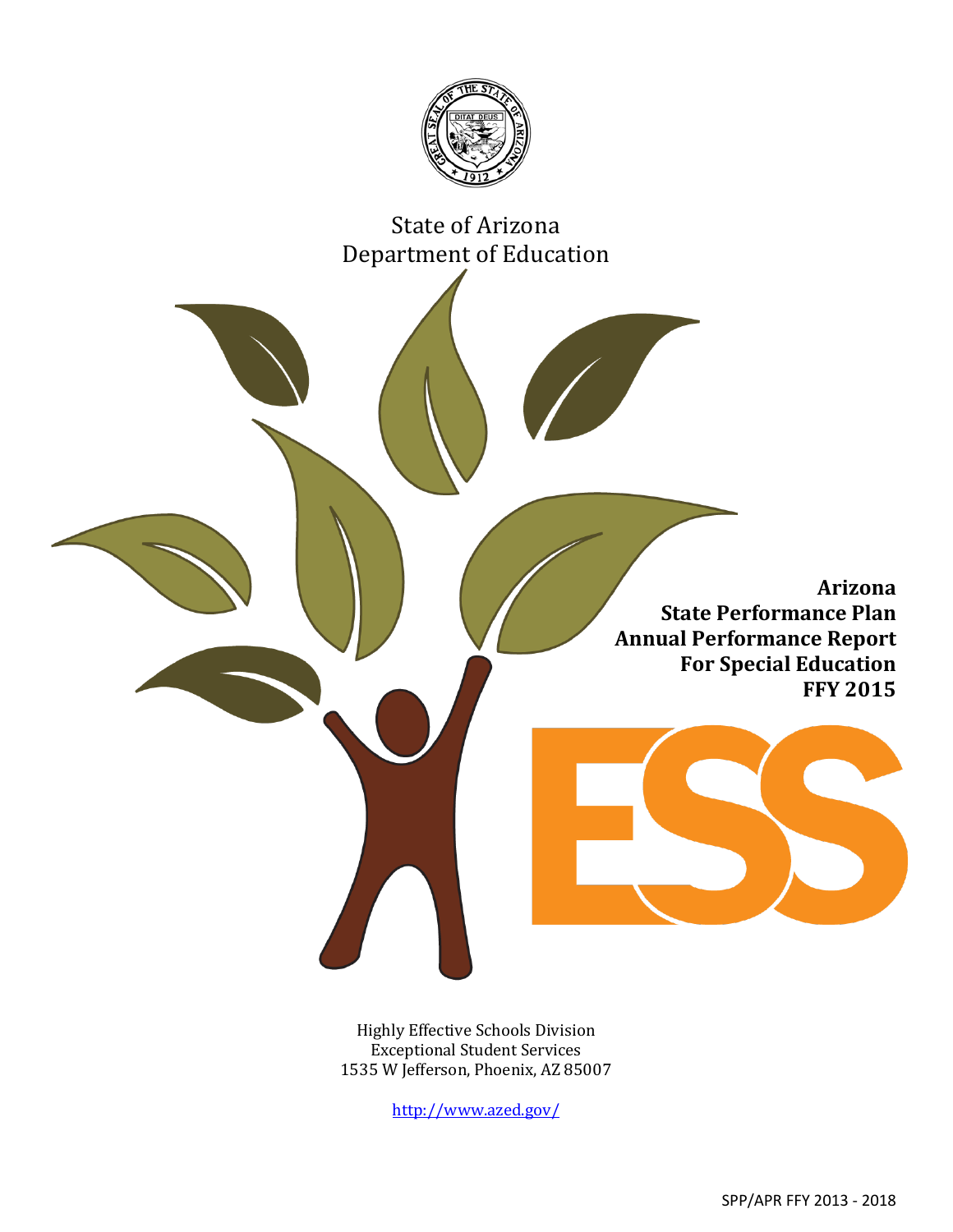The Arizona Department of Education/Exceptional Student Services (ADE/ESS) system of general supervision comprises the following components: Program Support and Monitoring, Dispute Resolution, and Fiscal Monitoring. The general supervision system incorporates the shift to results-driven accountability and provides a balance between compliance and outcomes for students with disabilities. The 2015-2016 school year was Arizona's second year of the Examining Practices monitoring model.

The general supervision system is structured around collaborative conversations and technical assistance. **All schools** were involved in the following activities in the 2015–2016 transition year:

- Technical assistance from ESS
- Review of policies and procedures
- Collection of student exit data
- Collection of post-school outcomes
- Collection of Indicators 11 and 13

During the 2015–2016 school year, ADE reviewed data with local education agencies (LEAs) to determine general supervision activities. ADE/ESS used methods and procedures to carry out general supervision requirements that were consistent but flexible in order to adapt to the varying needs of children, educational settings, and administrative realities. When ADE reviewed data, LEA monitoring schedules were adjusted, and Examining Practices activities were assigned any time data indicated broad issues across systems.

| <b>Attachments</b> |                                                                                                                                                                            |                    |                      |  |  |  |  |  |
|--------------------|----------------------------------------------------------------------------------------------------------------------------------------------------------------------------|--------------------|----------------------|--|--|--|--|--|
|                    | <b>File Name</b>                                                                                                                                                           | <b>Uploaded By</b> | <b>Uploaded Date</b> |  |  |  |  |  |
|                    | No APR attachments found.                                                                                                                                                  |                    |                      |  |  |  |  |  |
|                    |                                                                                                                                                                            |                    |                      |  |  |  |  |  |
|                    | In order to ensure consistent data across indicators, provide the number of districts in this field and the data will be loaded into the applicable indicator data tables. |                    |                      |  |  |  |  |  |
| 635                |                                                                                                                                                                            |                    |                      |  |  |  |  |  |

This data will be prepopulated in indicators B3A, B4A, B4B, B9, and B10.

#### **General Supervision System:**

The systems that are in place to ensure that IDEA Part B requirements are met, e.g., monitoring, dispute resolution, etc.

### Exceptional Student Services Monitoring Model

The Arizona Department of Education, Exceptional Student Services (ESS), revised its monitoring system in 2014 to align with the principles of results-driven accountability and provide a more balanced approach in supporting LEAs. The Examining Practices system was revised to increase the focus on data through results-driven accountability with less emphasis being put on procedural compliance. In addition, ADE/ESS is working with LEAs to help them develop their own systems of internal supervision. Examining Practices considers compliance and outcomes in the review of LEA policies and procedures and practices, as well as in conversations about an LEA's own internal supervision system.

The program specialist assigned to the school district or charter school meets with the LEA director each spring to discuss the LEA data to plan for any upcoming Examining Practices activities.

The better the data are across systems, the better an LEA is able to provide quality programs for students with disabilities.

Arizona has found it essential to include LEA staff as active partners with ADE/ESS staff when examining LEA data, but especially when examining LEA practices. Some tasks are completed together, and some tasks are completed by the LEA staff after they receive training from the ESS staff. The LEA must have a team of active participants, which includes LEA special education personnel and a general education representative.

Ongoing technical assistance plays a significant role in the general supervision of LEAs in Arizona. ESS program specialists conduct annual site visits with each assigned LEA to review the LEA's system of internal supervision and its policies, procedures, and practices. Also included are data related to indicators 11 and 13–the targeted indicators. Program specialists provide ongoing technical assistance related to other issues and questions that may arise. Targeted training is available when data indicate a need.

Every year, all LEAs in the state use the Risk Analysis tool to determine which level of support is appropriate for them for that year. The Risk Analysis tool contains several factors that are determinant in an LEA's need for training and professional development in both areas of compliance and results. There are three levels of support: direct, guided, and independent.<br>8/3/2017 8/3/2017 Page 2 of 67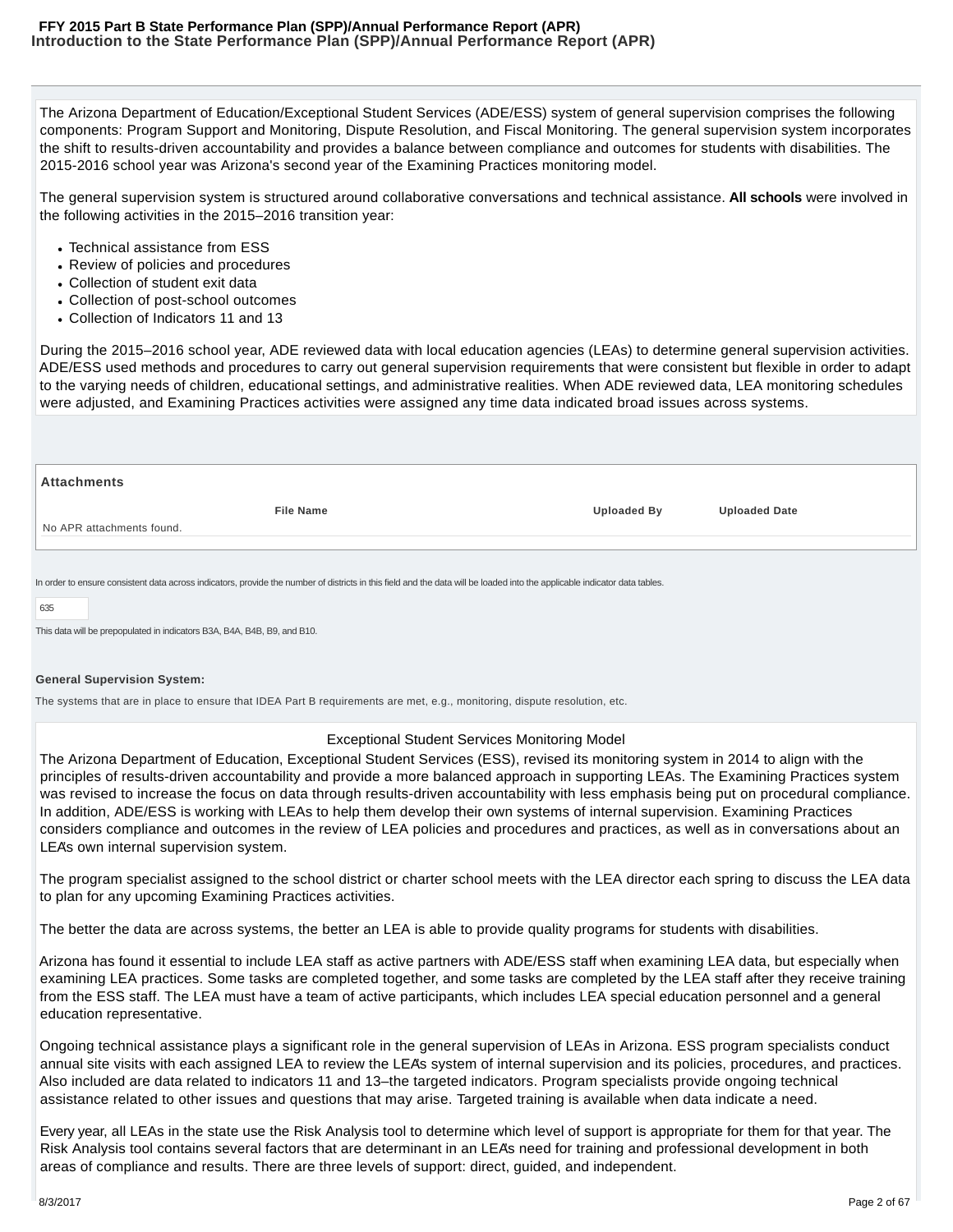# **Direct contact with an ESS program specialist who leads the LEAs through the activities and monitors their progress**

EDISA Five-Year Cycle, Indicator 11 & Indicator 13 data collected every year

- Year 1: Examining Data to Improve Student Achievement (EDISA)
	- LEAs in EDISA will attend three workshops throughout the school year. Each workshop is held for two days. During the workshop, each team develops a root cause analysis based on school data. The teams then develop Action Plans, outlining which activities will take place over the next year to improve outcomes for students with disabilities.
- Year 2: Implement Action Plan
- Year 3: Qualitative data/reflection/plan for changes or implementation
- Year 4: Progress monitor/plan for changes or implementation
- Year 5: Peer progress monitor

# **Guided Support:**

# **ESS program specialist guides an LEA team through activities**

Based on risk analysis factors

- Data analysis to determine root causes
- Collection of Indicator 11 & Indicator 13 data
- Professional development
- Guide steps training
- Specialist's completion of tracking form

# **Independent Support:**

# **LEA conducts activities independently with ESS specialist consult**

Based on risk analysis factors

- Data review and guiding question analysis
- Indicators 11 and 13 data collection, verified by ESS specialist
- Specialist's completion of tracking form

Examining Data to Improve Student Achievement

# (EDISA)

Examining Data to Improve Student Achievement (EDISA) is a collaborative partnership between local education agencies and ADE in a team-training program designed to close achievement gaps between students with special needs and their nondisabled peers. EDISA facilitators and ESS coaches guide district- and building-level data action teams through a Data Use Framework that supports continuous improvement by leading teams to discover causes of the achievement gaps between students and to develop plans to improve outcomes. The focus has been on reading thus far; however, any area can be incorporated into the framework.

This training focuses on eight stages of a comprehensive Data Use Framework. The concept has four phases: preparation, inquiry, planning, and action. The goal of the training is for teams to utilize data to identify the causes of the reading achievement gap between students with disabilities and their nondisabled peers and to narrow the gap by increasing positive outcomes in reading achievement for all students.

Team success is evaluated based on the team's application of the Data Use Framework to

- 1. Identify relevant data that will address a problem or concern;
- 2. Conduct data analysis and determine actionable causes;
- 3. Develop measurable outcomes and identify strategic activities;
- 4. Implement the plan with integrity and evaluate progress.

# **Enforcement Activities**

If an LEA is unable to correct all identified noncompliance within a year from the Written Notification of Findings letter, one or more of the following enforcement actions will be taken, based on the severity of the remaining noncompliance. LEAs are entitled to request a hearing if they wish to challenge the enforcement action(s).

ESS development of a prescribed Action Plan with required activities and timelines to address the continuing noncompliance.

Enforcement of Action Plan activities as outlined in the current agency Action Plan. Bexage 3 of 67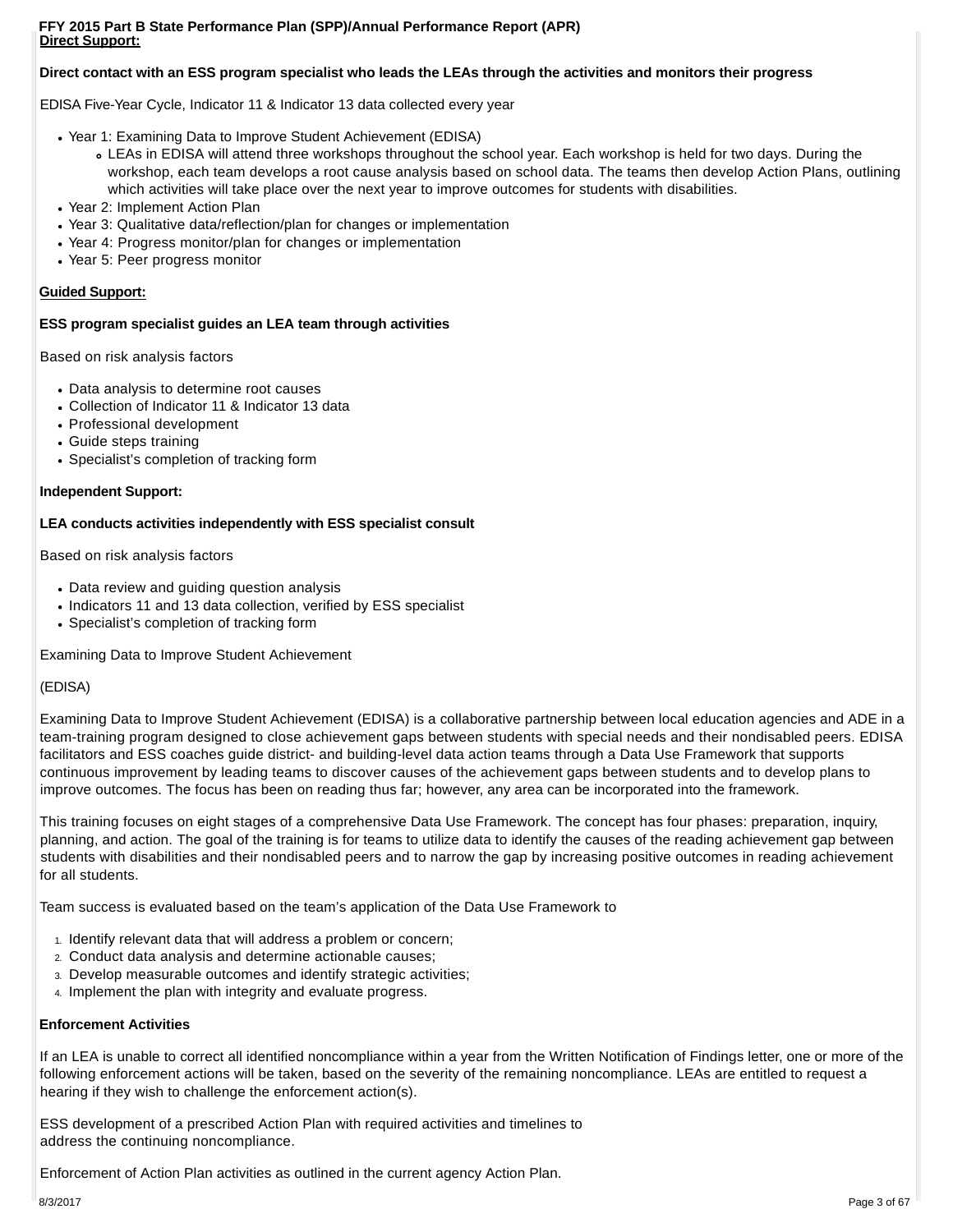Review and revision of the current Action Plan to develop targeted activities that address the continuing noncompliance. **FFY 2015 Part B State Performance Plan (SPP)/Annual Performance Report (APR)**

Special monitor selection.

Interruption of IDEA payments until adequate compliance is achieved. For charter schools not receiving IDEA funds, a request for withholding 10% of state funds.

For charter schools, a request to the appropriate board for a notice of intent to revoke the charter.

With the Arizona State Board of Education approval, interruption of Group B weighted state aid or redirection of funds pursuant to 34 C.F.R. §300.222(a).

Request to the attorney general for assistance in law enforcement.

# **Dispute Resolution**

In addition to monitoring findings, noncompliance with IDEA is identified through formal complaints and due process hearings, which are overseen by Dispute Resolution.

ADE/Dispute Resolution employs four State complaint investigators who work under the supervision of the Director of Dispute Resolution. The director assigns incoming complaints, monitors the investigation progress, and reviews and signs all Letters of Finding. Upon a finding of noncompliance identified by a complaint investigator, corrective action is ordered in a Letter of Findings that either requires the immediate provision of services or the immediate cessation of noncompliance, whichever is necessary. The letter also outlines the necessary steps required to prevent the reoccurrence of noncompliance and states what is considered sufficient documentation to ensure that noncompliance has been addressed and to minimize the effects of the violations. ADE/Dispute Resolution employs a Corrective Action Compliance Monitor (CACM) to collect the required documentation, monitor timelines, and provide technical assistance, as necessary.

When both parties to a State administrative complaint agree that a mutually beneficial resolution can be reached without the need for a full investigation, the assigned complaint investigator may assist the parties in reaching an informal resolution. Although no formal resolution agreement is required, if the complaining party indicates that she or he is satisfied with the PEA's response to the complaint, the complaint investigator will issue a withdrawal letter. If the complaining party changes his or her mind about informal resolution and wants the investigation to go forward, the individual may notify the Dispute Resolution office within five business days and the investigation will move forward.

Beginning in August 2005, Arizona switched from a two-tiered due process system to a single-tiered system. Due process hearings are conducted on behalf of the Arizona Department of Education by the Arizona Office of Administrative Hearings (OAH). The OAH employs full-time administrative law judges (ALJs), all of whom are attorneys licensed to practice law in Arizona. The ALJs assigned to hear special education due process hearings are knowledgeable about the IDEA and receive yearly training.

Arizona has a system that allows for mediation of any dispute between parents and PEAs—it is not necessary for either to file a request for a due process hearing to utilize mediation services. Mediators are available statewide and have been trained on both mediation strategies and IDEA requirements.

# **Incentives, Sanctions, and Enforcement**

# **Incentives Related to Monitoring**

During FFY 2015, the State offered the following incentives for PEAs that, upon completion of their monitoring, exhibited exemplary compliance with IDEA requirements:

- 1. ADE/ESS provided two paid registrations for either the ESS Directors Institute or the Transition Conference for PEAs that demonstrated 100% compliance on Indicators 11 and 13 in a data review monitoring.
- ADE/ESS gave one paid registration for either the ESS Directors Institute or the Transition Conference to PEAs that had no findings 2. at the completion of the self-assessment monitoring.

# **Sanctions and Enforcement Related to Monitoring**

Arizona uses a variety of methods to ensure that all public education agencies meet the requirements of State and federal statutes and regulations related to special education. The following list of the State's enforcement steps may be imposed based upon the severity of the remaining noncompliance:

ESS development of a prescribed corrective action plan (CAP) with required activities and timelines to address the continuing noncompliance.

Enforcement of CAP activities as outlined in the current CAP.

Review and revision of the current CAP to develop targeted activities that address the continuing noncompliance.

Assignment of a special monitor.

<sub>s/3</sub>Jฏterruption of IDEA payments until adequate compliance is achieved. For charter schools not re*ceeiving* IDEA funds, a request to begin withholding 10% of State funds.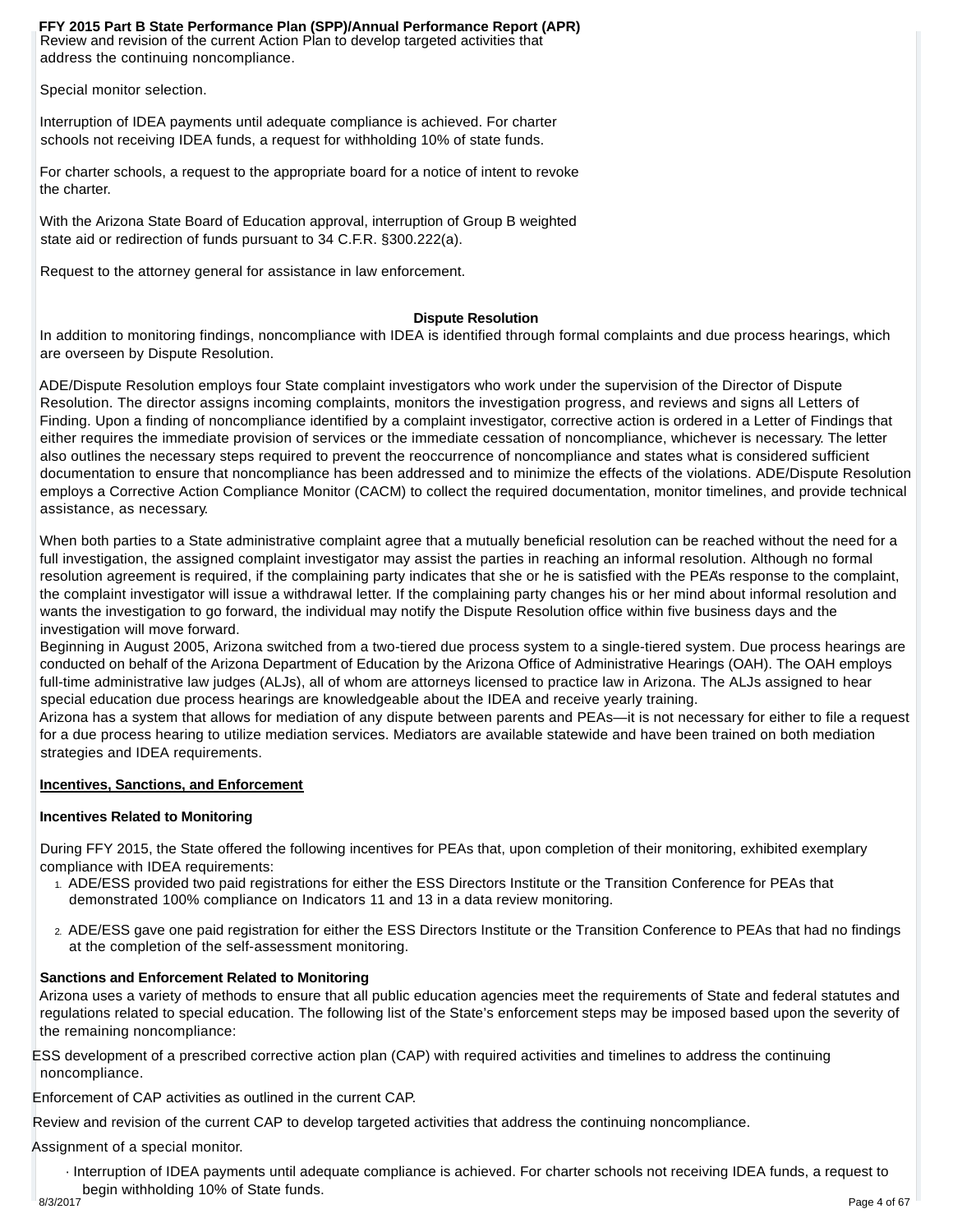- · For charter schools, a request to the appropriate board for a notice of intent to revoke the charter.
- · With Arizona State Board of Education approval, interruption of Group B weighted State aid or redirection of funds pursuant to 34 C,F,R, §300.227(a).
- · Request to the Arizona Attorney General for legal action.

# **Sanctions and Enforcement Related to Dispute Resolution**

Upon a finding of noncompliance identified in a State administrative complaint, corrective action is ordered in a Letter of Findings, and documentation of the corrective action submitted will be reviewed by the Corrective Action Compliance Monitor (CACM). If the corrective action documentation received is incomplete or not completed as specified in the Letter of Findings or if no documentation is received from the PEA by the date specified in the Letter of Findings, then the following steps will be taken by the PEA and ADE/Dispute Resolution:

Within five business days following the due date specified in the Letter of Findings, the CACM will attempt to informally communicate with the PEA via phone calls and/or emails for the following purpose(s):

- · to inquire as to why the corrective action is incomplete and to direct the PEA to immediately submit the completed corrective action documentation;
- · to provide feedback on any concerns with the documentation submitted, to give clarification on the requirements, and to direct the PEA to revise and resubmit the corrective action documentation within a specified timeframe; or
- · to inquire as to why the corrective action has not been submitted and to direct the PEA to immediately submit the completed corrective action documentation.
- · If the delay in submitting the documentation is due to extenuating circumstances and the CACM determines based on those circumstances that it is reasonable to negotiate a new due date for the corrective action to be submitted, the CACM will send a Letter of Understanding, with a copy to the complainant, detailing (a) the CACM's concerns and the PEA's explanation, (b) any decisions made to resolve the problem, and (c) a new negotiated due date.

If the concerns were not resolved using the informal procedures described above, the CACM will send a Letter of Inquiry to the PEA, with a copy provided to the complainant. A Letter of Inquiry may be sent for any of the following reasons:

- · The PEA is nonresponsive to the CACM's attempts at informal communication.
- · The CACM and the PEA are not able to resolve concerns with the content of corrective action documentation submitted or the PEA's failure to submit all required corrective action documentation through informal communication.
- · The CACM is not satisfied with the PEA's response to informal inquiries for reasons such as the PEA does not intend to complete and submit the corrective action, the PEA refuses to make needed changes to corrective action documentation, or the PEA's informal explanation of the circumstances causing the delay in submitting corrective action documentation is unacceptable to the CACM.
- · The PEA fails to submit new or revised corrective action documentation within the informally negotiated timeframe or by the new due date set forth in the Letter of Understanding.
- · In other cases determined necessary and appropriate by the CACM.
- · The PEA must provide a Letter of Explanation to ADE/Dispute Resolution within three business days of receipt of the Letter of Inquiry fully answering the inquiry and explaining the circumstances surrounding the non-submission of or failure to complete the corrective action documentation.
- · If the circumstances are acceptable, then the CACM will send a Letter of Understanding, with a copy to the complainant, detailing (a) the CACM's concerns and the PEA's explanation, (b) any decisions made to resolve the problem, and (c) a new negotiated due date. If the circumstances are unacceptable or the PEA does not respond to the Letter of Inquiry as noted above, then the CACM will compose a Letter of Enforcement.

If the corrective action documentation submitted was not completed as specified in the Letter of Findings and following informal communication between the CACM and the PEA, the revised and resubmitted corrective action documentation was not satisfactory, the CACM will inform the PEA via Letter of Clarification, with a copy to the complainant, that the corrective action item in question must be revised. A new due date for the revised corrective action will be assigned in this letter and technical assistance will be offered.

If, after the steps outlined above have been taken, the corrective action documentation received remains incomplete or has not been received by ADE/Dispute Resolution or the corrective action has not been completed as specified in the Letter of Findings, the CACM will send a Letter of Enforcement to the chief administrator of the PEA, with a copy to the special education director or coordinator and the complainant, detailing the corrective action items that are incomplete, the corrective action items that were not completed as specified in the Letter of Findings, or those items that have not been received.

The Letter of Enforcement will outline which of the following enforcement options will be taken:

- · Interruption of federal funds
- · Redirection of federal funds to ensure the child receives a free appropriate public education (FAPE)
- 8/3/2017 · If applicable, reporting of violations to a sponsoring entity for charter schools and seeking of remedies through the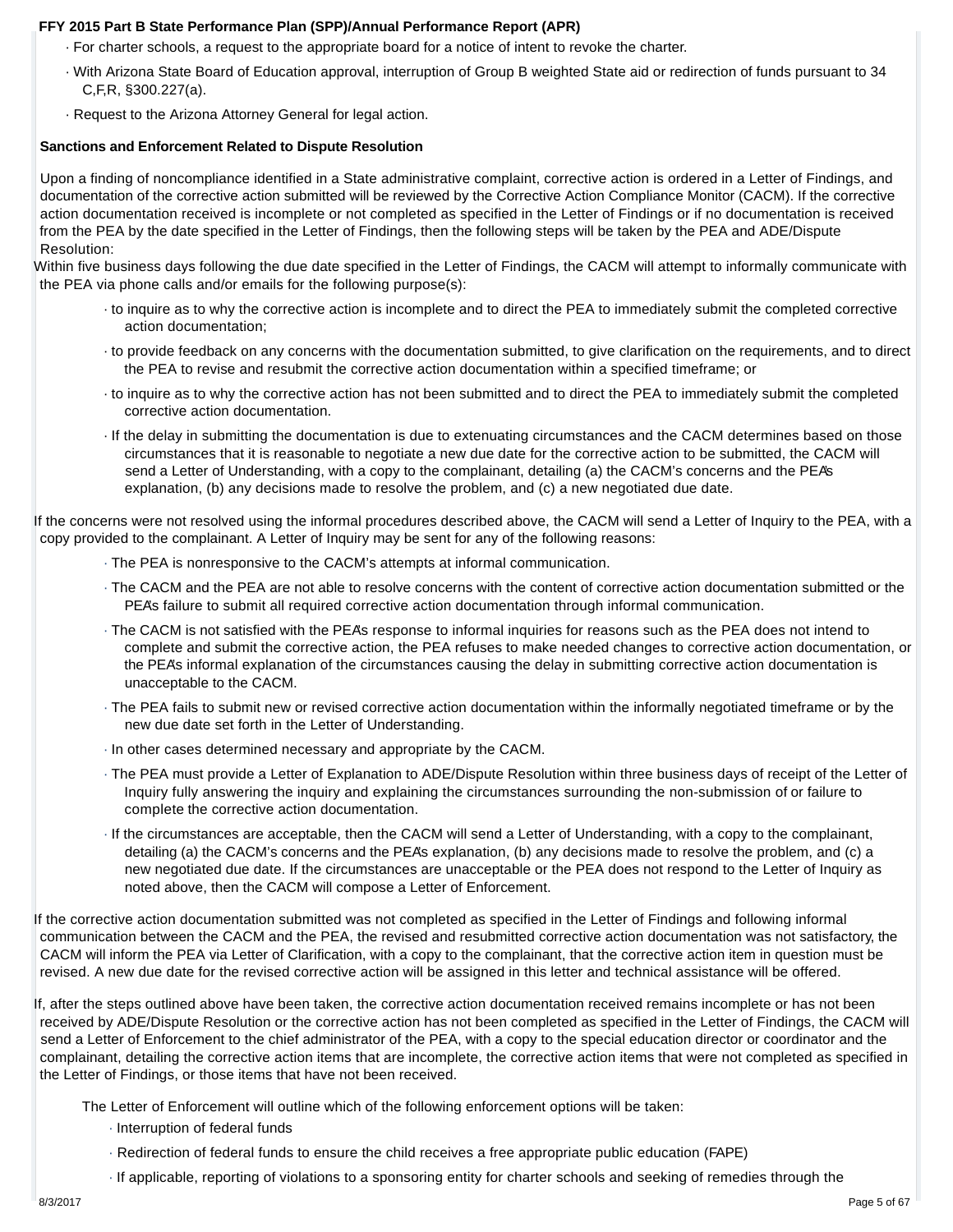appropriate board.

Once all corrective action documentation has been received, reviewed, and accepted by ADE/Dispute Resolution, a Letter of Completion will be sent to the chief administrator, the special education director or coordinator of the PEA, the ADE/ESS education program specialist assigned to assist the public education agency, and the complainant.

# **ESS Fiscal Monitoring**

Receiving federal grant monies entails both programmatic and financial duties, which include proper programming and expenditure of monies, goals achievement, and related reporting. Information related to the key areas addressed during the fiscal monitoring of federal funds are:

- 1. Payroll Expenditure Compliance, including Time and Effort
- 2. Non Payroll Expenditure Compliance
- 3. Internal Controls
- Fixed Asset Compliance—Fixed asset refers to tangible, non-expendable, personal property having a useful life of more than one 4. year and an acquisition as defined by the district or charter's fixed-asset policy
- 5. Grants Management Compliance

ADE chooses approximately 200 LEAs per year for fiscal monitoring using a three-year rotational cycle. However, LEAs with a higher risk can be selected any year. The LEAs go through a risk assessment based on the expenditure report provided by the LEAs and internal data gathered by ESS. If there is a high risk indicated on the expenditure report and internal data, certain expenditures are selected as sample items, and the LEA is required to provide supporting documentation for these sample items. If further concerns arise, the LEA will be contacted and an on-site review will be conducted. This process provides a higher level of monitoring than the monitoring that was done previously so that resources can be spent on those LEAs that need assistance.

| <b>Attachments</b>        |                  |                    |                      |
|---------------------------|------------------|--------------------|----------------------|
|                           | <b>File Name</b> | <b>Uploaded By</b> | <b>Uploaded Date</b> |
| No APR attachments found. |                  |                    |                      |
|                           |                  |                    |                      |

#### **Technical Assistance System:**

The mechanisms that the State has in place to ensure the timely delivery of high quality, evidenced based technical assistance and support to LEAs.

The ESS technical assistance system involves providing information and guidance on promising practices in educating students with disabilities and also furnishing information and guidance on IDEA and Arizona regulations and policies. This assistance is carried out through site visits, the consultant of the day (COD) telephone line, and materials found on the ESS Web sites, as well as information found on the Promising Practices Web site.

| ∣ Attachments             |                  |                    |                      |
|---------------------------|------------------|--------------------|----------------------|
| No APR attachments found. | <b>File Name</b> | <b>Uploaded By</b> | <b>Uploaded Date</b> |
|                           |                  |                    |                      |

#### **Professional Development System:**

The mechanisms the State has in place to ensure that service providers have the skills to effectively provide services that improve results for students with disabilities.

The Arizona Department of Education, Exceptional Student Services solicits feedback from constituents to identify needs in professional development and technical assistance. Needs are also identified through the evaluation of indicator data and the assessment of compliance with legal mandates. Based on those needs, ESS provides professional development and technical assistance using various instructional designs. As stated in Learning Forward's Standards for Professional Learning, all ESS's professional development promotes active engagement, focuses on increasing educator effectiveness, and applies learning theories, research, and models. Delivery models for training include single and multi-year implementation grants, face-to face professional development, online professional development and online modules, and training that is delivered to groups of any size or to individuals. Participants in all trainings and presentations are surveyed to determine whether preparation, training design, materials, and outcomes met the Standards for Professional Learning. Survey feedback is routinely reviewed and used to revise or develop subsequent training and presentations.

The following training opportunities were offered to teaching professionals to meet specific professional development needs in Arizona:

# **School-Wide Information System (SWIS) Training**

**July 6 & 8, 2015, Florence Unified School District Results and School Page 6 of 67** Page 6 of 67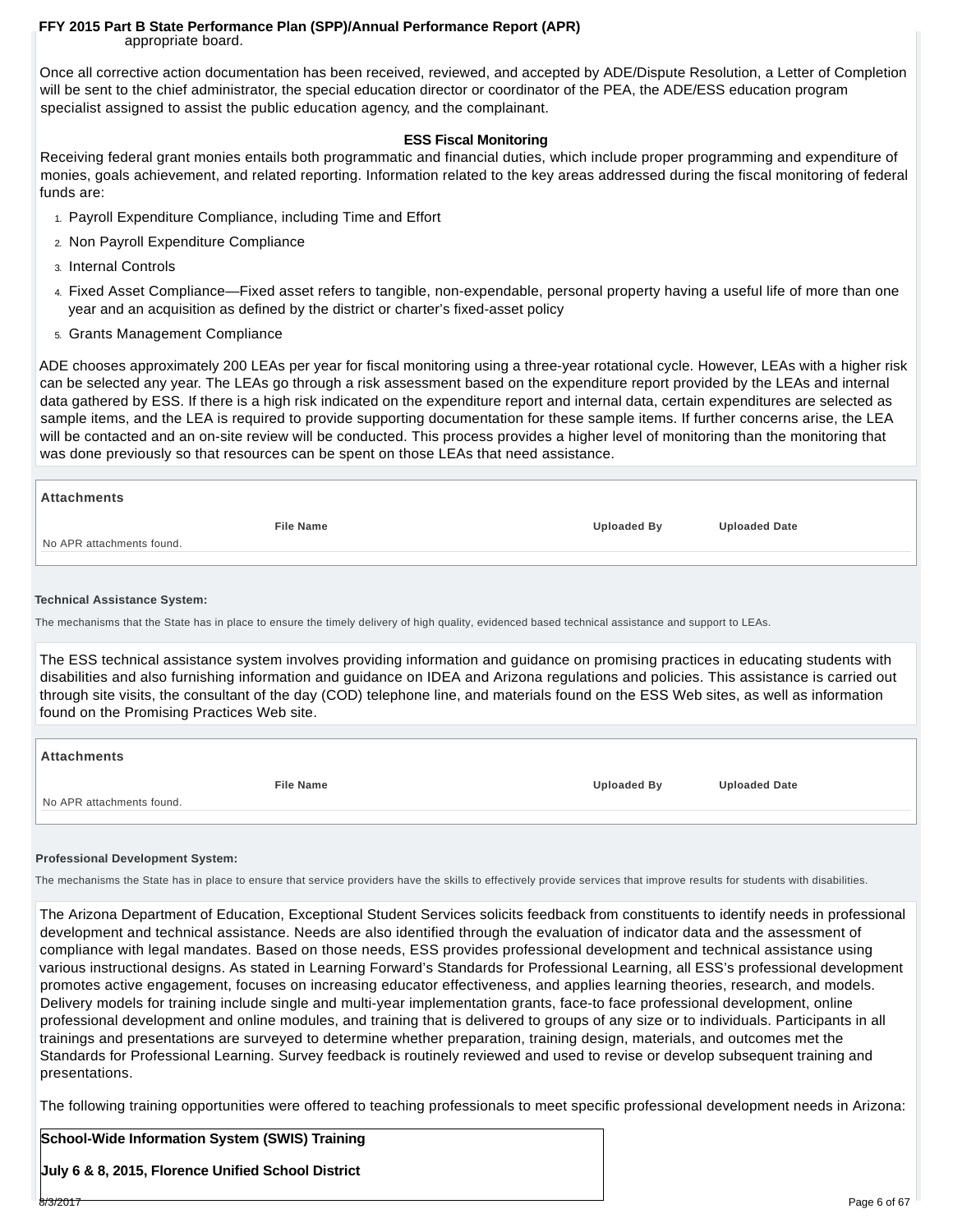| July 13, 2015, Mohave Valley Elementary School District                                                                                                                                                                                                                                                                                                                                                                                                                                                                                                                                                                                                                                                                                                                                                                                     |
|---------------------------------------------------------------------------------------------------------------------------------------------------------------------------------------------------------------------------------------------------------------------------------------------------------------------------------------------------------------------------------------------------------------------------------------------------------------------------------------------------------------------------------------------------------------------------------------------------------------------------------------------------------------------------------------------------------------------------------------------------------------------------------------------------------------------------------------------|
| August 14, 2015, Cartwright Elementary School District                                                                                                                                                                                                                                                                                                                                                                                                                                                                                                                                                                                                                                                                                                                                                                                      |
| August 20, 2015, SWIS-Check In Check Out (CICO), Buckeye Elementary District                                                                                                                                                                                                                                                                                                                                                                                                                                                                                                                                                                                                                                                                                                                                                                |
| August 24, 2015, Tucson Unified District                                                                                                                                                                                                                                                                                                                                                                                                                                                                                                                                                                                                                                                                                                                                                                                                    |
| The SWIS Suite is a reliable, confidential, Web-based information system that enables<br>schools to collect, summarize, and use student behavior data for decision making.<br>SWIS provides school personnel with the information they need to be successful<br>decision makers.                                                                                                                                                                                                                                                                                                                                                                                                                                                                                                                                                            |
| SWIS assists teams to improve their internal decision making and overall support plan<br>design for individual students and their families. School teams are guided through the<br> initial training process to utilize this data system at their school site(s).<br> initial training process to utilize this data system at                                                                                                                                                                                                                                                                                                                                                                                                                                                                                                               |
| Teachers' Institute                                                                                                                                                                                                                                                                                                                                                                                                                                                                                                                                                                                                                                                                                                                                                                                                                         |
| July 9-10, 2015                                                                                                                                                                                                                                                                                                                                                                                                                                                                                                                                                                                                                                                                                                                                                                                                                             |
| The Teachers' Institute conference, "Taking Charge of Change," focused on providing<br>learning opportunities for teachers, instructional coaches, and interventionists. The<br>Teachers' Institute is highly aligned to the Arizona Department of Education's Leading<br>Change Conference to promote common vocabulary, shared understanding, and a<br>clear focus. This conference serves special and general education teachers<br>-preschool to grade 12, teacher leaders, instructional coaches, related service<br>providers, teachers of ELLs, and content specialists.                                                                                                                                                                                                                                                             |
| A Principal's Primer for Raising Reading Achievement                                                                                                                                                                                                                                                                                                                                                                                                                                                                                                                                                                                                                                                                                                                                                                                        |
| July 15–16, 2015                                                                                                                                                                                                                                                                                                                                                                                                                                                                                                                                                                                                                                                                                                                                                                                                                            |
| In collaboration with Voyager Sopris Learning, Arizona Department of Education's<br>Exceptional Student Services hosted a two-day leadership training on raising reading<br>achievement. This training was a "how-to" professional development opportunity for<br>district and school administrators who wanted to improve the overall reading<br>performance of an elementary or middle school population. The training, led by Pati<br>Montgomery, EdS, provided practical instruction on how a principal can lead a school to<br>implement research-based, multi-tiered reading instruction and achieve optimal<br>results, especially with students with disabilities and students from economically,<br>socially, or educationally disadvantaged backgrounds. The target audience was<br>principals and district-level administrators. |
| LETRS: Language Essentials for Teachers of Reading and Spelling                                                                                                                                                                                                                                                                                                                                                                                                                                                                                                                                                                                                                                                                                                                                                                             |
| Trainer of Trainings (TOT) Modules 7-9 July 20-23, 2015                                                                                                                                                                                                                                                                                                                                                                                                                                                                                                                                                                                                                                                                                                                                                                                     |
| Modules 1-9 Webinar Support December 9, 2015 (2 hrs.)                                                                                                                                                                                                                                                                                                                                                                                                                                                                                                                                                                                                                                                                                                                                                                                       |
| Module 10 Initial January 13-14, 2016                                                                                                                                                                                                                                                                                                                                                                                                                                                                                                                                                                                                                                                                                                                                                                                                       |
| Module 10 Coaching January 15, 2016                                                                                                                                                                                                                                                                                                                                                                                                                                                                                                                                                                                                                                                                                                                                                                                                         |
| Module 1-10 Webinar Support February 3, 2016                                                                                                                                                                                                                                                                                                                                                                                                                                                                                                                                                                                                                                                                                                                                                                                                |
| Module 10 TOT Feb 29-March 1, 2016                                                                                                                                                                                                                                                                                                                                                                                                                                                                                                                                                                                                                                                                                                                                                                                                          |
| Module 10 TOT Coaching March 2, 2016                                                                                                                                                                                                                                                                                                                                                                                                                                                                                                                                                                                                                                                                                                                                                                                                        |
| Module 10 Webinar Support March 31, 2016 (2 hrs.)                                                                                                                                                                                                                                                                                                                                                                                                                                                                                                                                                                                                                                                                                                                                                                                           |
| The training dates above represent the second year of LETRS Cohort 2 facilitated by the<br>Arizona Department of Education. LETRS training is an opportunity for intensive<br>professional development that increases teacher knowledge of literacy through the<br>Trainer of Trainings (TOT) model. Participants were primarily instructional coaches and<br>others responsible for providing professional development in their school, district, or<br>charter. TOTs are provided with comprehensive and practical knowledge of how children                                                                                                                                                                                                                                                                                              |

lea $n$ <sup>2</sup>0<sup>7</sup> read, write, and spell, and are expected to deliver trainings at their school sites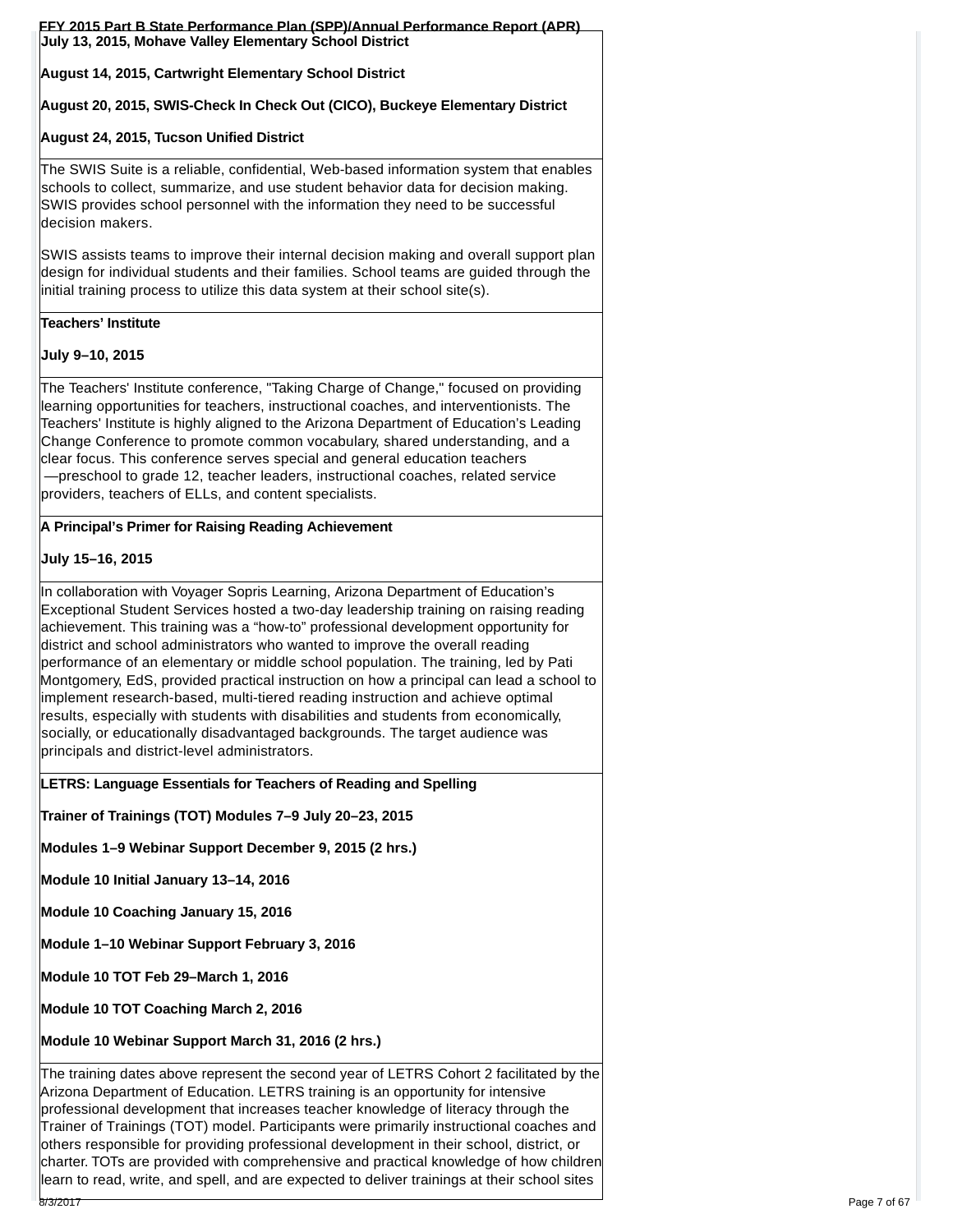| FFY 2015 Part B State Performance Plan (SPP)/Annual Performance Report (APR)<br>upon successful completion of each module assessment. Teachers and<br>administrators can use this knowledge to improve instruction and implement<br>evidence-based literacy interventions. Training outcomes included intense professional<br>development and knowledge of literacy in the following areas: |
|---------------------------------------------------------------------------------------------------------------------------------------------------------------------------------------------------------------------------------------------------------------------------------------------------------------------------------------------------------------------------------------------|
| Module 1-The Challenge of Learning to Read                                                                                                                                                                                                                                                                                                                                                  |
| Module 2—The Speech Sounds of English: Phonetics, Phonology, and Phoneme<br>Awareness                                                                                                                                                                                                                                                                                                       |
| Module 3—Spellography for Teachers: How English Spelling Works                                                                                                                                                                                                                                                                                                                              |
| Module 4—The Mighty Word: Building Vocabulary and Oral Language.                                                                                                                                                                                                                                                                                                                            |
| Module 5-Getting Up to Speed: Developing Fluency                                                                                                                                                                                                                                                                                                                                            |
| Module 6-Digging for Meaning: Teaching Text Comprehension                                                                                                                                                                                                                                                                                                                                   |
| Module 7—Teaching Phonics, Word Study, and the Alphabetic Principle                                                                                                                                                                                                                                                                                                                         |
| Module 8-Assessment for Prevention and Early Intervention                                                                                                                                                                                                                                                                                                                                   |
| Module 9-Teaching Beginning Spelling and Writing                                                                                                                                                                                                                                                                                                                                            |
| Module 10—Reading Big Words: Syllabication and Advanced Decoding                                                                                                                                                                                                                                                                                                                            |
| STAR (in collaboration with ADE Early Childhood)                                                                                                                                                                                                                                                                                                                                            |

**July 27–31, 2015**

# **September 16–18, 2015**

The STAR Program (Strategies for Teaching based on Autism Research), developed by Arick, Loos, Falco, Krug, 2004, is a comprehensive curriculum that includes detailed lesson plans, teaching materials, data systems and a curriculum-based assessment for teaching in the six curricular areas of receptive language, expressive language, spontaneous language, functional routines, academics, and play and social skills. The strategies used in the STAR Program have been shown to be effective with students at the preschool and elementary level.

STAR Support trains on curricula and interventions based on the principles of applied behavior analysis. They strive to provide instructors with the tools to implement effective curricula for a wide range of learners with autism spectrum disorder. The focus of the training and curricula is on the child and the functional skills he or she needs to learn to be an active, engaged member of the school, home and community.

# **School Resource Officer Training**

### **September 30, 2015**

# **February 24, 2016**

School Resource Officers (SROs) are placed in selected schools to contribute to safe school environments that are conducive to teaching and learning. School Safety Program officers maintain a visible presence on campus; deter delinquent and violent behaviors; serve as an available resource to the school community; and provide students and staff with Law-Related Education (LRE) instruction and training. One aspect of training for SROs is to provide them with understanding and knowledge of special education, services provided to students receiving special education services, and strategies to support students in the various exceptionality areas.

**Differentiation of Standards with Accommodations/Modifications – Amphitheater Unified school District**

**September 1, 2015 – Copper Creek Elementary**

**September 2, 2015– Mesa Verde Elementary**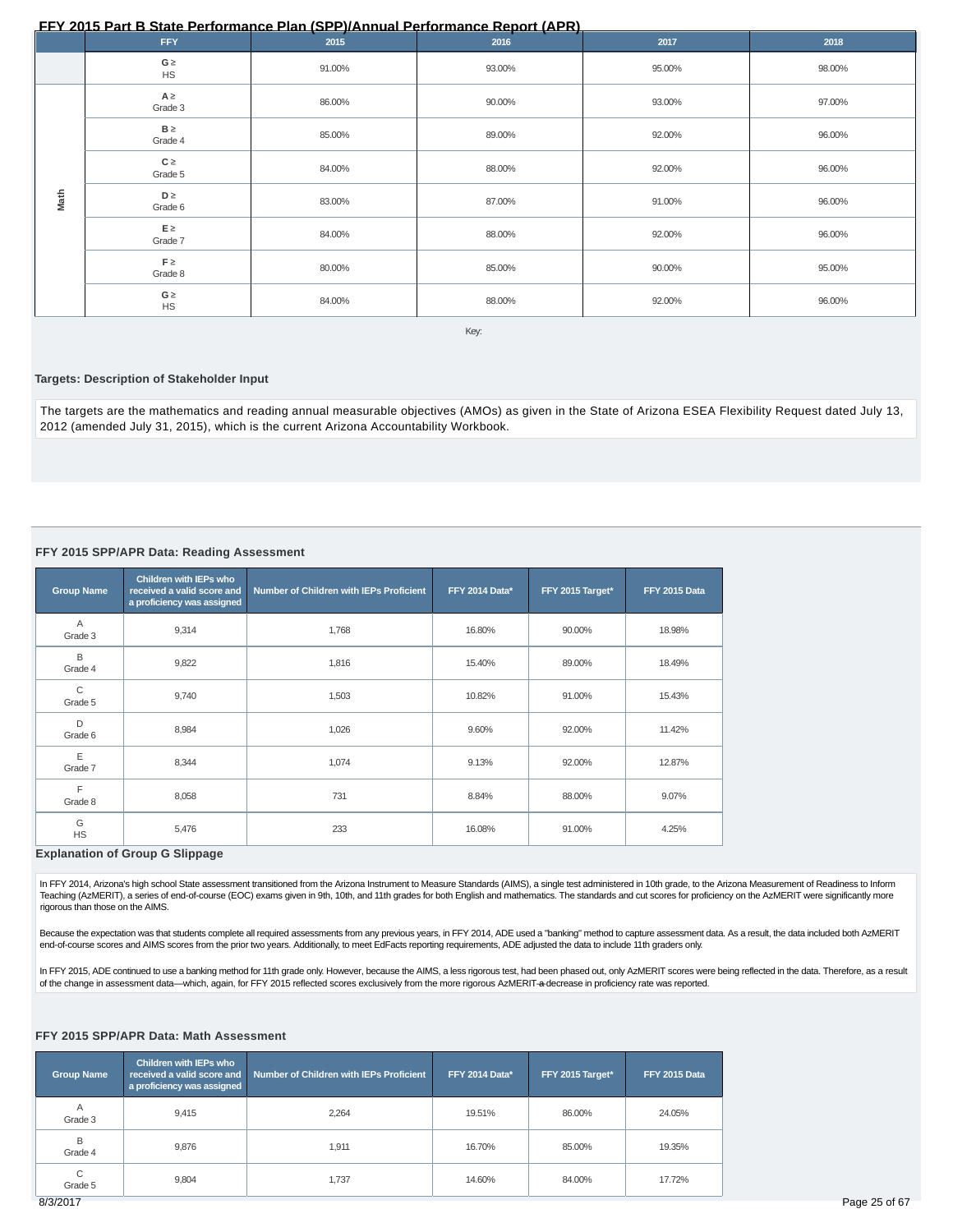# **State of Arizona Department of Education**

Arizon a State Performance Plan Annual Performance Report **For Special Education FFY 2015** 

**Highly Effective Schools Division Exceptional Student Services** 1535 W Jefferson, Phoenix, AZ 85007

http://www.azed.gov/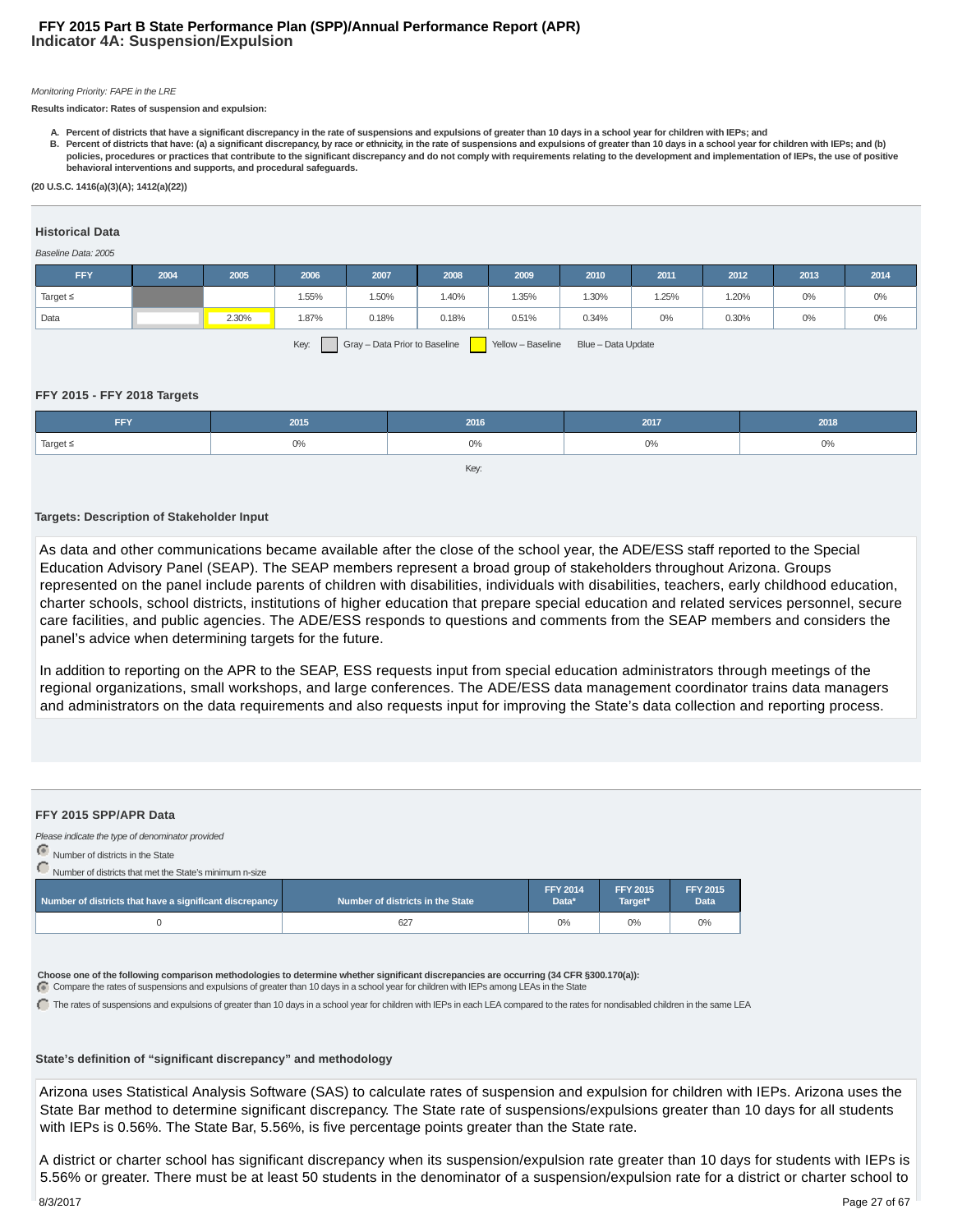be flagged as having significant discrepancy. The denominator represents the overall special education enrollment at the district or charter school.

Using the minimum "n" size of 50 students for overall special education enrollment, Arizona excluded 5 PEAs from the calculation (excluded 5 from 627) and used the total number of PEAs (627) in the State in the denominator.

Arizona compares the rates of suspensions and expulsions of greater than 10 days in a school year for students with IEPs among PEAs in the State.

# **Provide additional information about this indicator (optional)**

The 2014–2015 data were reported by the PEAs through the Arizona Safety Accountability for Education (Az SAFE) application. The data are the same as the data reported under section 618, Table 5 (Report of Children with Disabilities Subject to Disciplinary Removal) for school year 2014-2015, which was submitted on November 2, 2015. The October 1, 2014, child count data are the same as the State's data reported under section 618, Table 1, Report of Children with Disabilities Receiving Special Education Under Part B of the Individuals with Disabilities Education Act.

Note that the source of this data is from FFY 2014. The total number of PEAs in Arizona varies from year to year because the number of charter schools that may open and close from year to year varies.

#### **Actions required in FFY 2014 response**

none

Note: Any actions required in last year's response that are related to correction of findings should be responded to on the "Correction of Previous Findings of Noncompliance" page of this indicator. If your State's only actions required in last year's response are related to findings of noncompliance, a text field will not be displayed on this page.

#### **FFY 2014 Identification of Noncompliance**

**Review of Policies, Procedures, and Practices** (completed in FFY 2015 using 2014-2015 data) Description of review

The State reviewed the PEAs' suspension/expulsion data by race or ethnicity and identified no PEAs as having a significant discrepancy. In the event that a PEA had been identified as having significant discrepancy, the PEA would have reviewed the policies, procedures, and practices relating to the development and implementation of IEPs, the use of positive behavioral interventions and supports, and procedural safeguards to determine if these contributed to the significant discrepancy.

Arizona would then have required this PEA to have special education policies and procedures in compliance with all regulatory requirements prior to having Part B-IDEA Basic Entitlemenet Grant funds approved by the ADE/ESS. This PEA would have been required to resubmit the discipline policies and procedures for review by ESS program specialists to determine if the PEA were in alignment with the requirements of 34 CFR § 300.530 through § 300.536.

The PEA then would have reviewed its practices via a self-assessment, and specifically conducted an assessment of the PEA's discipline practices—a series of questions requiring narrative responses and a review of student files using the State's monitoring forms. ADE/ESS specialists would have conducted on-site visits and/or desk audits during the self-assessment to validate the decisions made by the PEA during the file reviews.

Upon completion of these reviews, Arizona would have then determined whether or not the PEA was in compliance with IDEA requirements that pertain to the development and implementation of IEPs, the use of positive behavioral interventions and supports, and procedural safeguards.

The State DID NOT identify noncompliance with Part B requirements as a result of the review required by 34 CFR §300.170(b)

C The State DID identify noncompliance with Part B requirements as a result of the review required by 34 CFR §300.170(b). If YES, select one of the following:

The State DID ensure that such policies, procedures, and practices were revised to comply with applicable requirements consistent with OSEP Memorandum 09-02, dated October 17, 2008.

Describe how the State ensured that such policies, procedures, and practices were revised to comply with applicable requirements consistent with OSEP Memorandum 09-02, dated October 17, 2008.

The State did NOT ensure that such policies, procedures, and practices were revised to comply with applicable requirements consistent with OSEP Memorandum 09-02, dated October 17, 2008.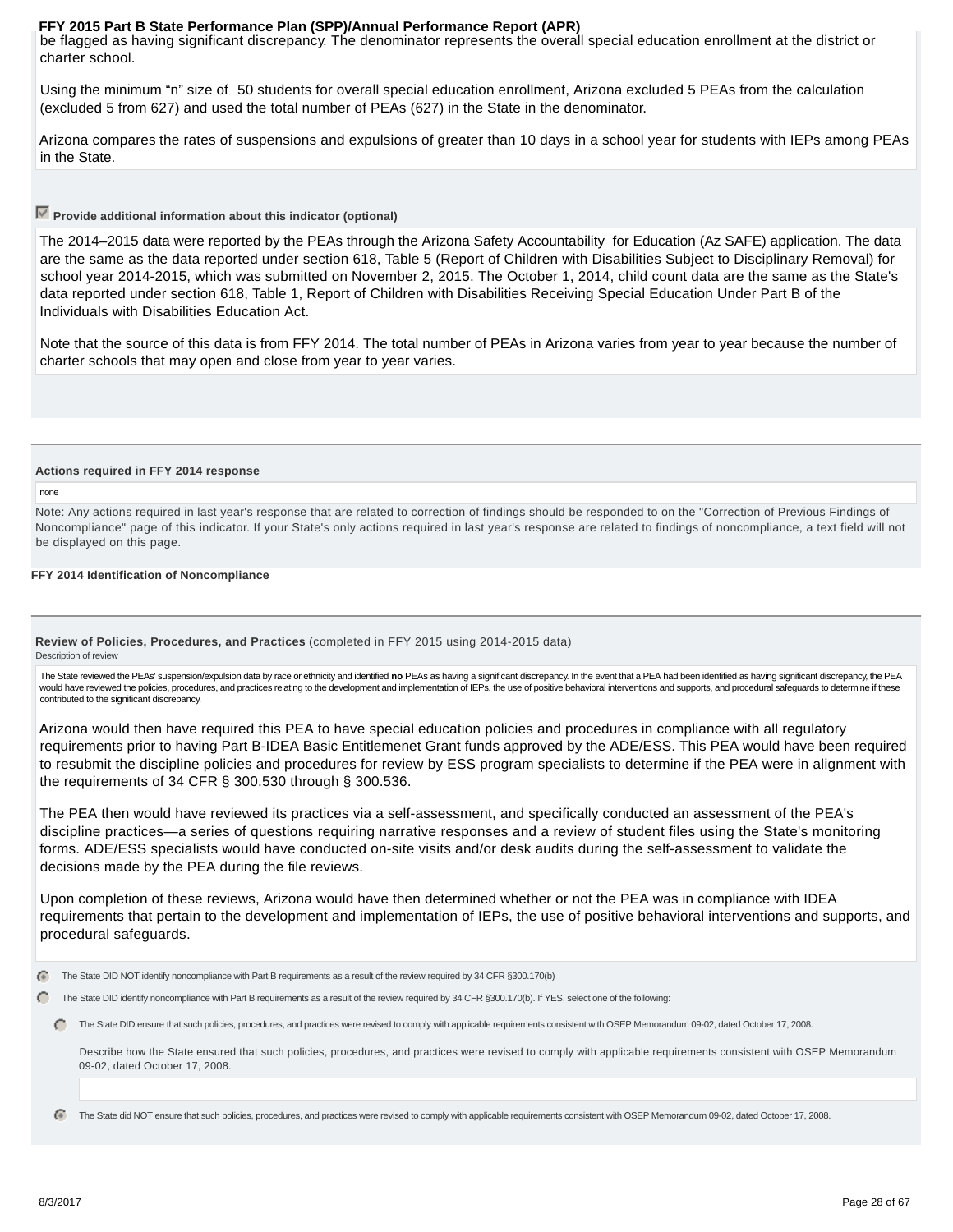# **Correction of Findings of Noncompliance Identified in FFY 2014**

<span id="page-28-0"></span>

| FFY 2015 Part B State Performance Plan (SPP)/Annual Performance Report (APR) |                                                                           |                                                            |                                               |  |  |  |  |  |  |
|------------------------------------------------------------------------------|---------------------------------------------------------------------------|------------------------------------------------------------|-----------------------------------------------|--|--|--|--|--|--|
| Correction of Findings of Noncompliance Identified in FFY 2014               |                                                                           |                                                            |                                               |  |  |  |  |  |  |
| <b>Findings of Noncompliance Identified</b>                                  | Findings of Noncompliance Verified as<br><b>Corrected Within One Year</b> | <b>Findings of Noncompliance Subsequently</b><br>Corrected | <b>Findings Not Yet Verified as Corrected</b> |  |  |  |  |  |  |
| $\mathbf 0$                                                                  | null                                                                      | null                                                       | 0                                             |  |  |  |  |  |  |
| <b>OSEP Response</b>                                                         |                                                                           |                                                            |                                               |  |  |  |  |  |  |
| <b>Required Actions</b>                                                      |                                                                           |                                                            |                                               |  |  |  |  |  |  |
|                                                                              |                                                                           |                                                            |                                               |  |  |  |  |  |  |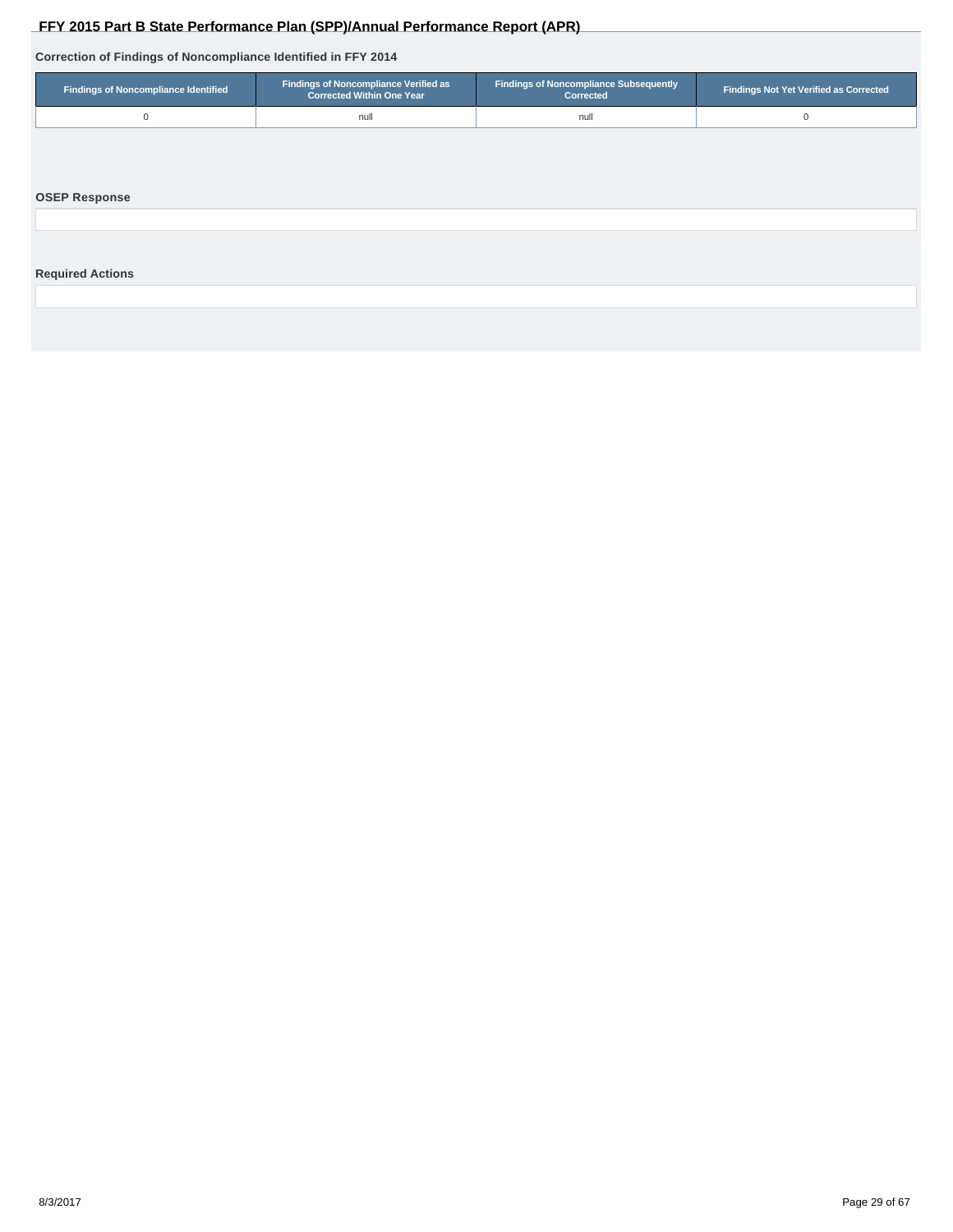# **Indicator 4B: Suspension/Expulsion FFY 2015 Part B State Performance Plan (SPP)/Annual Performance Report (APR)**

#### Monitoring Priority: FAPE in the LRE

**Compliance indicator: Rates of suspension and expulsion:**

**A. Percent of districts that have a significant discrepancy in the rate of suspensions and expulsions of greater than 10 days in a school year for children with IEPs; and**

**Percent of districts that have: (a) a significant discrepancy, by race or ethnicity, in the rate of suspensions and expulsions of greater than 10 days in a school year for children with IEPs; and (b) B. policies, procedures or practices that contribute to the significant discrepancy and do not comply with requirements relating to the development and implementation of IEPs, the use of positive behavioral interventions and supports, and procedural safeguards.**

#### **(20 U.S.C. 1416(a)(3)(A); 1412(a)(22))**

### **Historical Data**

#### Baseline Data: 2009

| FFY    | 2004 | 2005 | 2006 | 2007  | 2008  | 2009 | 2010  | 2011  | 2012 | 2013 | 2014  |
|--------|------|------|------|-------|-------|------|-------|-------|------|------|-------|
| Target |      |      | 0%   | $0\%$ | $0\%$ | 0%   | $0\%$ | 0%    | 0%   | 0%   | $0\%$ |
| Data   |      |      |      |       |       | 0%   | 0%    | 0.17% | 0%   | 0%   | 0%    |
|        |      |      |      |       |       |      |       |       |      |      |       |

Key: Gray – Data Prior to Baseline Yellow – Baseline

#### **FFY 2015 - FFY 2018 Targets**

| <b>EEV</b><br>. . | 2015         | 2016 | 201 | 2018  |
|-------------------|--------------|------|-----|-------|
| Target            | $\sim$<br>U% | U%   | 0%  | $0\%$ |

#### **FFY 2015 SPP/APR Data**

Please indicate the type of denominator provided

Number of districts in the State

Number of districts that met the State's minimum n-size

| Number of districts that have a<br>significant discrepancy, by race or<br>ethnicity | Number of those districts that have<br>policies, procedures, or practices<br>that contribute to the significant<br>discrepancy and do not comply with<br>requirements | Number of districts in the State | <b>FFY 2014</b><br>Data* | <b>FFY 2015</b><br>Target* | <b>FFY 2015</b><br><b>Data</b> |
|-------------------------------------------------------------------------------------|-----------------------------------------------------------------------------------------------------------------------------------------------------------------------|----------------------------------|--------------------------|----------------------------|--------------------------------|
|                                                                                     |                                                                                                                                                                       | 627                              | 0%                       | 0%                         | 0%                             |

**All races and ethnicities were included in the review**

**State's definition of "significant discrepancy" and methodology**

Arizona uses Statistical Analysis Software (SAS) to calculate rates of suspension and expulsion for children with IEPs. Arizona uses the State Bar method to determine significant discrepancy. The State rate of suspensions/expulsions greater than 10 days for all students with IEPs is 0.56%. The State Bar, 5.56%, is five percentage points greater than the State rate.

A district or charter school has significant discrepancy when its suspension/expulsion rate greater than 10 days for students with IEPs is 5.56% or greater. There must be at least 50 students in the denominator of a suspension/expulsion rate for a district or charter school to be flagged as having significant discrepancy. The denominator represents the overall special education enrollment at the district or charter school.

Using the minimum "n" size of 50 students for overall special education enrollment, Arizona excluded 5 PEAs from the calculation (excluded 5 from 627) and used the total number of PEAs (627) in the State in the denominator.

Arizona compares the rates of suspensions and expulsions of greater than 10 days in a school year for students with IEPs among PEAs in the State.

# **Provide additional information about this indicator (optional)**

The 2014–2015 data were reported by the PEAs through the Arizona Safety Accountability for Education (Az SAFE) application. The data are the same as the data reported under section 618, Table 5 (Report of Children with Disabilities Subject to Disciplinary Removal) for the school year 2014–2015, which was submitted on November 2**,** 2015. The October 1, 2014, child count data are the same as the State's data reported under section 618, Table 1, Report of Children with Disabilities Receiving Special Education Under Part B of the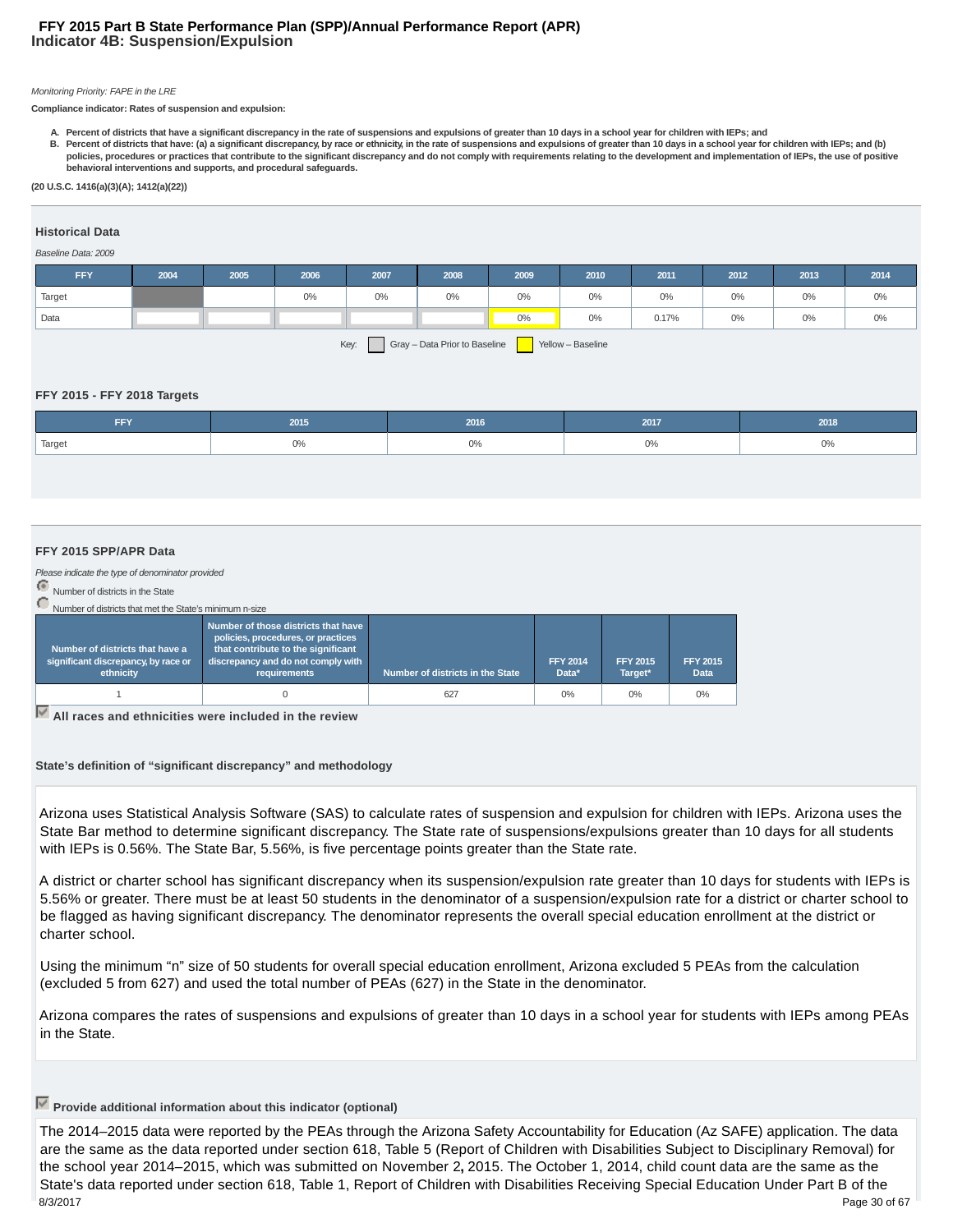#### <span id="page-30-0"></span>Individuals with Disabilities Education Act. **FFY 2015 Part B State Performance Plan (SPP)/Annual Performance Report (APR)**

Note that the source of this data is from FFY 2014. The total number of PEAs in Arizona varies from year to year because the number of charter schools that may open and close from year to year varies.

#### **Actions required in FFY 2014 response**

#### none

Note: Any actions required in last year's response that are related to correction of findings should be responded to on the "Correction of Previous Findings of Noncompliance" page of this indicator. If your State's only actions required in last year's response are related to findings of noncompliance, a text field will not be displayed on this page.

#### **FFY 2014 Identification of Noncompliance**

**Review of Policies, Procedures, and Practices** (completed in FFY 2015 using 2014-2015 data) Description of review

The State reviewed the PEAs' suspension/expulsion data by race or ethnicity and identified one PEA with a significant discrepancy. This PEA reviewed its policies, procedures, and practices relating to the development and implementation of IEPs, the use of positive behavioral interventions and supports, and procedural safeguards to determine if these contributed to the significant discrepancy.

Arizona required this PEA to have special education policies and procedures in compliance with all regulatory requirements prior to having Part B-IDEA Basic Entitlement Grant funds approved by the ADE/ESS. This PEA was required to resubmit the discipline policies and procedures for review by ESS program specialists to determine if they were in alignment with the requirements of 34 CFR § 300.530 through § 300.536.

The practices of this PEA were reviewed by means of a self-assessment. The PEA conducted an assessment of their discipline practices—a series of questions requiring narrative responses and a review of student files using the State's monitoring forms. ADE/ESS specialists conducted on-site visits and/or desk audits during the self-assessment to validate the decisions made by the PEA during the file reviews.

Upon completion of this review, Arizona determined that the PEA was in compliance with IDEA requirements that pertain to the development and implementation of IEPs, the use of positive behavioral interventions and supports, and procedural safeguards.

G. The State DID NOT identify noncompliance with Part B requirements as a result of the review required by 34 CFR §300.170(b)

The State DID identify noncompliance with Part B requirements as a result of the review required by 34 CFR §300.170(b). C.

Describe how the State ensured that such policies, procedures, and practices were revised to comply with applicable requirements consistent with OSEP Memorandum 09-02, dated October 17, 2008.

#### **Correction of Findings of Noncompliance Identified in FFY 2014**

| <b>Findings of Noncompliance Verified as</b><br>Findings of Noncompliance Identified<br>Corrected Within One Year |      | <b>Findings of Noncompliance Subsequently</b><br>Corrected | <b>Findings Not Yet Verified as Corrected</b> |  |
|-------------------------------------------------------------------------------------------------------------------|------|------------------------------------------------------------|-----------------------------------------------|--|
|                                                                                                                   | านll | nul                                                        |                                               |  |

#### **OSEP Response**

#### **Required Actions**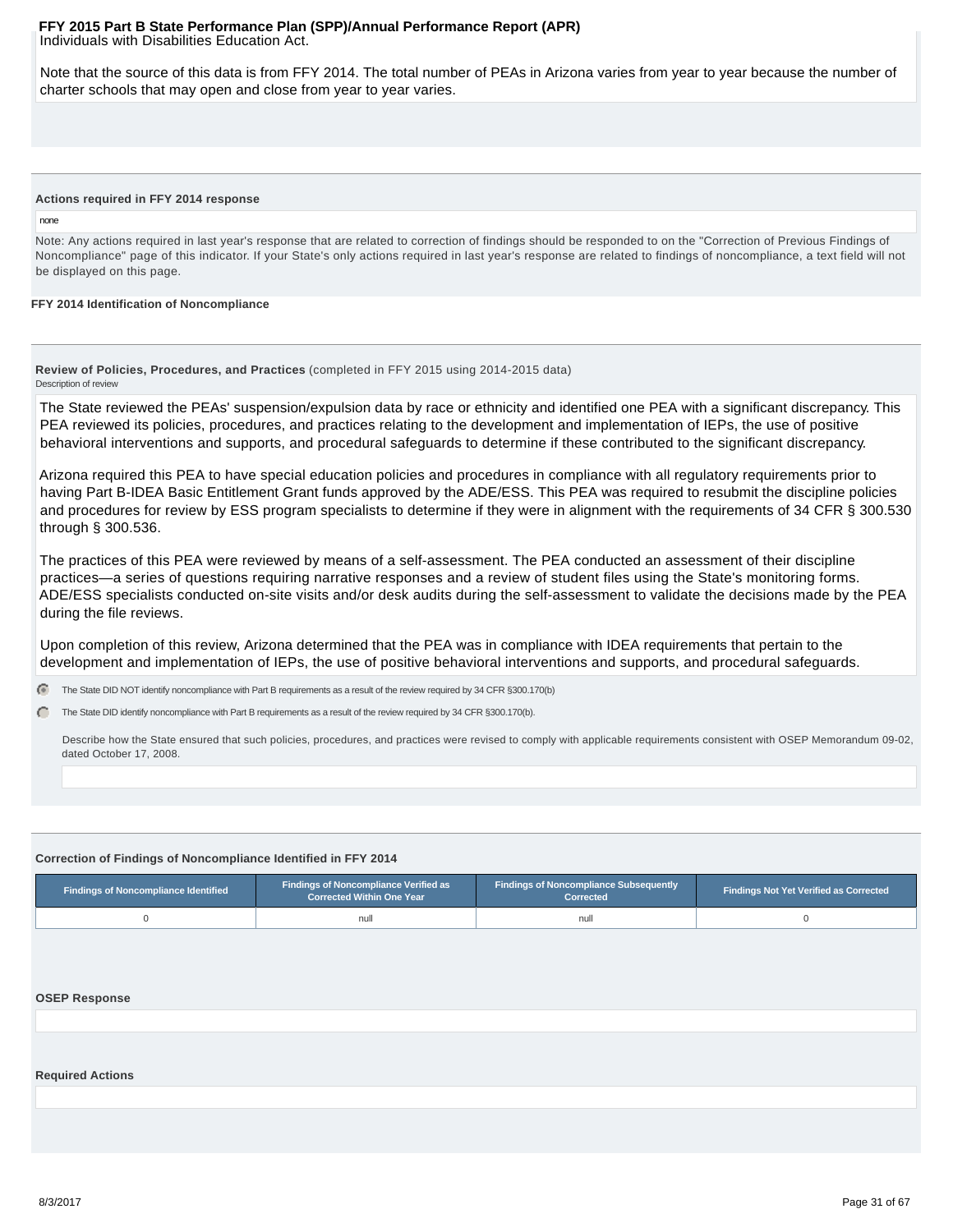# **Indicator 5: Education Environments (children 6-21) FFY 2015 Part B State Performance Plan (SPP)/Annual Performance Report (APR)**

#### Monitoring Priority: FAPE in the LRE

**Results indicator: Percent of children with IEPs aged 6 through 21 served:**

- **A. Inside the regular class 80% or more of the day;**
- **B. Inside the regular class less than 40% of the day; and**
- **C. In separate schools, residential facilities, or homebound/hospital placements.**

**(20 U.S.C. 1416(a)(3)(A))**

#### **Historical Data**

|   | <b>Baseline</b><br>Year | <b>FFY</b>    | 2004 | 2005   | 2006   | 2007   | 2008   | 2009   | 2010   | 2011   | 2012   | 2013   | 2014   |
|---|-------------------------|---------------|------|--------|--------|--------|--------|--------|--------|--------|--------|--------|--------|
|   | 2005                    | Target $\geq$ |      |        | 50.00% | 51.00% | 52.00% | 53.00% | 54.00% | 55.00% | 56.00% | 63.00% | 63.50% |
| A |                         | Data          |      | 50.50% | 52.30% | 55.00% | 56.70% | 58.60% | 60.00% | 60.40% | 62.00% | 62.93% | 63.65% |
|   |                         | Target $\leq$ |      |        | 16.50% | 16.00% | 15.50% | 15.00% | 14.50% | 14.00% | 13.50% | 15.00% | 15.00% |
| в | 2005                    | Data          |      | 17.20% | 16.20% | 15.00% | 14.90% | 14.60% | 14.80% | 14.68% | 15.00% | 15.06% | 14.75% |
|   |                         | Target $\leq$ |      |        | 2.50%  | 2.30%  | 2.10%  | 1.90%  | 1.70%  | 1.50%  | 1.30%  | 2.00%  | 2.00%  |
| с | 2005                    | Data          |      | 2.60%  | 2.70%  | 2.50%  | 2.70%  | 2.65%  | 2.60%  | 2.80%  | 2.00%  | 1.92%  | 2.06%  |
|   | $\sim$                  |               |      |        |        |        |        |        |        |        |        |        |        |

Key: Gray – Data Prior to Baseline Yellow – Baseline Blue – Data Update

#### **FFY 2015 - FFY 2018 Targets**

| <b>FFY</b>      | 2015   | 2016   | 2017   | 2018   |
|-----------------|--------|--------|--------|--------|
| Target $A \geq$ | 64.00% | 64.50% | 65.00% | 65.50% |
| Target B ≤      | 15.00% | 14.90% | 14.70% | 14.50% |
| Target $C \leq$ | 2.00%  | 2.00%  | 2.00%  | 1.90%  |

#### Key:

#### **Targets: Description of Stakeholder Input**

As data and other information became available after the close of the 2015–2016 school year, individuals from the ADE/ESS staff reported on student progress to the Special Education Advisory Panel (SEAP). The SEAP members represent a broad range of stakeholders throughout Arizona. Groups represented on the panel include parents of children with disabilities, individuals with disabilities, teachers, early childhood educators, charter schools, school districts, institutions of higher education that prepare special education and related services personnel, secure care facilities, and public agencies. During the SEAP meetings, the ADE/ESS representatives respond to questions and comments from the SEAP members and consider the panel's advice when determining targets for the future.

In addition to the SEAP's suggestions, ESS requests input from special education administrators through meetings of the regional organizations, small workshops, and large conferences. Additionally, the ADE/ESS data management coordinator trains data managers and administrators on the data requirements and also requests input for improving the State's data collection and reporting process.

#### **Prepopulated Data**

| <b>Source</b>                                                                                                        | Date      | <b>Description</b>                                                                                     | Data    | <b>Overwrite Data</b> |
|----------------------------------------------------------------------------------------------------------------------|-----------|--------------------------------------------------------------------------------------------------------|---------|-----------------------|
| SY 2015-16 Child Count/Educational<br>Environment Data Groups (EDFacts file<br>spec C002; Data group 74)             | 7/14/2016 | Total number of children with IEPs aged 6 through 21                                                   | 117.264 | null                  |
| SY 2015-16 Child Count/Educational<br>Environment Data Groups (EDFacts file<br>spec C002; Data group 74)             | 7/14/2016 | A. Number of children with IEPs aged 6 through 21 inside the regular class 80% or more of the day      | 76.153  | null                  |
| SY 2015-16 Child Count/Educational<br>Environment Data Groups (EDFacts file<br>spec C002; Data group 74)             | 7/14/2016 | B. Number of children with IEPs aged 6 through 21 inside the regular class less than 40% of the<br>day | 17.304  | null                  |
| SY 2015-16 Child Count/Educational<br>Environment Data Groups (EDFacts file<br>spec C002; Data group 74)             | 7/14/2016 | c1. Number of children with IEPs aged 6 through 21 in separate schools                                 | 2.085   | null                  |
| SY 2015-16 Child Count/Educational<br>Environment Data Groups (EDFacts file<br>spec C002; Data group 74)             | 7/14/2016 | c2. Number of children with IEPs aged 6 through 21 in residential facilities                           | 108     | null                  |
| SY 2015-16 Child Count/Educational<br>Environment Data Groups (EDFacts file<br>spec C002; Data group 74)<br>8/3/2017 | 7/14/2016 | c3. Number of children with IEPs aged 6 through 21 in homebound/hospital placements                    | 286     | null<br>Page 32 of 67 |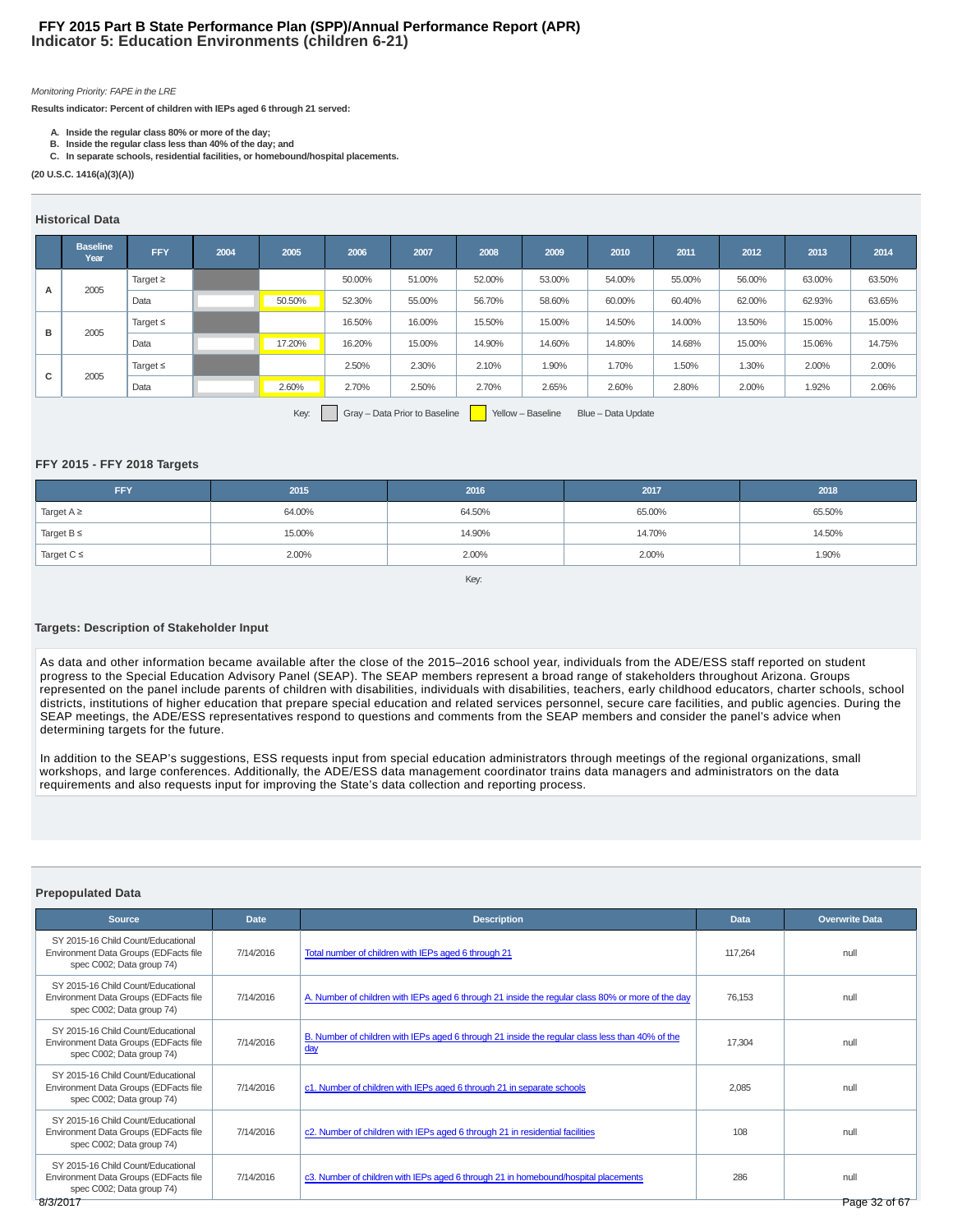# <span id="page-32-0"></span>FFY 2015 Part B State Performance Plan (SPP)/Annual Performance Report (APR)<br>FFY 2015 SPP/APR Data

|                                                                                                                                                                                                                   | Number of children with IEPs<br>aged 6 through 21 served | Total number of children with IEPs<br>aged 6 through 21 | <b>FFY 2014</b><br>Data* | <b>FFY 2015</b><br>Target* | <b>FFY 2015</b><br><b>Data</b> |
|-------------------------------------------------------------------------------------------------------------------------------------------------------------------------------------------------------------------|----------------------------------------------------------|---------------------------------------------------------|--------------------------|----------------------------|--------------------------------|
| A. Number of children with IEPs aged 6<br>through 21 inside the regular class 80%<br>or more of the day                                                                                                           | 76.153                                                   | 117.264                                                 | 63.65%                   | 64.00%                     | 64.94%                         |
| B. Number of children with IEPs aged 6<br>through 21 inside the regular class less<br>than 40% of the day                                                                                                         | 17.304                                                   | 117.264                                                 | 14.75%                   | 15.00%                     | 14.76%                         |
| C. Number of children with IEPs aged 6<br>through 21 inside separate schools,<br>residential facilities, or<br>homebound/hospital placements<br>$\begin{bmatrix} \text{C1} + \text{C2} + \text{C3} \end{bmatrix}$ | 2.479                                                    | 117.264                                                 | 2.06%                    | 2.00%                      | 2.11%                          |

# **Actions required in FFY 2014 response**

none

**OSEP Response**

# **Required Actions**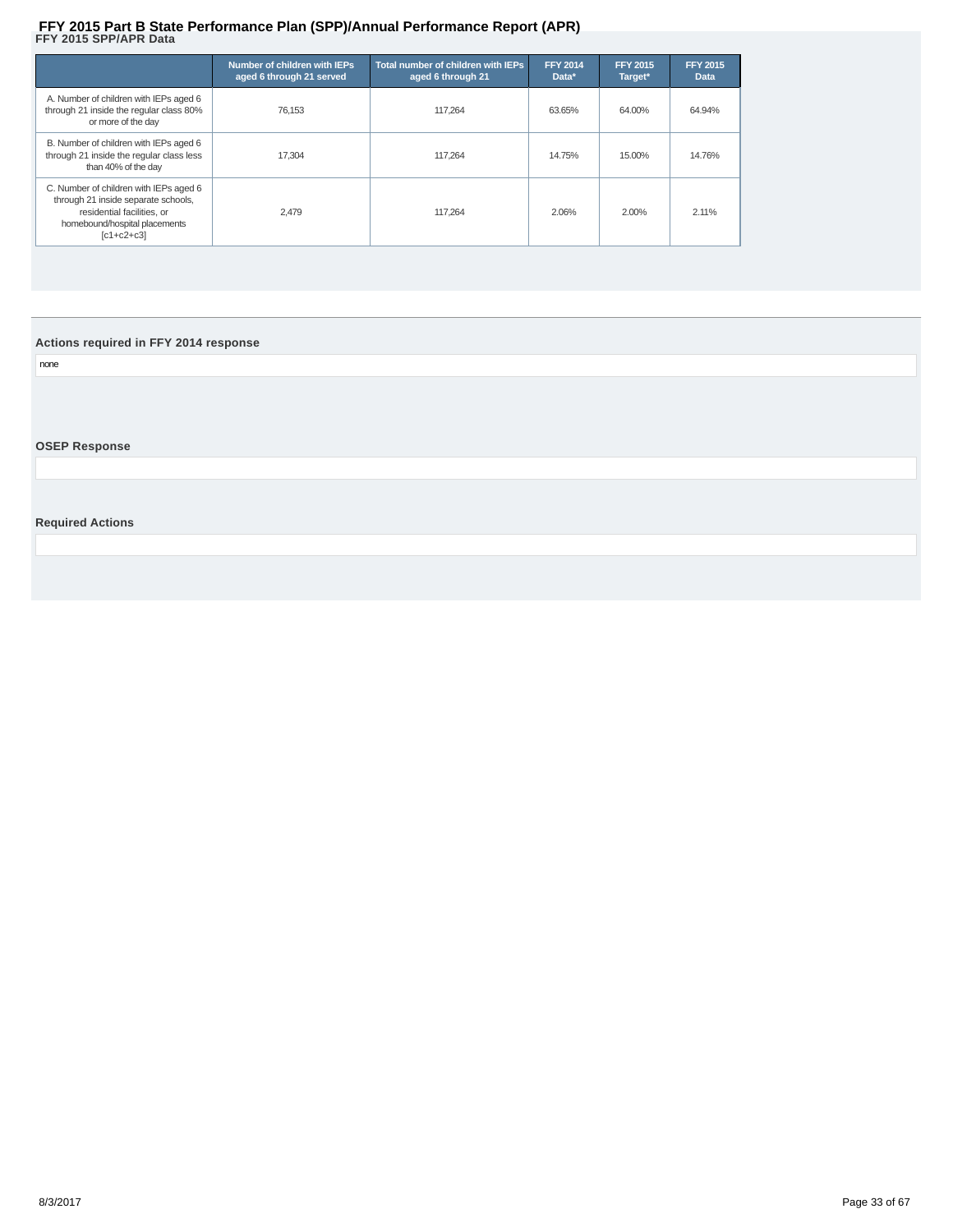# **Indicator 6: Preschool Environments FFY 2015 Part B State Performance Plan (SPP)/Annual Performance Report (APR)**

#### Monitoring Priority: FAPE in the LRE

**Results indicator: Percent of children aged 3 through 5 with IEPs attending a:**

- **A. Regular early childhood program and receiving the majority of special education and related services in the regular early childhood program; and**
- **B. Separate special education class, separate school or residential facility.**

**(20 U.S.C. 1416(a)(3)(A))**

#### **Historical Data**

|   | <b>Baseline</b><br>Year                                                          | FFY           | 2004 | 2005 | 2006 | 2007 | 2008 | 2009 | 2010 | 2011   | 2012   | 2013   | 2014   |
|---|----------------------------------------------------------------------------------|---------------|------|------|------|------|------|------|------|--------|--------|--------|--------|
|   |                                                                                  | Target $\geq$ |      |      |      |      |      |      |      |        | 48.50% | 50.00% | 50.00% |
| A | 2011                                                                             | Data          |      |      |      |      |      |      |      | 48.01% | 49.80% | 52.15% | 51.82% |
|   |                                                                                  | Target $\leq$ |      |      |      |      |      |      |      |        | 45.50% | 44.80% | 44.80% |
| в | 2011                                                                             | Data          |      |      |      |      |      |      |      | 46.11% | 44.81% | 41.41% | 41.95% |
|   | Gray - Data Prior to Baseline<br>Key:<br>Yellow - Baseline<br>Blue - Data Update |               |      |      |      |      |      |      |      |        |        |        |        |

#### **FFY 2015 - FFY 2018 Targets**

| <b>FFY</b>                | 2015   | 2016   | 2017   | 2018   |
|---------------------------|--------|--------|--------|--------|
| Target A ≥                | 50.50% | 51.00% | 51.50% | 52.00% |
| Target $B \leq$<br>44.60% |        | 44.40% | 44.20% | 44.00% |
|                           |        |        |        |        |

#### **Targets: Description of Stakeholder Input**

As data and other information became available after the close of the 2015–2016 school year, individuals from the ADE/ESS staff reported on student progress to the Special Education Advisory Panel (SEAP). The SEAP members represent a broad range of stakeholders throughout Arizona. Groups represented on the panel include parents of children with disabilities, individuals with disabilities, teachers, early childhood educators, charter schools, school districts, institutions of higher education that prepare special education and related services personnel, secure care facilities, and public agencies. During the SEAP meetings, the ADE/ESS representatives respond to questions and comments from the SEAP members and consider the panel's advice when determining targets for the future.

In addition to the SEAP's suggestions, ESS requests input from special education administrators through meetings of the regional organizations, small workshops, and large conferences. Additionally, the ADE/ESS data management coordinator trains data managers and administrators on the data requirements and also requests input for improving the State's data collection and reporting process.

#### **Prepopulated Data**

| <b>Source</b>                                                                                             | <b>Date</b> | <b>Description</b>                                                                                                                                                                | <b>Data</b> | <b>Overwrite Data</b> |
|-----------------------------------------------------------------------------------------------------------|-------------|-----------------------------------------------------------------------------------------------------------------------------------------------------------------------------------|-------------|-----------------------|
| SY 2015-16 Child Count/Educational<br>Environment Data Groups (EDFacts file<br>spec C089; Data group 613) | 7/14/2016   | Total number of children with IEPs aged 3 through 5                                                                                                                               | 15.328      | null                  |
| SY 2015-16 Child Count/Educational<br>Environment Data Groups (EDFacts file<br>spec C089; Data group 613) | 7/14/2016   | a1. Number of children attending a regular early childhood program and receiving the majority of<br>special education and related services in the regular early childhood program | 7.872       | null                  |
| SY 2015-16 Child Count/Educational<br>Environment Data Groups (EDFacts file<br>spec C089; Data group 613) | 7/14/2016   | b1. Number of children attending separate special education class                                                                                                                 | 6.439       | null                  |
| SY 2015-16 Child Count/Educational<br>Environment Data Groups (EDFacts file<br>spec C089; Data group 613) | 7/14/2016   | b2. Number of children attending separate school                                                                                                                                  | 54          | null                  |
| SY 2015-16 Child Count/Educational<br>Environment Data Groups (EDFacts file<br>spec C089; Data group 613) | 7/14/2016   | b3. Number of children attending residential facility                                                                                                                             | n           | null                  |

#### **FFY 2015 SPP/APR Data**

|                                          | . Number of children with IEPs $^{\mathrm{!}}$<br>aged 3 through 5 attending | Total number of children with IEPs<br>aged 3 through 5 | FFY 2014<br>Data* | <b>FFY 2015</b><br>Target* | <b>FFY 2015</b><br>Data |
|------------------------------------------|------------------------------------------------------------------------------|--------------------------------------------------------|-------------------|----------------------------|-------------------------|
| A. A regular early childhood program and | 7,872                                                                        | 15,328                                                 | 51.82%            | 50.50%                     | 51.36%                  |
| 8/3/2017                                 |                                                                              |                                                        |                   |                            |                         |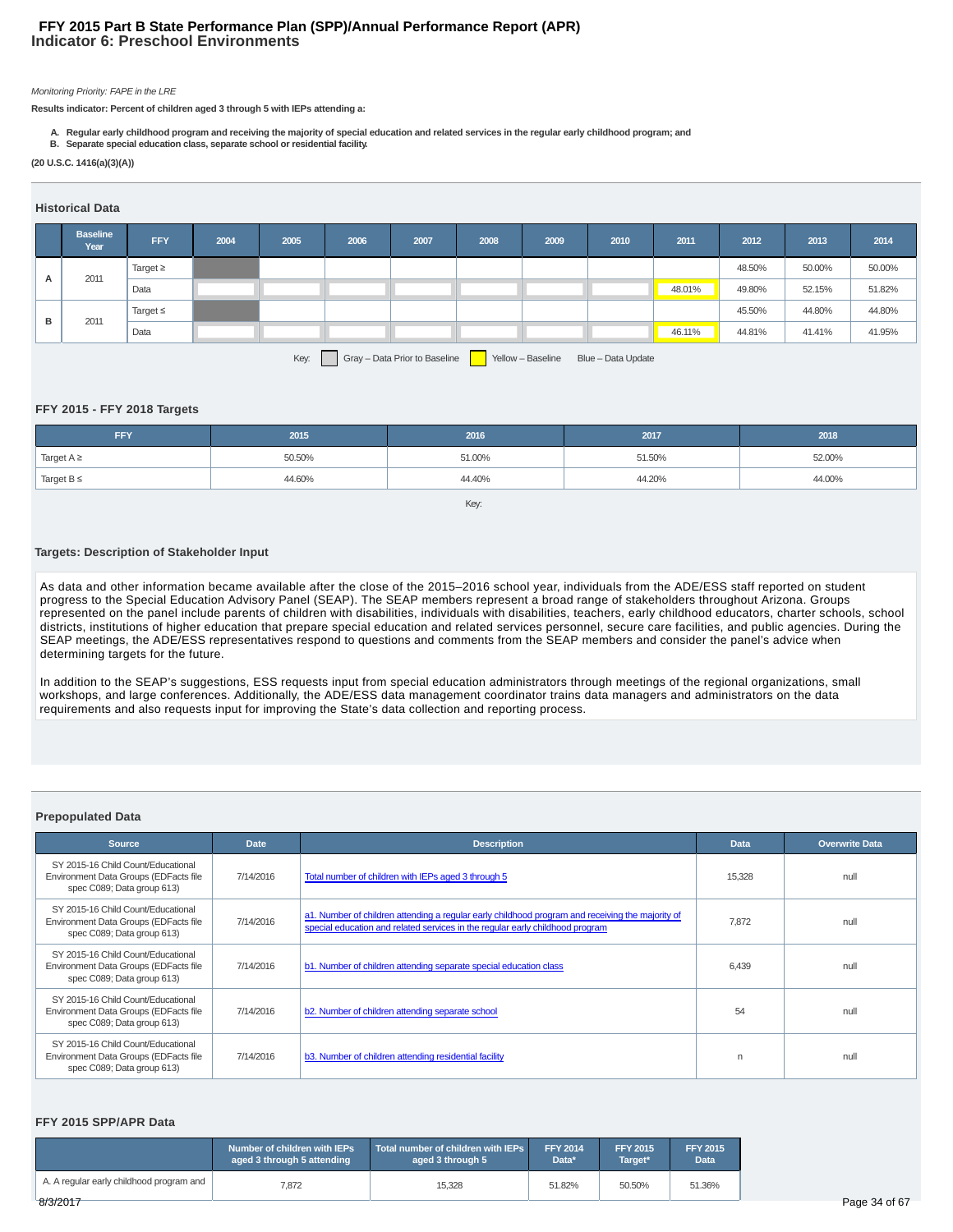<span id="page-34-0"></span>

|                                                                                                               | 3 through 5 attending | Number of children with IEPs aged Total number of children with IEPs<br>aged 3 through 5 | <b>FFY 2014</b><br>Data* | <b>FFY 2015</b><br>Target* | FFY 2015 Data |
|---------------------------------------------------------------------------------------------------------------|-----------------------|------------------------------------------------------------------------------------------|--------------------------|----------------------------|---------------|
| receiving the majority of special education<br>and related services in the regular early<br>childhood program |                       |                                                                                          |                          |                            |               |
| B. Separate special education class,<br>separate school or residential facility                               | 6.493                 | 15.328                                                                                   | 41.95%                   | 44.60%                     | 42.36%        |

# **Actions required in FFY 2014 response**

none

# **OSEP Response**

**Required Actions**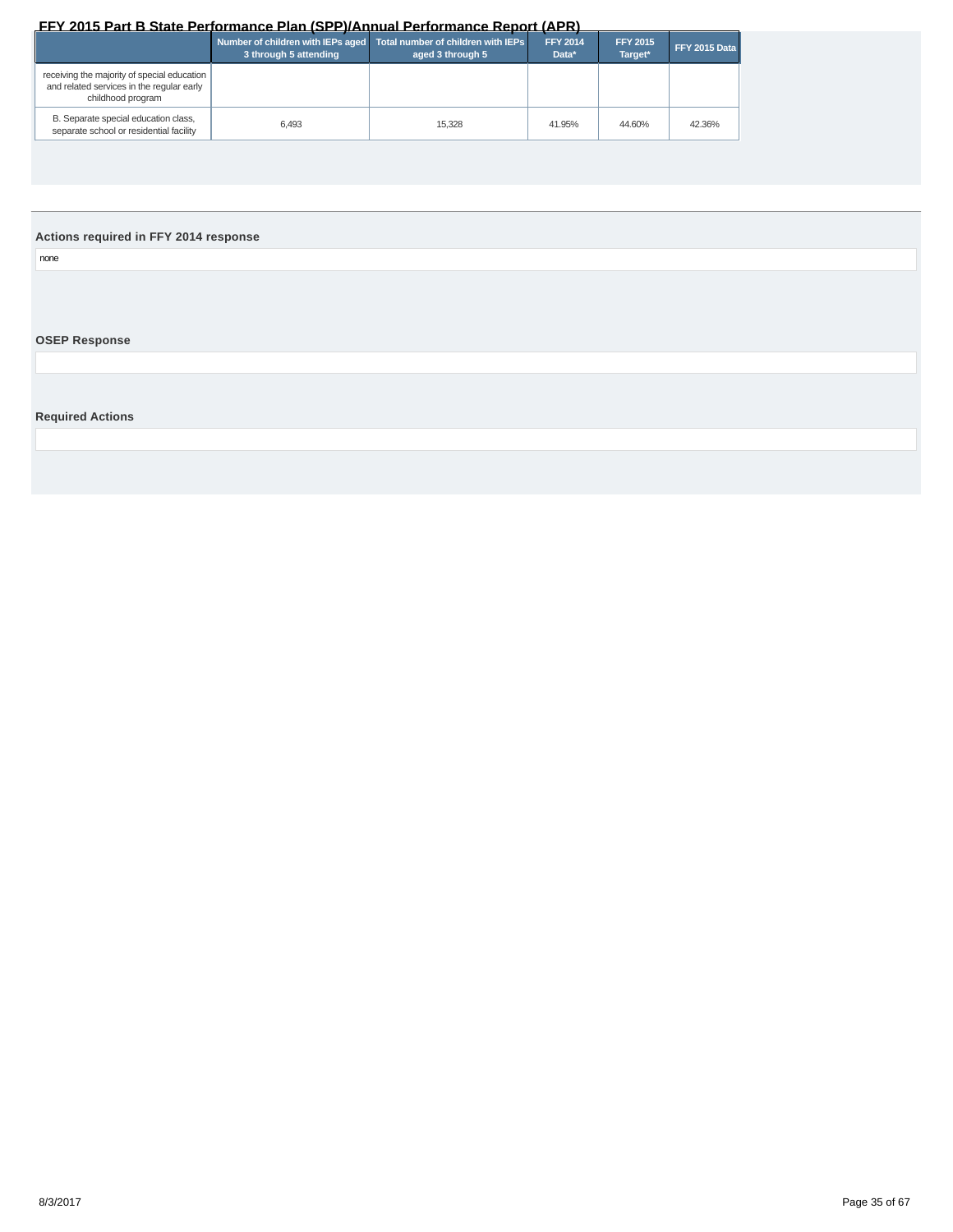# **Indicator 7: Preschool Outcomes FFY 2015 Part B State Performance Plan (SPP)/Annual Performance Report (APR)**

#### Monitoring Priority: FAPE in the LRE

**Results indicator: Percent of preschool children aged 3 through 5 with IEPs who demonstrate improved:**

- 
- **A. Positive social-emotional skills (including social relationships); B. Acquisition and use of knowledge and skills (including early language/ communication and early literacy); and**
- **C. Use of appropriate behaviors to meet their needs.**

#### **(20 U.S.C. 1416 (a)(3)(A))**

#### **Historical Data**

|                | <b>Baseline</b><br>Year | <b>FFY</b>    | 2004 | 2005 | 2006 | 2007 | 2008   | 2009   | 2010   | 2011   | 2012   | 2013   | 2014   |
|----------------|-------------------------|---------------|------|------|------|------|--------|--------|--------|--------|--------|--------|--------|
| A <sub>1</sub> |                         | Target $\geq$ |      |      |      |      |        | 75.88% | 76.38% |        | 72.20% | 80.00% | 80.00% |
|                | 2011                    | Data          |      |      |      |      | 75.88% | 81.39% | 79.76% | 71.70% | 79.90% | 78.85% | 78.74% |
| A2             | 2011                    | Target $\geq$ |      |      |      |      |        | 59.30% | 59.80% |        | 58.80% | 63.30% | 63.30% |
|                |                         | Data          |      |      |      |      | 59.30% | 70.13% | 69.98% | 58.30% | 63.30% | 61.98% | 60.07% |
| <b>B1</b>      | 2011                    | Target $\geq$ |      |      |      |      |        | 68.47% | 68.97% |        | 75.00% | 79.00% | 79.00% |
|                |                         | Data          |      |      |      |      | 68.47% | 82.02% | 72.60% | 74.50% | 79.00% | 77.44% | 77.68% |
| <b>B2</b>      | 2011                    | Target $\geq$ |      |      |      |      |        | 47.36% | 47.86% |        | 57.90% | 62.00% | 62.00% |
|                |                         | Data          |      |      |      |      | 47.36% | 69.76% | 60.41% | 57.40% | 62.00% | 60.53% | 59.32% |
| C <sub>1</sub> | 2011                    | Target $\geq$ |      |      |      |      |        | 76.95% | 77.45% |        | 71.90% | 76.20% | 76.20% |
|                |                         | Data          |      |      |      |      | 76.95% | 75.54% | 80.16% | 71.40% | 76.20% | 78.22% | 74.35% |
| C <sub>2</sub> |                         | Target $\geq$ |      |      |      |      |        | 57.50% | 57.90% |        | 63.20% | 67.00% | 67.00% |
|                | 2011                    | Data          |      |      |      |      | 57.50% | 61.85% | 69.74% | 62.70% | 67.00% | 64.12% | 63.33% |

Key: Gray – Data Prior to Baseline Yellow – Baseline Blue – Data Update

# **FFY 2015 - FFY 2018 Targets**

| <b>FFY</b>       | 2015   | 2016   | 2017   | 2018   |
|------------------|--------|--------|--------|--------|
| Target $A1 \geq$ | 80.50% | 81.00% | 81.50% | 82.00% |
| Target $A2 \geq$ | 63.50% | 64.00% | 64.50% | 65.00% |
| Target B1 $\geq$ | 79.50% | 80.00% | 80.50% | 81.00% |
| Target $B2 \geq$ | 62.50% | 63.00% | 63.50% | 64.00% |
| Target C1 $\ge$  | 76.50% | 77.00% | 77.50% | 78.00% |
| Target $C2 \geq$ | 67.50% | 68.00% | 68.50% | 69.00% |

Key:

### **Targets: Description of Stakeholder Input**

As data and other information became available after the close of the 2015-2016 school year, individuals from the ADE/ESS staff reported on student progress to the Special Education Advisory Panel (SEAP). The SEAP members represent a broad range of stakeholders throughout Arizona. Groups represented on the panel include parents of children with disabilities, individuals with disabilities, teachers, early childhood educators, charter schools, school districts, institutions of higher education that prepare special education and related services personnel, secure care facilities, and public agencies. During the SEAP meetings, the ADE/ESS representatives respond to questions and comments from the SEAP members and consider the panel's advice when determining targets for the future.

In addition to the SEAP's suggestions, ESS requests input from special education administrators through meetings of the regional organizations, small workshops, and large conferences. Additionally, the ADE/ESS data management coordinator trains data managers and administrators on the data requirements and also requests input for improving the State's data collection and reporting process.

# **FFY 2015 SPP/APR Data**

| Numh<br>, throuah<br>, with IEPr<br>s assessed<br>: preschool children<br>. ager | . |
|----------------------------------------------------------------------------------|---|
|----------------------------------------------------------------------------------|---|

# **Outcome A: Positive social-emotional skills (including social relationships)**

|                                                       | <b>Number of</b><br><b>Children</b> | Percentage of<br><b>Children</b> |
|-------------------------------------------------------|-------------------------------------|----------------------------------|
| a. Preschool children who did not improve functioning | 173.00                              | 5.21%                            |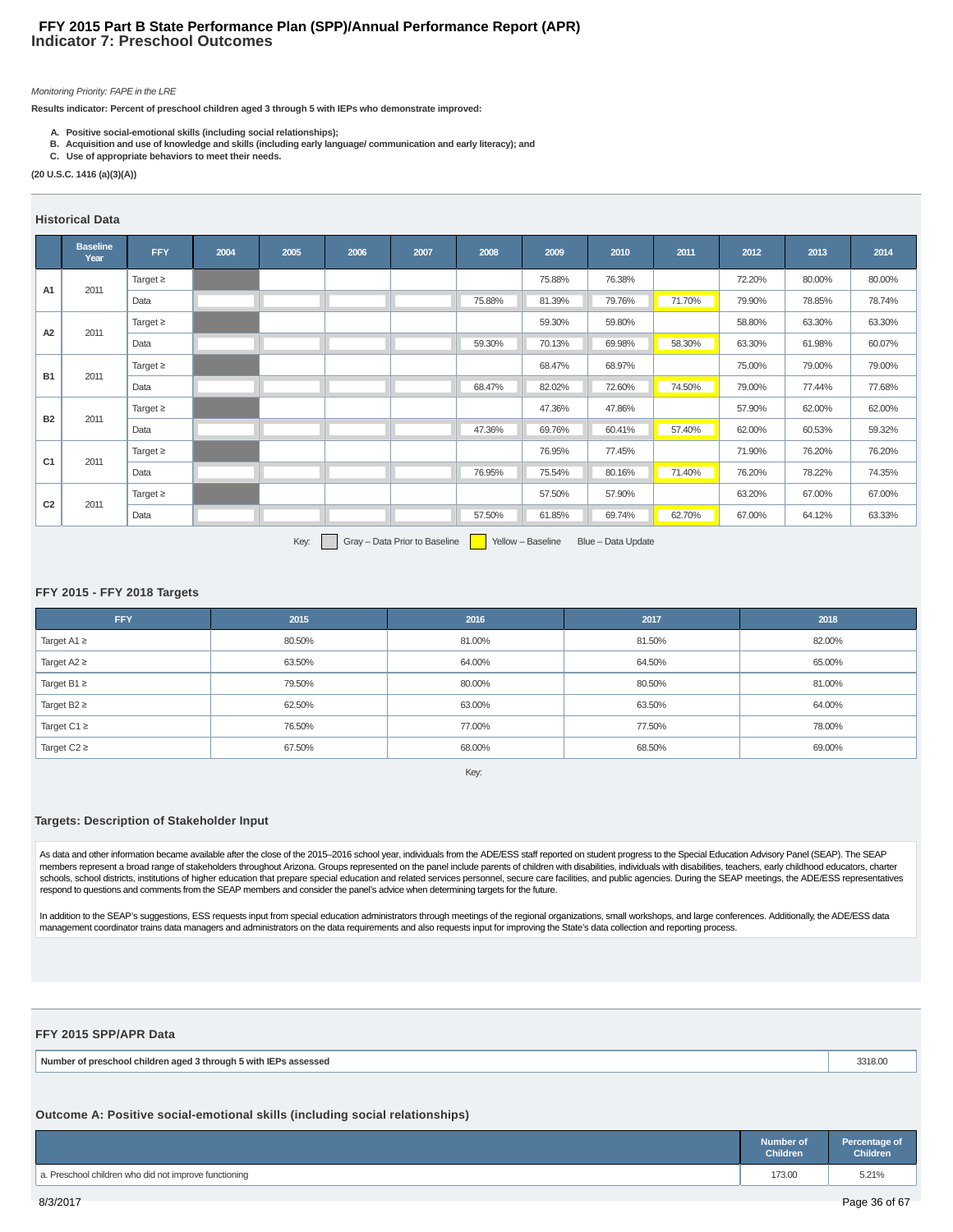|                                                                                                                               | Number of<br><b>Children</b> | Percentage of<br><b>Children</b> |
|-------------------------------------------------------------------------------------------------------------------------------|------------------------------|----------------------------------|
| b. Preschool children who improved functioning but not sufficient to move nearer to functioning comparable to same-aged peers | 402.00                       | 12.12%                           |
| c. Preschool children who improved functioning to a level nearer to same-aged peers but did not reach it                      | 799.00                       | 24.08%                           |
| d. Preschool children who improved functioning to reach a level comparable to same-aged peers                                 | 1321.00                      | 39.81%                           |
| e. Preschool children who maintained functioning at a level comparable to same-aged peers                                     | 623.00                       | 18.78%                           |

|                                                                                                                                                                                                                                                                      | <b>Numerator</b> | <b>Denominator</b> | <b>FFY 2014</b><br>Data* | <b>FFY 2015</b><br>Target* | <b>FFY 2015</b><br><b>Data</b> |
|----------------------------------------------------------------------------------------------------------------------------------------------------------------------------------------------------------------------------------------------------------------------|------------------|--------------------|--------------------------|----------------------------|--------------------------------|
| A1. Of those preschool children who entered or exited the preschool<br>program below age expectations in Outcome A, the percent who<br>substantially increased their rate of growth by the time they turned 6<br>years of age or exited the program. (c+d)/(a+b+c+d) | 2120.00          | 2695.00            | 78.74%                   | 80.50%                     | 78.66%                         |
| A2. The percent of preschool children who were functioning within<br>age expectations in Outcome A by the time they turned 6 years of age<br>or exited the program. (d+e)/(a+b+c+d+e)                                                                                | 1944.00          | 3318.00            | 60.07%                   | 63.50%                     | 58.59%                         |

#### **Explanation of A2 Slippage**

In FFY 2015, the percentage of 3-4 year-old students included in the population increased again. This continued trend of an increase in the number of younger children included in the calculation could have contributed to t slight slippage in "positive social and emotional skills" area. Another potential reason for the slippage was the lack of understanding at the PEA level of the need to align special education counts with outcomes data repo specialized instruction. Additionally, the number of students with more significant challenges entering into programs increased, which may have contributed to the slippage as well.

### **Outcome B: Acquisition and use of knowledge and skills (including early language/communication)**

|                                                                                                                               | <b>Number of</b><br><b>Children</b> | Percentage of<br><b>Children</b> |
|-------------------------------------------------------------------------------------------------------------------------------|-------------------------------------|----------------------------------|
| a. Preschool children who did not improve functioning                                                                         | 194.00                              | 5.85%                            |
| b. Preschool children who improved functioning but not sufficient to move nearer to functioning comparable to same-aged peers | 383.00                              | 11.54%                           |
| c. Preschool children who improved functioning to a level nearer to same-aged peers but did not reach it                      | 781.00                              | 23.54%                           |
| d. Preschool children who improved functioning to reach a level comparable to same-aged peers                                 | 1418.00                             | 42.74%                           |
| e. Preschool children who maintained functioning at a level comparable to same-aged peers                                     | 542.00                              | 16.34%                           |

|                                                                                                                                                                                                                                                                      | Numerator | <b>Denominator</b> | <b>FFY 2014</b><br>Data* | <b>FFY 2015</b><br>Target* | <b>FFY 2015</b><br>Data |
|----------------------------------------------------------------------------------------------------------------------------------------------------------------------------------------------------------------------------------------------------------------------|-----------|--------------------|--------------------------|----------------------------|-------------------------|
| B1. Of those preschool children who entered or exited the preschool<br>program below age expectations in Outcome B, the percent who<br>substantially increased their rate of growth by the time they turned 6<br>years of age or exited the program. (c+d)/(a+b+c+d) | 2199.00   | 2776.00            | 77.68%                   | 79.50%                     | 79.21%                  |
| B2. The percent of preschool children who were functioning within<br>age expectations in Outcome B by the time they turned 6 years of age<br>or exited the program. (d+e)/(a+b+c+d+e)                                                                                | 1960.00   | 3318.00            | 59.32%                   | 62.50%                     | 59.07%                  |

#### **Outcome C: Use of appropriate behaviors to meet their needs**

|                                                                                                                               | Number of<br><b>Children</b> | Percentage of<br><b>Children</b> |
|-------------------------------------------------------------------------------------------------------------------------------|------------------------------|----------------------------------|
| a. Preschool children who did not improve functioning                                                                         | 347.00                       | 10.46%                           |
| b. Preschool children who improved functioning but not sufficient to move nearer to functioning comparable to same-aged peers | 398.00                       | 12.00%                           |
| c. Preschool children who improved functioning to a level nearer to same-aged peers but did not reach it                      | 580.00                       | 17.48%                           |
| d. Preschool children who improved functioning to reach a level comparable to same-aged peers                                 | 1216.00                      | 36.65%                           |
| e. Preschool children who maintained functioning at a level comparable to same-aged peers                                     | 777.00                       | 23.42%                           |

|                                                                                                                                                                                                                                                                      | <b>Numerator</b> | <b>Denominator</b> | <b>FFY 2014</b><br>Data* | <b>FFY 2015</b><br>Target* | <b>FFY 2015</b><br>Data |
|----------------------------------------------------------------------------------------------------------------------------------------------------------------------------------------------------------------------------------------------------------------------|------------------|--------------------|--------------------------|----------------------------|-------------------------|
| C1. Of those preschool children who entered or exited the preschool<br>program below age expectations in Outcome C, the percent who<br>substantially increased their rate of growth by the time they turned 6<br>years of age or exited the program. (c+d)/(a+b+c+d) | 1796.00          | 2541.00            | 74.35%                   | 76.50%                     | 70.68%                  |
| C2. The percent of preschool children who were functioning within<br>age expectations in Outcome C by the time they turned 6 years of age<br>or exited the program. (d+e)/(a+b+c+d+e)                                                                                | 1993.00          | 3318.00            | 63.33%                   | 67.50%                     | 60.07%                  |

#### **Explanation of C1 Slippage**

Since there was significant slippage in the area of the number of children who substantially increased their rate of growth in appropriate behaviors, time was spent analyzing the data more closely. A potential reason for t slippage was the lack of understanding at the PEA level of the need to align special education counts with outcomes data reporting. For instance, the number of speech-language impaired students who were inadvertently<br>omitt challenges entering into programs increased, which may have contributed to the slippage in this area.

#### **Explanation of C2 Slippage**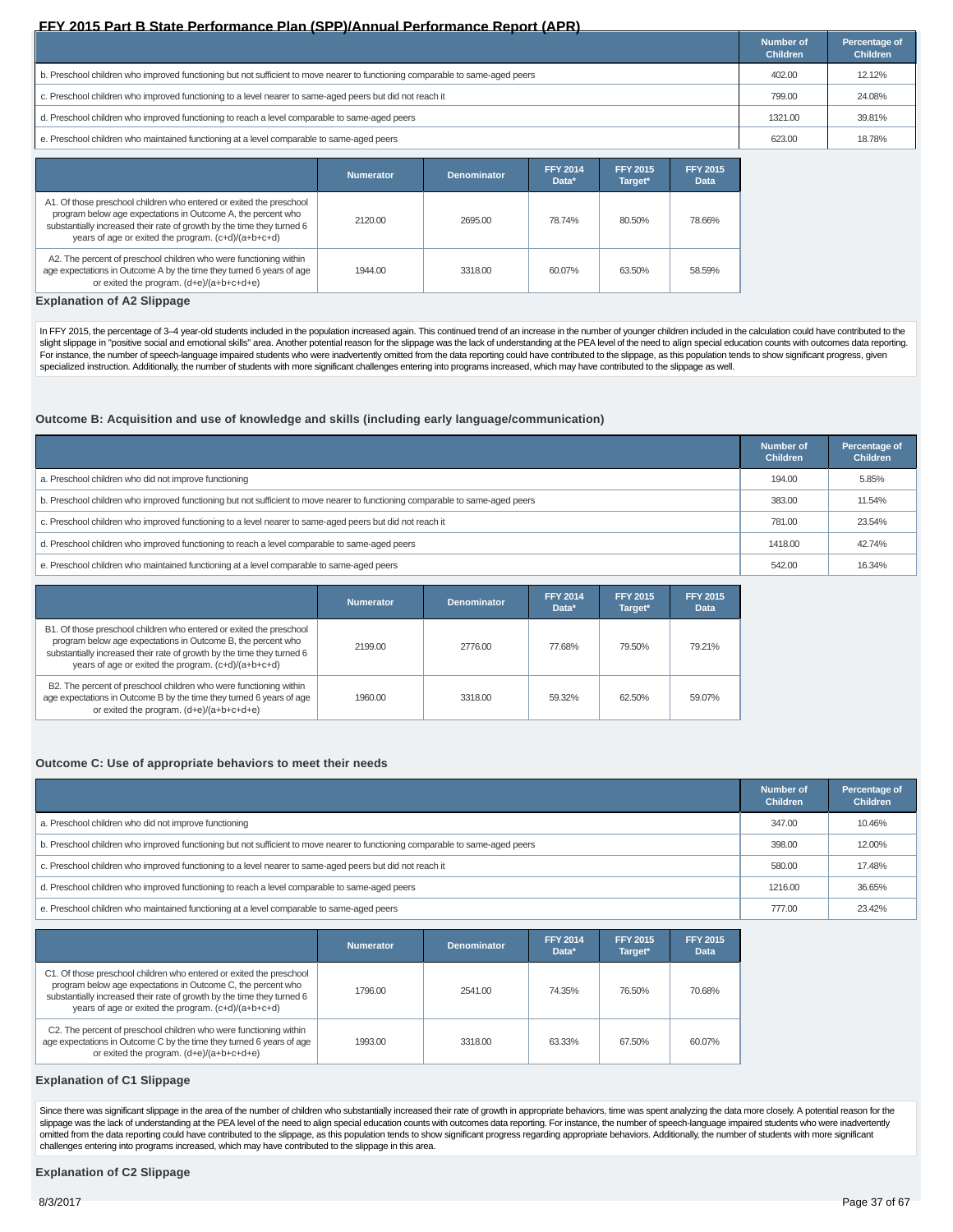<span id="page-37-0"></span>Since there was significant slippage in the area of the number of children who were functioning within age expectations, time was spent analyzing the data more closely. A potential reason for the slippage was the lack of understanding at the PEA level of the need to align special education counts with outcomes data reporting. For instance, the number of speech-language impaired students who were inadvertently omitted from the data reporting could have contributed to the slippage, as this population tends to show significant progress. Additionally, the number of students with more significant challenges entering into programs increased, which may hav contributed to the slippage as well.

**Was sampling used?** No

**Did you use the Early Childhood Outcomes Center (ECO) Child Outcomes Summary Form (COSF)?** No **Provide the criteria for defining "comparable to same-aged peers" and list the instruments and procedures used to gather data for this indicator.**

Arizona uses the "Widely Held Expectations" report contained in Teaching Strategies GOLD. This instrument uses a uniform scale that presents scores for each area of development and learning. Using these scaled scores enables teachers to compare groups of children's scores across areas to determine which areas need additional attention and allows them to better understand each child as a whole. Specifically, the Widely Held Expectations tool assesses children in the areas of social-emotional, physical, language, cognitive, literacy, and mathematics as they relate to the requisite OSEP indicators. Expectations are defined as age ranges for children's development and learning. While typical progressions are presented for most objectives, they are not rigid requirements, and a range of scores exists for each area and age group.

**Actions required in FFY 2014 response**

none

**OSEP Response**

**Required Actions**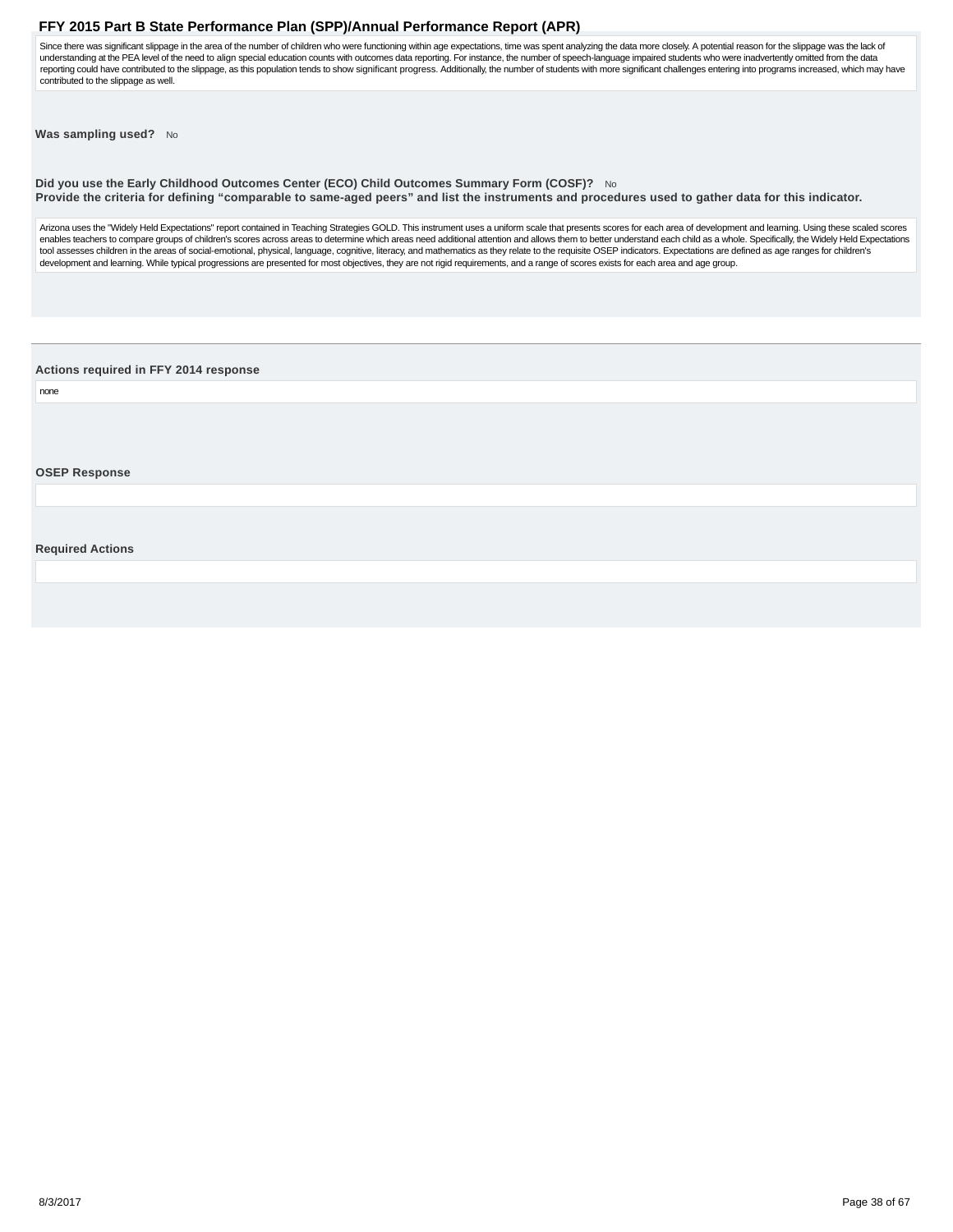# **Indicator 8: Parent involvement FFY 2015 Part B State Performance Plan (SPP)/Annual Performance Report (APR)**

#### Monitoring Priority: FAPE in the LRE

**Results indicator: Percent of parents with a child receiving special education services who report that schools facilitated parent involvement as a means of improving services and results for children with disabilities.**

#### **(20 U.S.C. 1416(a)(3)(A))**

**Do you use a separate data collection methodology for preschool children?**

#### Baseline Data: 2005 **Historical Data**

| <i><b>Baseline Dala, ZUUO</b></i>                                                |      |        |        |        |        |        |        |        |        |        |        |
|----------------------------------------------------------------------------------|------|--------|--------|--------|--------|--------|--------|--------|--------|--------|--------|
| FFY                                                                              | 2004 | 2005   | 2006   | 2007   | 2008   | 2009   | 2010   | 2011   | 2012   | 2013   | 2014   |
| Target $\geq$                                                                    |      |        | 45.00% | 46.00% | 47.00% | 48.00% | 50.00% | 60.00% | 65.00% | 55.00% | 57.00% |
| Data                                                                             |      | 44.90% | 48.20% | 90.00% | 88.00% | 85.00% | 57.00% | 60.40% | 55.00% | 60.20% | 85.51% |
| Key:<br>Gray - Data Prior to Baseline<br>Yellow - Baseline<br>Blue - Data Update |      |        |        |        |        |        |        |        |        |        |        |

#### **FFY 2015 - FFY 2018 Targets**

| <b>FFY</b>    | 2015   | 2016   | 2017   | 2018   |  |  |
|---------------|--------|--------|--------|--------|--|--|
| Target $\geq$ | 59.00% | 61.00% | 63.00% | 65.00% |  |  |
| Key:          |        |        |        |        |  |  |

#### **Targets: Description of Stakeholder Input**

In early 2015, Arizona Department of Education (ADE) Exceptional Student Services (ESS) developed and field-tested a nine-question survey with eight Likert-scaled questions and one open-ended question. ADE Research and Evaluation and ESS staff, along with Raising Special Kids staff (Arizona's Parent Training and Information Center), designed the survey and consulted statewide with special education directors and families for consensus to use the nine questions in the 2014–2015 field-test. The field-tested survey was determined by ADE statisticians to be valid and reliable following an exhaustive analysis of parent responses.

As data and other information became available after the close of the 2015–2016 school year, individuals from the ADE/ESS staff reported on parent involvement to the Special Education Advisory Panel (SEAP), Arizona's policy advisory group. The SEAP is composed of a broad range of stakeholders throughout Arizona. Groups represented on the panel include parents of children with disabilities, individuals with disabilities, teachers, early childhood educators, and charter schools, school districts, institutions of higher education that prepare special education and related services personnel, secure care facilities, and public agencies. During the SEAP meetings, the ADE/ESS personnel respond to questions and comments from the SEAP members and consider the panel's advice in determining targets for the SPP.

In addition to the SEAP suggestions, ESS requested input from special education administrators through meetings of the regional organizations, small workshops, and large conferences.The ADE/ESS data management coordinator trains data managers and administrators on the data requirements and also requests input for improving the State's data collection and reporting process.

#### **FFY 2015 SPP/APR Data**

| Number of respondent parents who report schools<br>facilitated parent involvement as a means of<br>improving services and results for children with<br><b>disabilities</b> | Total number of respondent parents of children with<br><b>disabilities</b> | <b>FFY 2014</b><br>Data* | <b>FFY 2015</b><br>Target* | <b>FFY 2015</b><br><b>Data</b> |
|----------------------------------------------------------------------------------------------------------------------------------------------------------------------------|----------------------------------------------------------------------------|--------------------------|----------------------------|--------------------------------|
| 9300.00                                                                                                                                                                    | 10103.00                                                                   | 85.51%                   | 59.00%                     | 92.05%                         |

**Since the State did not report preschool children separately, discuss the procedures used to combine data from school age and preschool surveys in a manner that is valid and reliable.**

Every parent who has a child with an individualized education program (IEP) within the cohort of sampled PEAs has an opportunity to complete the survey using either the Web-based data collection system or a mailed-in paper response. Thus, within the cohort, a census of parents has the opportunity to complete the survey.

**Describe how the State has ensured that any response data are valid and reliable, including how the data represent the demographics of the State.**

#### **Valid and Reliable Data**

Arizona ensures that the data are valid and reliable by offering extensive ongoing technical assistance to PEAs. Initial survey instructions detail the steps that 8/3/2017 Page 39 of 67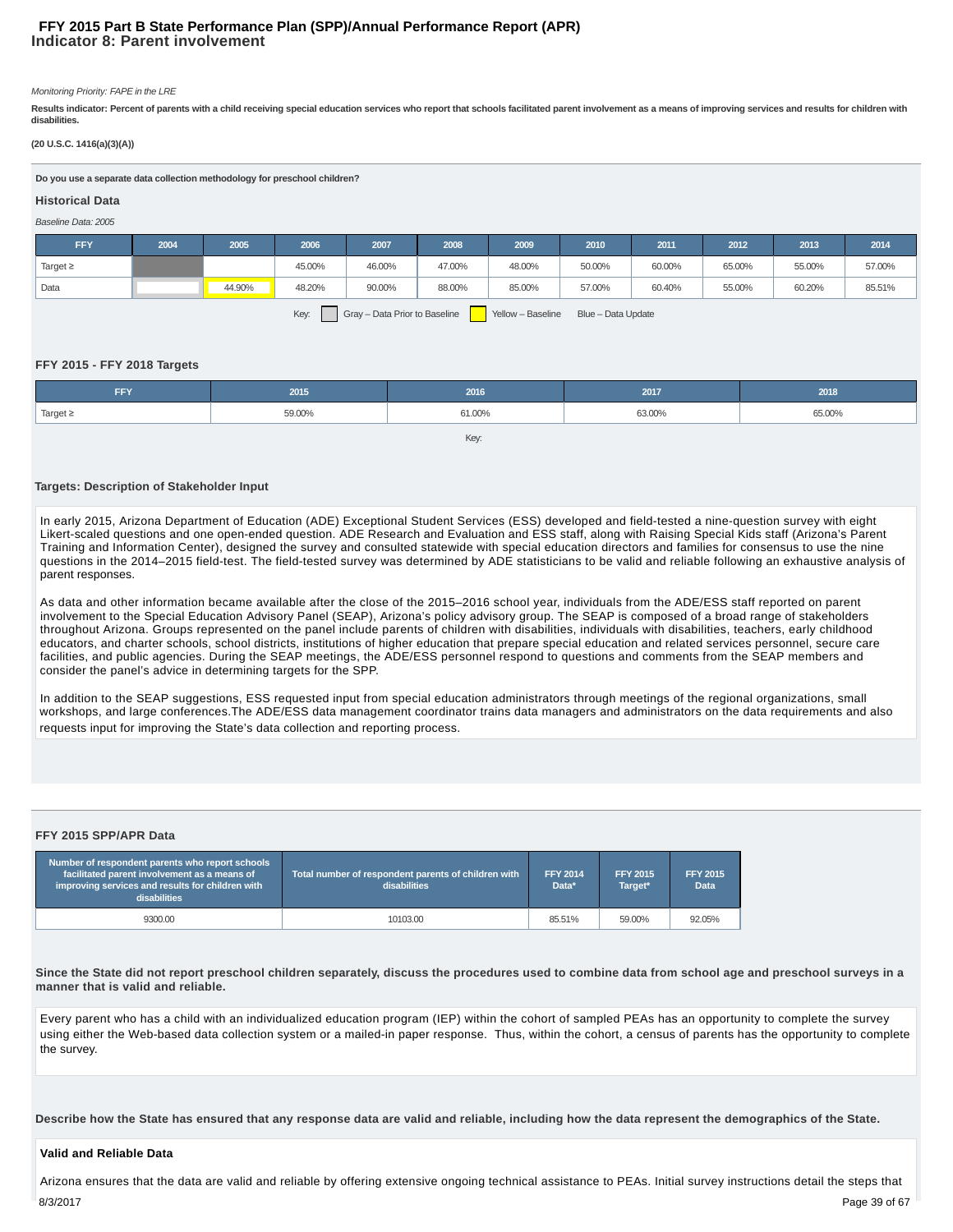FFY 2015 Part B State Performance Plan (SPP)/Annual Performance Report (APR)<br>PEAs must follow to distribute survey instructions and confidential user codes/passwords to all parents who have a child with a disability. PEAs user codes/passwords to have ready for the parents of transfer students. PEAs also receive guidance on how to maximize their parental response and involvement rates.

|  | Table 8.1 Comparison of Parent Responses by Race / Ethnicity to State Special Education Population |  |  |  |
|--|----------------------------------------------------------------------------------------------------|--|--|--|
|  |                                                                                                    |  |  |  |

| Race/Ethnicity of Child of<br><b>Parent Respondent</b> | Number of<br>Responses | Percentage of<br><b>Responses</b> | <b>Number of Special</b><br><b>Education</b><br><b>Population (Child</b><br>Count) | Percentage of<br><b>Special Education</b><br><b>Population (Child</b><br>Count) |
|--------------------------------------------------------|------------------------|-----------------------------------|------------------------------------------------------------------------------------|---------------------------------------------------------------------------------|
| Hispanic/Latino of Any<br>Race                         | 3039                   | 30.08%                            | 58,879                                                                             | 44.41%                                                                          |
| American Indian or Alaska<br><b>Native</b>             | 593                    | 5.87%                             | 8,055                                                                              | 6.29%                                                                           |
| Asian                                                  | 184                    | 1.82%                             | 1,807                                                                              | 1.36%                                                                           |
| <b>Black or African-American</b>                       | 445                    | 4.40%                             | 8,384                                                                              | 6.32%                                                                           |
| Native Hawaiian or Other<br>Pacific Islander           | 40                     | .40%                              | 339                                                                                | 0.26%                                                                           |
| White                                                  | 5,066                  | 50.14%                            | 51,660                                                                             | 39.96%                                                                          |
| Two or More Races                                      | 736                    | 7.28%                             | 3,468                                                                              | 2.62%                                                                           |
| Total                                                  | 10,103                 |                                   | 132,592                                                                            |                                                                                 |

Table 8.1 shows that the response rate by race/ethnicity is in alignment with the race/ethnicity of children in special education in Arizona for American Indian/Alaskan Native, Asian, Native Hawaiian or Other Pacific Islander, and White racial/ethnic populations.

The response rates for American Indian or Alaska Native (5.87%)**,** Black/African-American (4.40%) and Hispanic parents (30.08%) are lower than the State special education population data of 6.08%, 6.32%, % and 44.41 %, respectively. It is possible that the responses in the multi-racial category (race/ethnicity was self-reported) and the responses that did not report ethnicity (which combined would account for 7.64% of the responses) may have been reported differently when other data-collection methods were used. Some of these variances in race/ethnicity responses may be affecting the percentage of American Indian or Alaska Native, Black/African American, and Hispanic/Latino participation. It should be noted that the percentage of respondents who selected the two or more races is significantly higher than the State race/ethnicity statistics for that group.

#### **Table 8.2 Comparison of Parent Responses by Child Age Group to State Special Education Population**

| <b>Child Age Group</b> | Number of<br><b>Responses</b> | Percentage of<br><b>Responses</b> | <b>Number of Special</b><br><b>Education</b><br><b>Population (Child</b><br>Count) | Percentage of<br><b>Special Education</b><br><b>Population (Child</b><br>Count) |
|------------------------|-------------------------------|-----------------------------------|------------------------------------------------------------------------------------|---------------------------------------------------------------------------------|
| Ages $3-5$             | 1.385                         | 13.71 %                           | 15,328                                                                             | 11.56%                                                                          |
| Ages $6-13$            | 6,105                         | 60.43%                            | 77,073                                                                             | 58.13%                                                                          |
| Ages 14-22             | 2,613                         | 25.86 %                           | 40.191                                                                             | 30.31%                                                                          |
| Total                  | 10,103                        |                                   | 132,592                                                                            |                                                                                 |

Table 8.2 shows the response rate is in alignment with the age group statistics for parents of children ages 3–5 and 14–22. The response rate is slightly lower than the age group statistics for parents of children aged 14–22.

As indicated below, the data accurately represent the demographics of the State.

**Was sampling used?** No

Was a collection tool used? Yes

**Is it a new or revised collection tool?** Yes

**Yes, the data accurately represent the demographics of the State**

**No, the data does not accurately represent the demographics of the State**

Submitted collection tool: FFY 2015 Parent Involvement Survey Information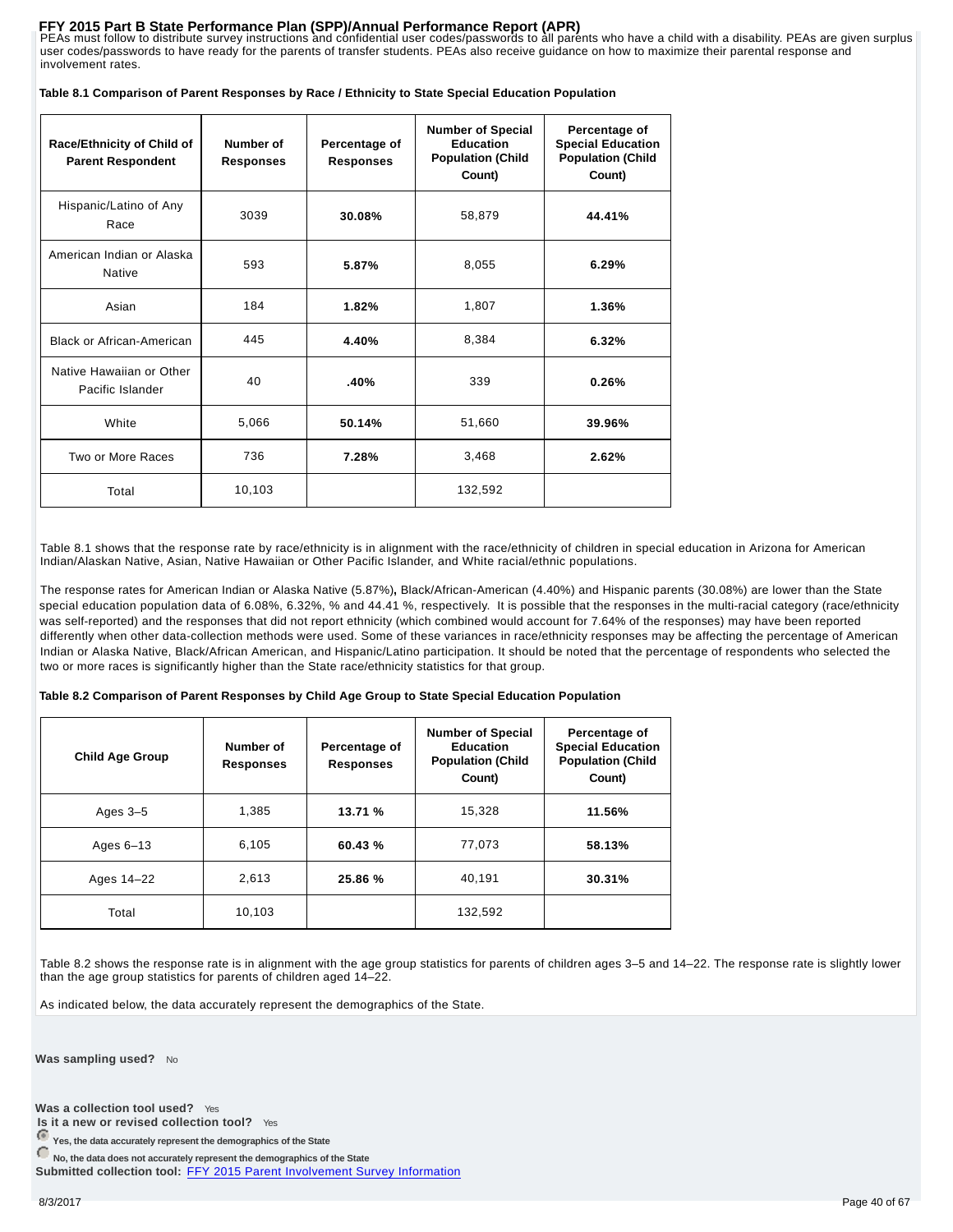<span id="page-40-0"></span>

| Actions required in FFY 2014 response |  |
|---------------------------------------|--|
| none                                  |  |
|                                       |  |
|                                       |  |
|                                       |  |
| <b>OSEP Response</b>                  |  |
|                                       |  |
|                                       |  |
|                                       |  |
| <b>Required Actions</b>               |  |
|                                       |  |
|                                       |  |
|                                       |  |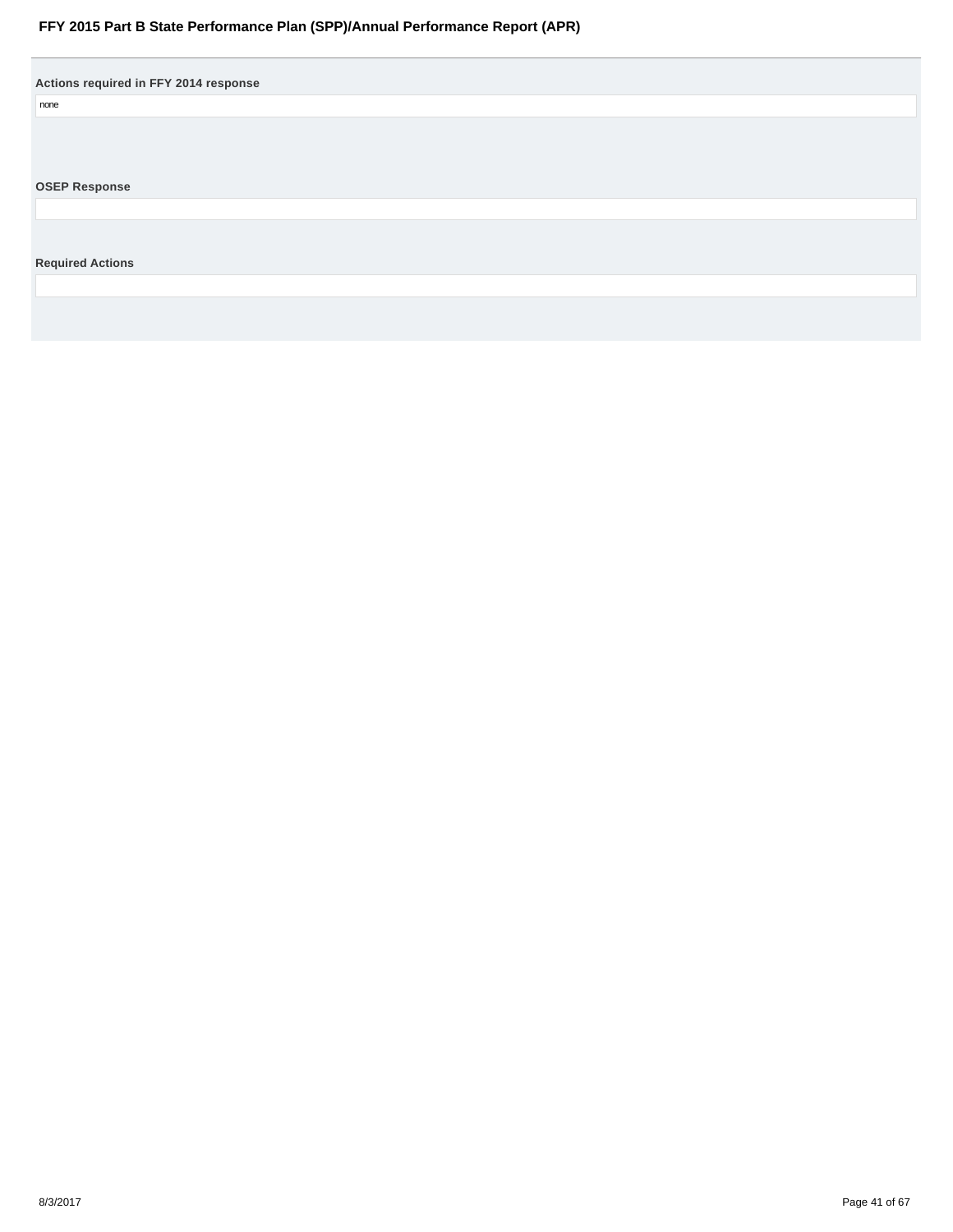# **Indicator 9: Disproportionate Representation FFY 2015 Part B State Performance Plan (SPP)/Annual Performance Report (APR)**

Monitoring Priority: Disproportionate Representation

**Compliance indicator: Percent of districts with disproportionate representation of racial and ethnic groups in special education and related services that is the result of inappropriate identification.**

#### **(20 U.S.C. 1416(a)(3)(C))**

| <b>Historical Data</b> |      |       |       |       |                               |       |                   |       |      |       |       |
|------------------------|------|-------|-------|-------|-------------------------------|-------|-------------------|-------|------|-------|-------|
| Baseline Data: 2005    |      |       |       |       |                               |       |                   |       |      |       |       |
| FFY                    | 2004 | 2005  | 2006  | 2007  | 2008                          | 2009  | 2010              | 2011  | 2012 | 2013  | 2014  |
| Target                 |      |       | $0\%$ | $0\%$ | $0\%$                         | 0%    | $0\%$             | $0\%$ | 0%   | $0\%$ | $0\%$ |
| Data                   |      | $0\%$ | $0\%$ | $0\%$ | $0\%$                         | $0\%$ | $0\%$             | $0\%$ | 0%   | $0\%$ | $0\%$ |
|                        |      |       |       | Key:  | Gray - Data Prior to Baseline |       | Yellow - Baseline |       |      |       |       |

### **FFY 2015 - FFY 2018 Targets**

| <b>FFY</b> | 2015  | 2016 | 2017 | 2018  |
|------------|-------|------|------|-------|
| Target     | $0\%$ | 0%   | 0%   | $0\%$ |
|            |       |      |      |       |

### **FFY 2015 SPP/APR Data**

Please indicate the type of denominator provided

Number of districts in the State

Number of districts that met the State's minimum n-size

| Number of districts with<br>disproportionate representation of<br>racial and ethnic groups in special<br>education and related services | Number of districts with<br>disproportionate representation of<br>racial and ethnic groups in special<br>education and related services that<br>is the result of inappropriate<br>identification | Number of districts in the State | <b>FFY 2014</b><br>Data* | <b>FFY 2015</b><br>Target* | <b>FFY 2015</b><br>Data |
|-----------------------------------------------------------------------------------------------------------------------------------------|--------------------------------------------------------------------------------------------------------------------------------------------------------------------------------------------------|----------------------------------|--------------------------|----------------------------|-------------------------|
|                                                                                                                                         |                                                                                                                                                                                                  | 635                              | 0%                       | 0%                         | 0%                      |

**All races and ethnicities were included in the review**

**Define "disproportionate representation" and describe the method(s) used to calculate disproportionate representation**

#### **Definition of Disproportionate Representation**

| <b>Disproportionate</b><br>Representation | <b>Weighted Risk Ratio</b> | Minimum n Size<br><b>Target Racial/Ethnic</b><br>Group | Minimum n Size<br><b>Racial / Ethnic Groups</b><br>in Special Education<br>and Related Services |
|-------------------------------------------|----------------------------|--------------------------------------------------------|-------------------------------------------------------------------------------------------------|
| Over representation                       | $\geq 3.00$                | 30                                                     | 30                                                                                              |

### **Methodology**

The data were analyzed using Statistical Analysis Software (SAS) to produce a weighted risk ratio (WRR) that identified all racial/ethnic groups for all PEAs in the State. Data for over representation were examined. PEAs with a cell size of 30 or more students in the target racial/ethnic group and in the other racial/ethnic groups and that met the weighted risk ratio criteria for over representation were flagged for a review of policies, procedures, and practices by the State. PEAs with a lower cell size in the target groups were not flagged because false positives were identified as a function of the small number rather than as a result of noncompliant policies, procedures, and practices. Arizona included the total number of PEAs in the State (635) in the denominator. Of the 635 PEAs, 15 were eliminated from the analyses because a weighted risk ratio could not be calculated for any racial/ethnic group.

**Provide additional information about this indicator (optional)**

**Arizona's Procedures to Determine if Disproportionate Representation Is the Result of Inappropriate Identification**

Arizona ensures that PEAs' policies, procedures and practices are reviewed as required by 34 CFR §§300.173, 300.600(d)(3). and 300.602(a). The data are 8/3/2017 Page 42 of 67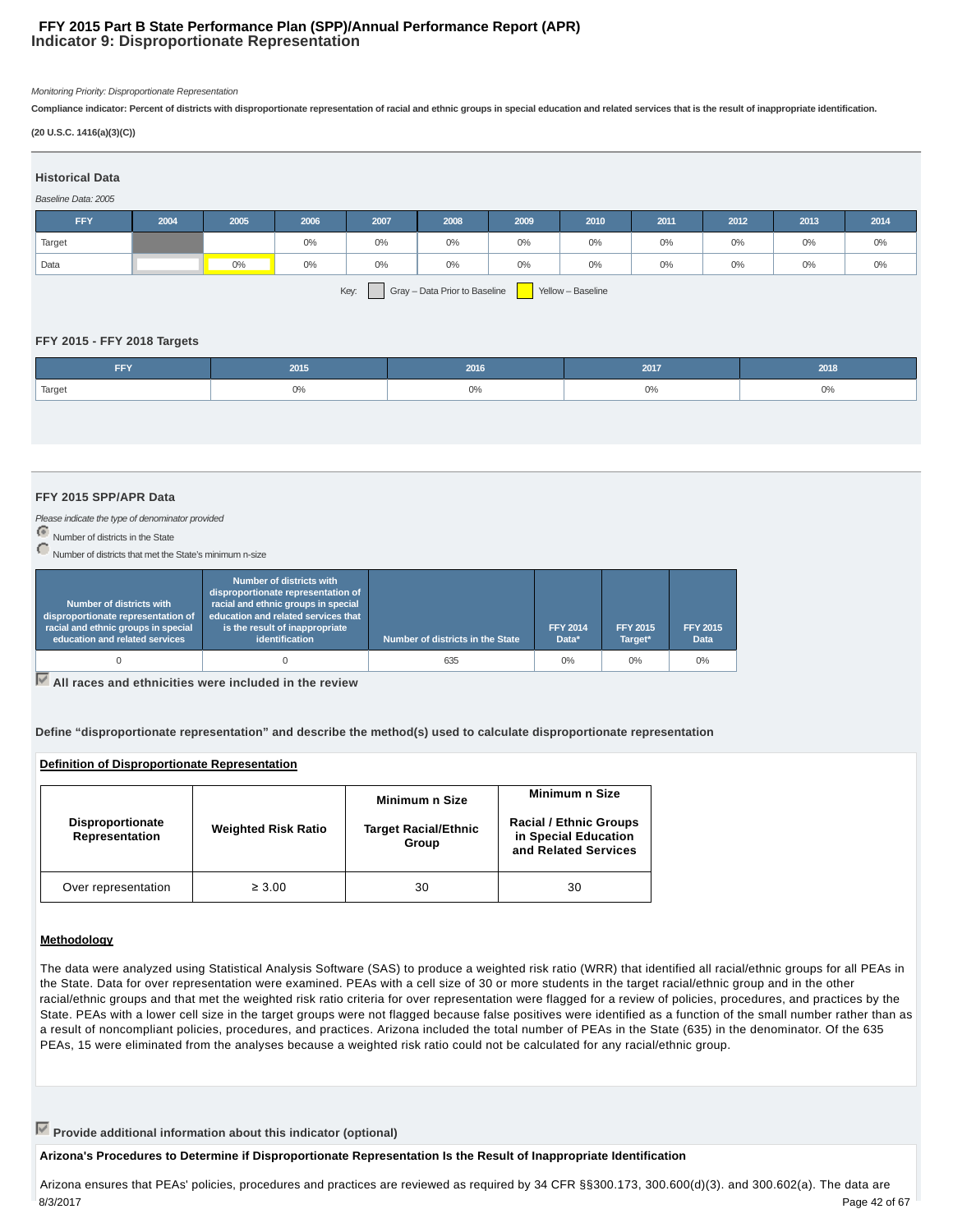FFY 2015 Part B State Performance Plan (SPP)/Annual Performance Report (APR)<br>analyzed annually and PEAs may be flagged each year for over representation, according to the State's definition. When a PEA is flagged, then the procedures, and practices of the PEA are reviewed annually to determine if the disproportionate representation is the result of inappropriate identification.

#### **Arizona's Review of PEAs' Policies and Procedures**

On an annual basis, Arizona requires all PEAs to have special education policies and procedures in compliance with the requirements of 34 CFR §§300.11, §§ 300.201, and 300.301 through 300.311 prior to having Part B-IDEA Basic Entitlement Grant funds approved by the ADE/ESS. Each year, if the PEA makes any changes to the policies and procedures, the PEA must resubmit them to the State for review and acceptance.

Each year, if the PEA does not make any changes to the policies and procedures, the PEA must submit a Statement of Assurance that says: "The PEA has not altered or modified the policies and procedures implementing the State and Federal requirements for services to children with disabilities previously submitted to and accepted by the Arizona Department of Education, Exceptional Student Services. If the PEA proposes to alter or modify the policies and procedures previously submitted to the Exceptional Student Services, the PEA must resubmit the policies and procedures to the Exceptional Student Services for review and acceptance."

In addition, the PEAs that are flagged for disproportionate representation must submit their policies and procedures related to child find, evaluation, and eligibility to an ADE/ESS specialist for review.

#### **Arizona's Review of PEAs' Practices**

On an annual basis, Arizona calculates the WRR for PEAs and uses the data as a trigger to flag PEAs with disproportionate representation. If a PEA is flagged, then an investigation of the practices is required to determine whether the disproportionate representation is a result of inappropriate identification.

Review of practices when a PEA is flagged for over representation the first year:

- The ESS specialist reviews current monitoring data, if applicable.
- The PEA conducts a self-assessment of the agency's child find, evaluation, and eligibility practices to determine whether the disproportionate representation is a result of inappropriate identification. The self-assessment consists of a series of questions requiring responses and a review of student files using the State's monitoring forms. The ADE/ESS specialists conduct on-site visits and/or desk audits during the self-assessments to validate the decisions made by the PEAs during the file reviews.
- Upon completion of the self-assessments, the PEAs have the option to begin immediately revising their policies, procedures, and practices related to child find, evaluation, and eligibility and to correct any noncompliance. No more than 60 days after completion of the self-assessment , the ESS specialists then interview the special education administrators and review student files via on-site visits and/or desk audits to verify correction of instances of any noncompliance, including child specific instances, and to ensure that regulatory requirements are being implemented based on subsequent file reviews of updated data.

Review of practices when a PEA is flagged for over representation for two or more consecutive years:

- If the PEA did not have disproportionate representation as a result of n the first year, then ESS program specialist:
	- Reviews current monitoring data, if applicable, and
	- Validates the prior year's self-assessment by reviewing a sample of student files.
- If the PEA had disproportionate representation as a result of inappropriate identification the first year, then the PEA is required to:
	- Review current monitoring data, if applicable;
	- Review the prior year's self-assessment and describe the issues identified;
	- Describe the steps taken to resolve those issues;
	- Describe any current concerns regarding possible inappropriate identification;
	- Describe the resources and technical assistance used to help address the issues related to disproportionate representation within the agency; and
	- Review individual student files using the State's monitoring forms:
		- The ADE/ESS specialists conduct on-site visits and/or desk audits during the file reviews to validate the decisions made by the PEAs.
		- The ESS specialists verify correction of instances of noncompliance, including those that were child specific, through on-site visits and/or desk audits.
		- The ESS specialists ensure that regulatory requirements are being implemented based on subsequent file reviews of updated data.

#### **Actions required in FFY 2014 response**

#### none

Note: Any actions required in last year's response that are related to correction of findings should be responded to on the "Correction of Previous Findings of Noncompliance" page of this indicator. If your State's only actions required in last year's response are related to findings of noncompliance, a text field will not be displayed on this page.

**Correction of Findings of Noncompliance Identified in FFY 2014**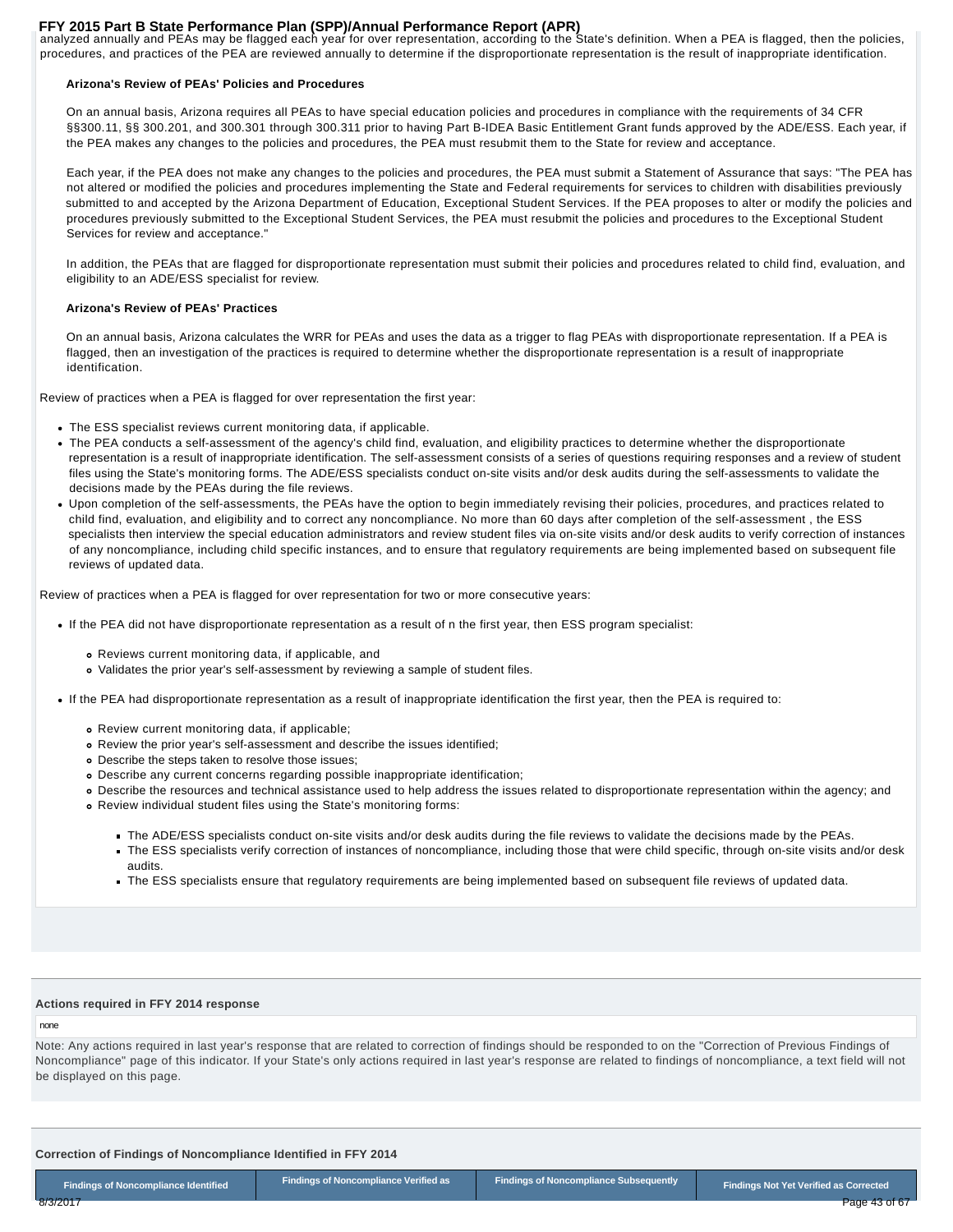<span id="page-43-0"></span>

|                         | The zonal art blank renormance rian for rightmoan enormance report (Arty).<br><b>Corrected Within One Year</b> | Corrected |             |
|-------------------------|----------------------------------------------------------------------------------------------------------------|-----------|-------------|
| $\mathbf 0$             | null                                                                                                           | null      | $\mathbf 0$ |
|                         |                                                                                                                |           |             |
|                         |                                                                                                                |           |             |
|                         |                                                                                                                |           |             |
| <b>OSEP Response</b>    |                                                                                                                |           |             |
|                         |                                                                                                                |           |             |
|                         |                                                                                                                |           |             |
|                         |                                                                                                                |           |             |
| <b>Required Actions</b> |                                                                                                                |           |             |
|                         |                                                                                                                |           |             |
|                         |                                                                                                                |           |             |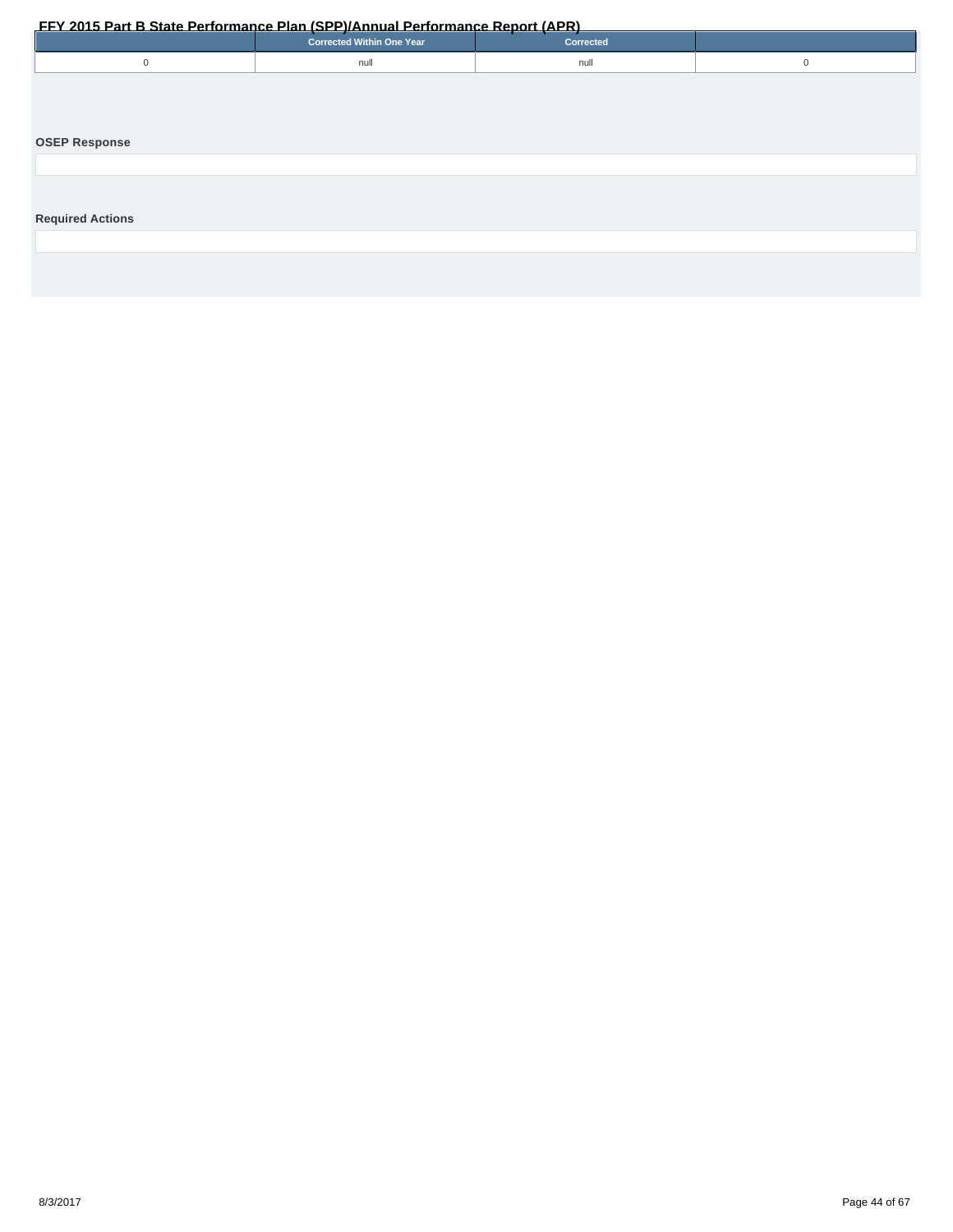# **Indicator 10: Disproportionate Representation in Specific Disability Categories FFY 2015 Part B State Performance Plan (SPP)/Annual Performance Report (APR)**

Monitoring Priority: Disproportionate Representation

**Compliance indicator: Percent of districts with disproportionate representation of racial and ethnic groups in specific disability categories that is the result of inappropriate identification.**

#### **(20 U.S.C. 1416(a)(3)(C))**

| <b>Historical Data</b> |      |       |       |       |                               |      |                   |       |       |       |       |
|------------------------|------|-------|-------|-------|-------------------------------|------|-------------------|-------|-------|-------|-------|
| Baseline Data: 2005    |      |       |       |       |                               |      |                   |       |       |       |       |
| <b>FFY</b>             | 2004 | 2005  | 2006  | 2007  | 2008                          | 2009 | 2010              | 2011  | 2012  | 2013  | 2014  |
| Target                 |      |       | $0\%$ | $0\%$ | $0\%$                         | 0%   | $0\%$             | $0\%$ | $0\%$ | $0\%$ | $0\%$ |
| Data                   |      | 3.80% | 2.40% | 0.35% | $0\%$                         | 0%   | $0\%$             | $0\%$ | $0\%$ | $0\%$ | $0\%$ |
|                        |      |       |       | Key:  | Gray - Data Prior to Baseline |      | Yellow - Baseline |       |       |       |       |

### **FFY 2015 - FFY 2018 Targets**

| FFY    | 2015  | 2016 | 2017 | 2018  |
|--------|-------|------|------|-------|
| Target | $0\%$ | 0%   | 0%   | $0\%$ |
|        |       |      |      |       |

#### **FFY 2015 SPP/APR Data**

Please indicate the type of denominator provided

Number of districts in the State

Number of districts that met the St

| Number of districts with<br>disproportionate representation of<br>racial and ethnic groups in specific<br>disability categories | Number of districts with<br>disproportionate representation of<br>racial and ethnic groups in specific<br>disability categories that is the<br>result of inappropriate<br>identification | Number of districts in the State | <b>FFY 2014</b><br>Data* | <b>FFY 2015</b><br>Target* | <b>FFY 2015</b><br><b>Data</b> |
|---------------------------------------------------------------------------------------------------------------------------------|------------------------------------------------------------------------------------------------------------------------------------------------------------------------------------------|----------------------------------|--------------------------|----------------------------|--------------------------------|
|                                                                                                                                 |                                                                                                                                                                                          | 635                              | 0%                       | 0%                         | 0%                             |

**All races and ethnicities were included in the review**

**Define "disproportionate representation" and describe the method(s) used to calculate disproportionate representation**

### **Definition of Disproportionate Representation**

| <b>Disproportionate</b><br>Representation | <b>Weighted Risk Ratio</b> | Minimum n Size<br><b>Target Racial / Ethnic</b><br>Group | Minimum n Size<br><b>Racial / Ethnic Groups</b><br>in Special Education<br>and Related Services |
|-------------------------------------------|----------------------------|----------------------------------------------------------|-------------------------------------------------------------------------------------------------|
| Over representation                       | $\geq 3.00$                | 30                                                       | 30                                                                                              |

#### **Methodology**

The data were analyzed using Statistical Analysis Software (SAS) to produce a weighted risk ratio (WRR) that identified all racial/ethnic groups and six disability categories for all PEAs in the State. Data for over representation were examined. PEAs with a cell size of 30 or more students in the target racial/ethnic group and also in the other racial/ethnic groups and meeting the weighted risk ratio criteria for over representation were flagged for a review of policies, procedures, and practices by the State. PEAs with a lower cell size in the target groups were not flagged because false positives were identified as a function of the small number rather than as a result of noncompliant policies, procedures, and practices. Arizona included the total number of PEAs in the State (635) in the denominator. Of the 635 PEAs, 15 were eliminated from the analyses because a weighted risk ratio could not be calculated for any racial/ethnic group.

# **Provide additional information about this indicator (optional)**

#### **Arizona's Procedures to Determine if Disproportionate Representation Is the Result of Inappropriate Identification**

Arizona ensures that PEAs' policies, procedures and practices are reviewed as required by 34 CFR §§300.173, 300.600(d)(3). and 300.602(a). The data are analyzed annually and PEAs may be flagged each year for over representation, according to the State's definition. When a PEA is flagged, then the policies, procedures, and practices of the PEA are reviewed annually to determine if the disproportionate representation is the result of inappropriate identification.<br>8/3/2017 Page 45 of 67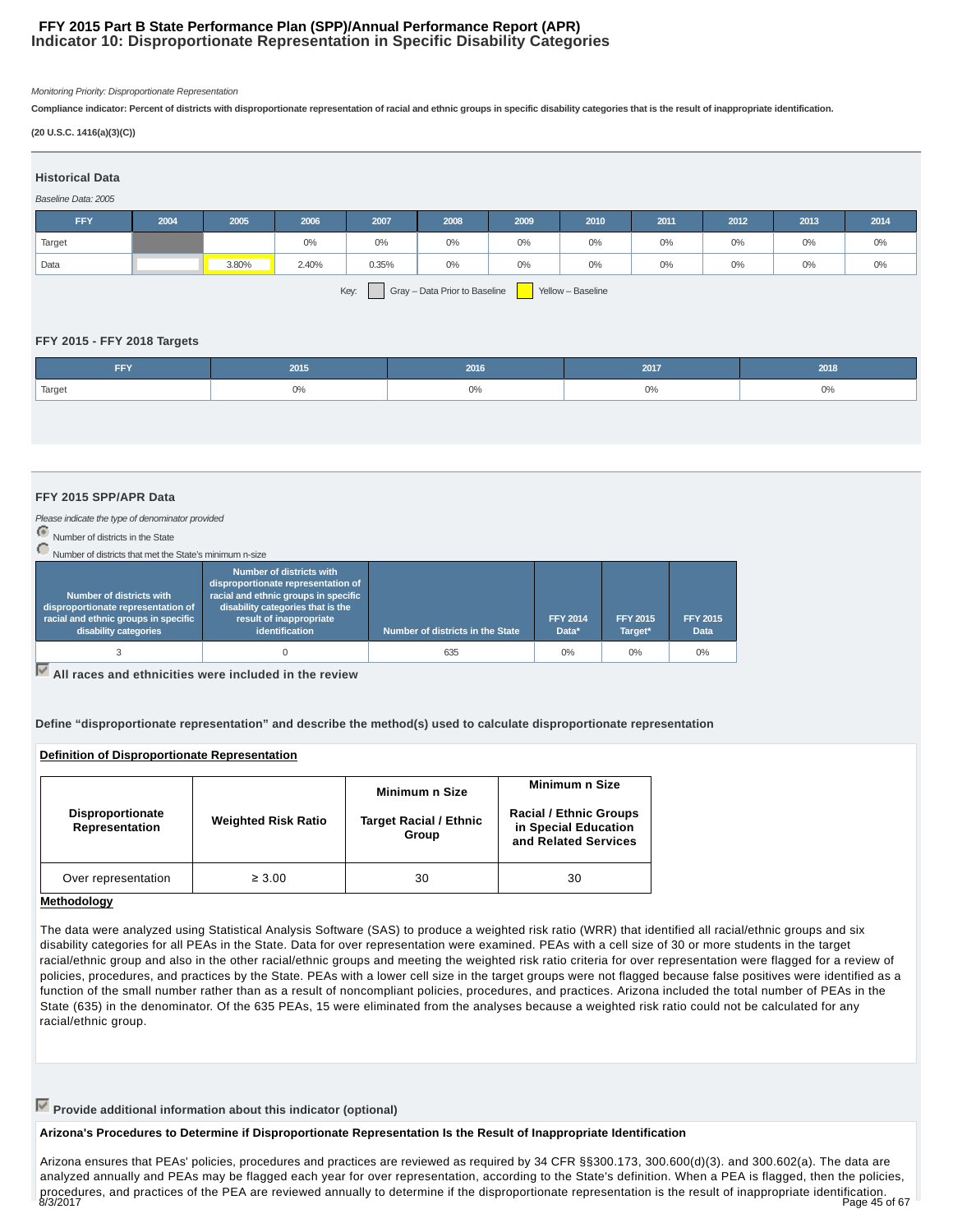#### **Arizona's Review of PEAs' Policies and Procedures FFY 2015 Part B State Performance Plan (SPP)/Annual Performance Report (APR)**

On an annual basis, Arizona requires all PEAs to have special education policies and procedures in compliance with the requirements of 34 CFR §§300.11, §300.201, and 300.301 through 300.311 prior to having Part B-IDEA Basic Entitlement Grant funds approved by the ADE/ESS. Each year, if the PEA makes any changes to the policies and procedures, the PEA must resubmit them to the State for review and acceptance.

Each year, if the PEA does not make any changes to the policies and procedures, the PEA must submit a Statement of Assurance that says: "The PEA has not altered or modified the policies and procedures implementing the State and Federal requirements for services to children with disabilities previously submitted to and accepted by the Arizona Department of Education, Exceptional Student Services. If the PEA proposes to alter or modify the policies and procedures previously submitted to the Exceptional Student Services, the PEA must resubmit the policies and procedures to the Exceptional Student Services for review and acceptance."

In addition, the PEAs that are flagged for disproportionate representation must submit their policies and procedures related to child find, evaluation, and eligibility to an ADE/ESS specialist for review.

### **Arizona's Review of PEAs' Practices**

On an annual basis, Arizona calculates the WRR for PEAs and uses the data as a trigger to flag PEAs with disproportionate representation. If a PEA is flagged, then an investigation of the practices is required to determine whether the disproportionate representation is a result of inappropriate identification.

Review of practices when a PEA is flagged for over representation the first year:

- The ESS specialist reviews current monitoring data, if applicable.
- The PEA conducts a self-assessment of the agency's child find, evaluation, and eligibility practices to determine whether the disproportionate representation is a result of inappropriate identification. The self-assessment consists of a series of questions requiring the narrative responses and a review of student files using the State's monitoring forms. The ADE/ESS specialists conduct on-site visits and/or desk audits during the self-assessments to validate the decisions made by the PEAs during the file reviews.
- Upon completion of the self-assessments, the PEAs have the option to begin immediately revising their policies, procedures, and practices related to child find, evaluation, and eligibility and to correct any noncompliance. No more than 60 days after completion of the self-assessment , the ESS specialists then interview the special education administrators and review student files via on-site visits and/or desk audits to verify correction of instances of any noncompliance, including child-specific instances, and to ensure that regulatory requirements are being implemented based on subsequent file reviews of updated data.

Review of practices when a PEA is flagged for over representation for two or more consecutive years:

- If the PEA did not have disproportionate representation as a result of inappropriate identification the first year, then the ESS program specialist:
	- Reviews current monitoring data, if applicable, and
	- Validates the prior year's self-assessment by reviewing a sample of student files.
- If the PEA had disproportionate representation as a result of inappropriate identification the first year, then the PEA is required to:
	- Review current monitoring data, if applicable;
	- Review the prior year's self-assessment and describe the issues identified;
	- Describe the steps taken to resolve those issues;
	- Describe any current concerns regarding possible inappropriate identification;
	- Describe the resources and technical assistance used to help address the issues related to disproportionate representation within the agency; and
	- Review individual student files using the State's monitoring forms:
		- The ADE/ESS specialists conduct on-site visits and/or desk audits during the file reviews to validate the decisions made by the PEAs.
		- The ESS specialists verify correction of instances of noncompliance, including child-specific instances, through on-site visits and/or desk audits.
		- The ESS specialists ensure that regulatory requirements are being implemented based on subsequent file reviews of updated data.

#### **Actions required in FFY 2014 response**

none

Note: Any actions required in last year's response that are related to correction of findings should be responded to on the "Correction of Previous Findings of Noncompliance" page of this indicator. If your State's only actions required in last year's response are related to findings of noncompliance, a text field will not be displayed on this page.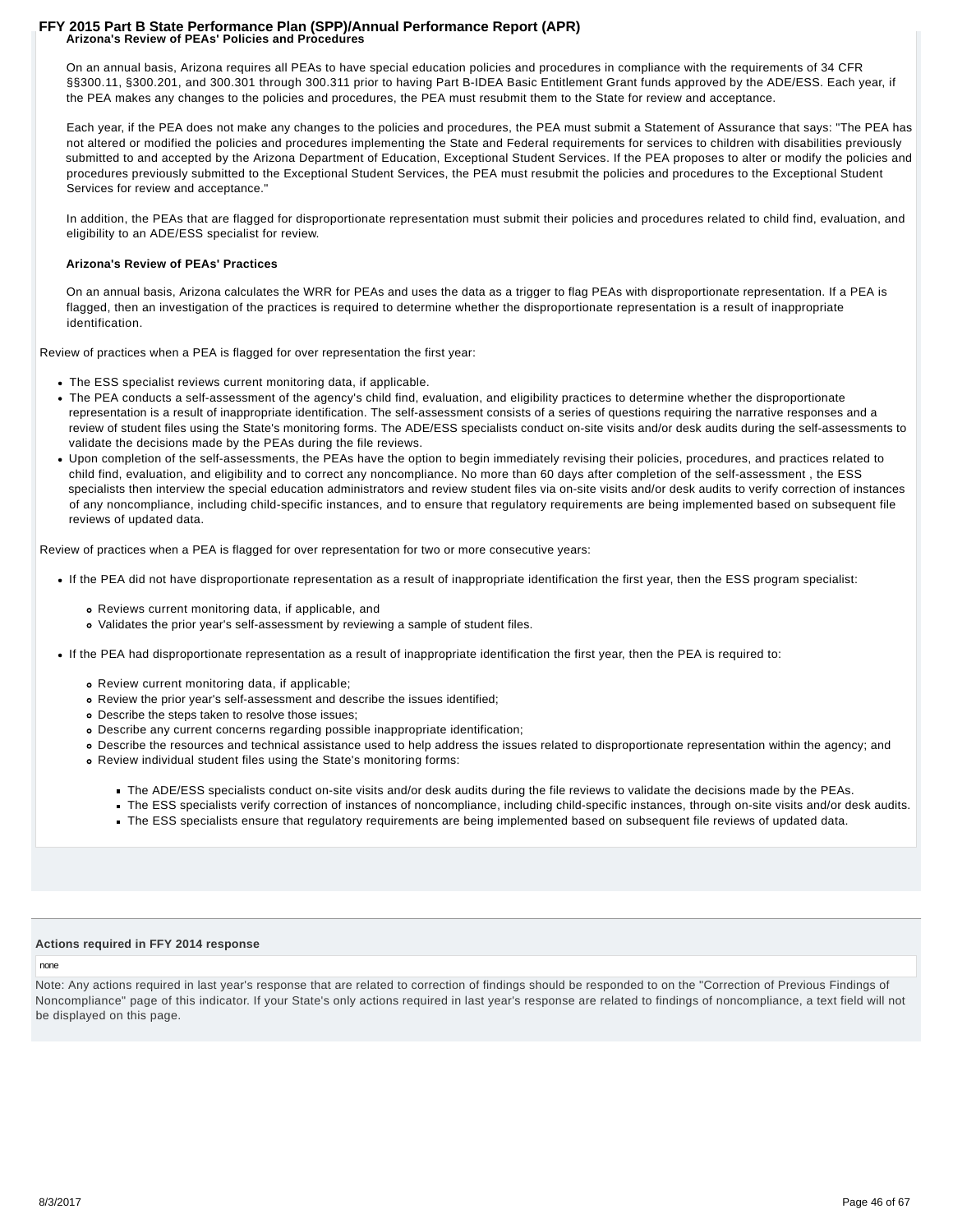# **Correction of Findings of Noncompliance Identified in FFY 2014**

<span id="page-46-0"></span>

|                                                                | FFY 2015 Part B State Performance Plan (SPP)/Annual Performance Report (APR) |                                                            |                                               |
|----------------------------------------------------------------|------------------------------------------------------------------------------|------------------------------------------------------------|-----------------------------------------------|
| Correction of Findings of Noncompliance Identified in FFY 2014 |                                                                              |                                                            |                                               |
| <b>Findings of Noncompliance Identified</b>                    | Findings of Noncompliance Verified as<br><b>Corrected Within One Year</b>    | <b>Findings of Noncompliance Subsequently</b><br>Corrected | <b>Findings Not Yet Verified as Corrected</b> |
| $\mathbf 0$                                                    | null                                                                         | null                                                       | 0                                             |
| <b>OSEP Response</b>                                           |                                                                              |                                                            |                                               |
| <b>Required Actions</b>                                        |                                                                              |                                                            |                                               |
|                                                                |                                                                              |                                                            |                                               |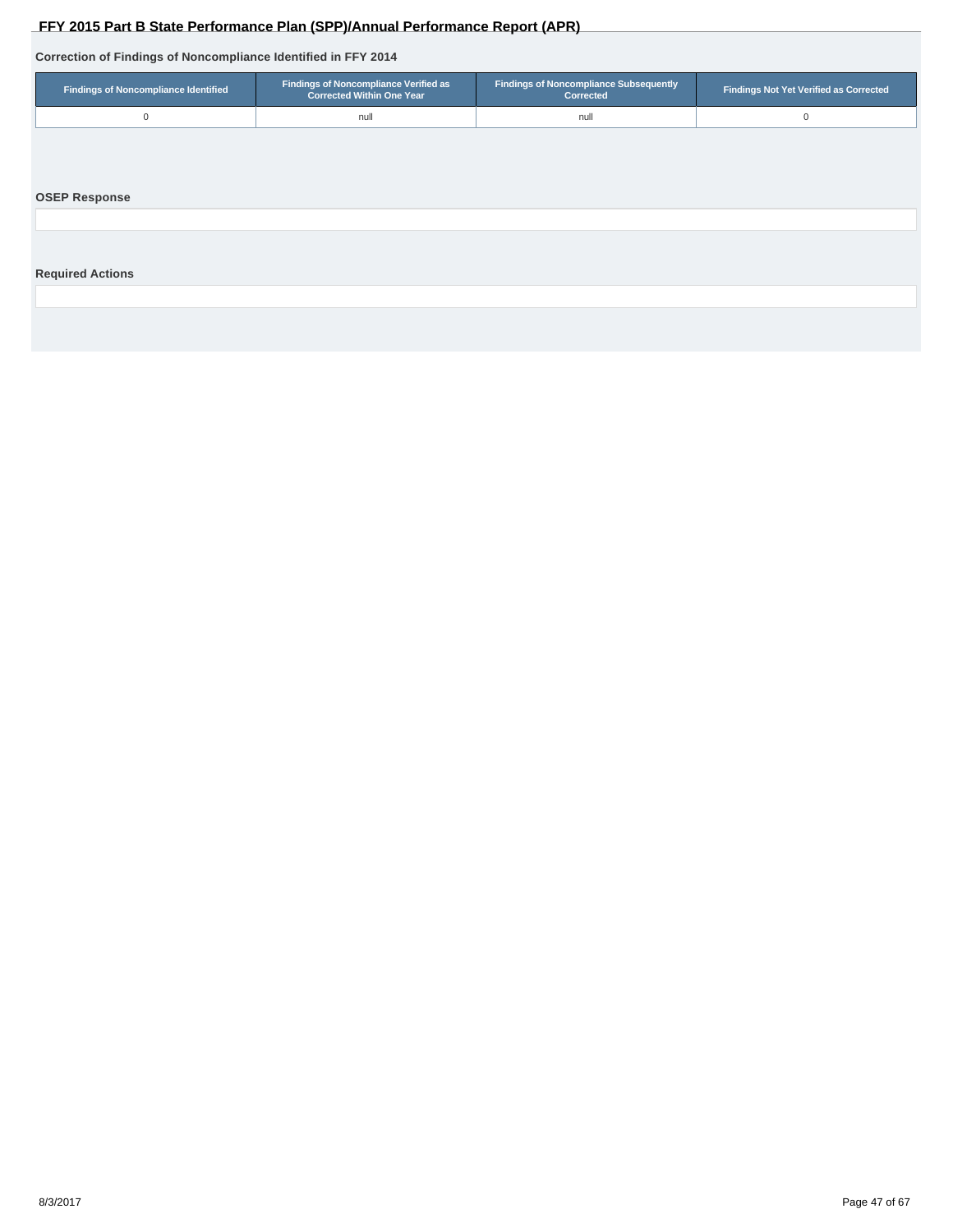# **Indicator 11: Child Find FFY 2015 Part B State Performance Plan (SPP)/Annual Performance Report (APR)**

Monitoring Priority: Effective General Supervision Part B / Child Find

**Compliance indicator: Percent of children who were evaluated within 60 days of receiving parental consent for initial evaluation or, if the State establishes a timeframe within which the evaluation must be conducted, within that timeframe.**

### **(20 U.S.C. 1416(a)(3)(B))**

#### **Historical Data**

#### Baseline Data: 2005

| <b>FFY</b> | 2004 | 2005   | 2006   | 2007   | 2008   | 2009   | 2010   | 2011   | 2012   | 2013   | 2014   |
|------------|------|--------|--------|--------|--------|--------|--------|--------|--------|--------|--------|
| Target     |      |        | 100%   | 100%   | 100%   | 100%   | 100%   | 100%   | 100%   | 100%   | 100%   |
| Data       |      | 86.00% | 84.00% | 89.00% | 92.00% | 96.00% | 97.00% | 97.00% | 97.00% | 98.24% | 99.60% |
|            |      |        |        |        |        | $\sim$ |        |        |        |        |        |

Key: Gray – Data Prior to Baseline Yellow – Baseline

#### **FFY 2015 - FFY 2018 Targets**

|                                             | 2018 |
|---------------------------------------------|------|
| <sup>1</sup> Target<br>100%<br>100%<br>100% | 100% |

#### **FFY 2015 SPP/APR Data**

| (a) Number of children for whom parental consent to<br>evaluate was received | (b) Number of children whose evaluations were<br>completed within 60 days (or State-established<br>timeline) | <b>FFY 2014</b><br>Data* | <b>FFY 2015</b><br>Target* | <b>FFY 2015</b><br><b>Data</b> |  |  |  |  |
|------------------------------------------------------------------------------|--------------------------------------------------------------------------------------------------------------|--------------------------|----------------------------|--------------------------------|--|--|--|--|
| 2.193                                                                        | 2.189                                                                                                        | 99.60%                   | 100%                       | 99.82%                         |  |  |  |  |
|                                                                              |                                                                                                              |                          |                            |                                |  |  |  |  |
| Number of children included in (a), but not included in (b) [a-b]            |                                                                                                              |                          |                            |                                |  |  |  |  |

**Account for children included in (a) but not included in (b). Indicate the range of days beyond the timeline when the evaluation was completed and any reasons for the delays.**

| FFY 2015 Noncompliance                               |                                                                                       |
|------------------------------------------------------|---------------------------------------------------------------------------------------|
| Number of findings by incidents of<br>noncomplicance | Number of findings by incidence corrected prior to one-year<br>timeline as of 1/15/17 |
| $\overline{4}$                                       | 4                                                                                     |
| Range of Days beyond the Timeline                    |                                                                                       |
| Range of Days                                        | $3 - 25$                                                                              |
| Mean                                                 | 12.25                                                                                 |
| Median                                               | 10.5                                                                                  |
| Mode                                                 | N/A                                                                                   |
| Reasons for Delay                                    |                                                                                       |
|                                                      | Interruption in school calendar, such as spring or summer break<br>$\overline{2}$     |
| Lack of understanding of the evaluation process      | $\overline{2}$                                                                        |
|                                                      |                                                                                       |

# **Indicate the evaluation timeline used**

 **The State used the 60 day timeframe within which the evaluation must be conducted.**

 **The State established a timeline within which the evaluation must be conducted.**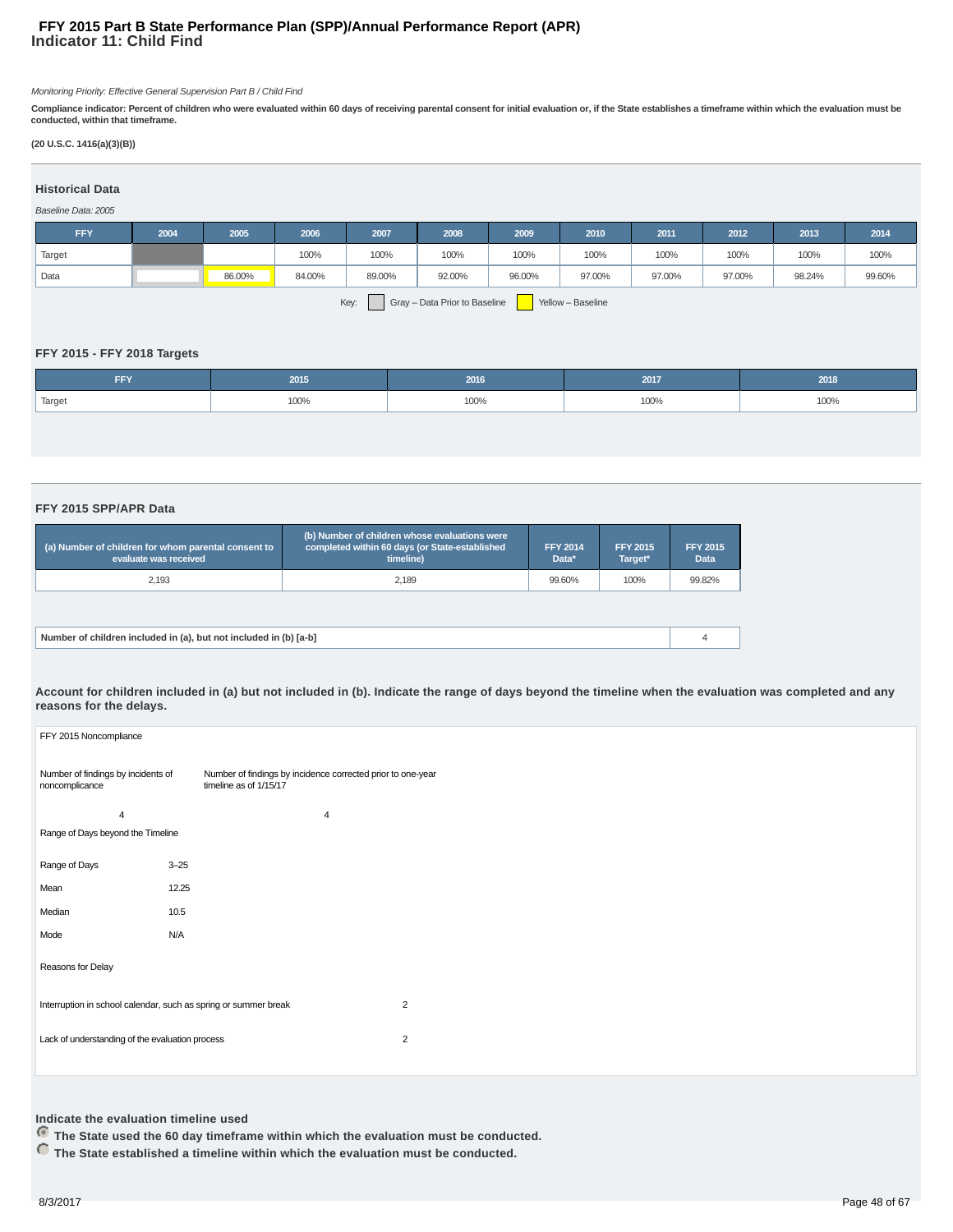**What is the source of the data provided for this indicator?**

*<u>State monitoring</u>* 

 **State database that includes data for the entire reporting year**

**Describe the method used to collect these data, and if data are from the State's monitoring, describe the procedures used to collect these data.**

#### **Data Source**

The data for Indicator 11 are from the Arizona monitoring system. During FFY 2014, public education agencies (PEAs) were selected for monitoring each fiscal year based on the results of a review of the agency's data, including data from the SPP/APR, dispute resolution results, audit findings, and annual determinations. However, beginning in FFY 2015, the monitoring system changed to include all PEAs that conducted an initial evaluation. Hence, both the reported (a) number of children for whom parental consent to evaluate was received and (b) number of children whose evaluations were completed within 60 days sharply increased for FFY 2015.

#### **Data Collection**

Data are collected from the PEAs during one of three types of monitorings:

- Independent PEAs review student files focusing on Indicator 11. The ADE/ESS specialist validates the compliance calls. The student file forms are submitted to ESS for data entry.
- Guided PEAs review student files and collect data for Indicator 11. The PEAs also focus on identified areas from the risk analysis and determine a root cause for poor performance. The ADE/ESS specialist validates the compliance calls. The student file forms are submitted to ESS for data entry.
- Direct In addition to participating in EDISA or other on-site data activities, PEAs and the ADE/ESS review student files and collect data for Indicator 11. The ADE/ESS staff input data.

The data that Arizona collects and reports for this Indicator include all children whose permissions to evaluate were received during FFY 2015 and for whom initial evaluations including eligibility determinations were completed during either FFY 2015 or FFY 2016.

#### **Valid and Reliable Data**

The ADE/ESS assures the validity and reliability of the data as it is collected, maintained, and reported through the State monitoring system. Training is provided to all ESS program specialists who monitor to ensure interrater reliability on compliance calls that are based on regulatory requirements. The ADE/ESS staff conduct trainings for PEA staff who will participate in monitorings. The ESS specialists validate and verify the data through on-site visits or desk audits.

#### **Evaluation Timeline**

Arizona has established a 60-day timeline for initial evaluations. The Arizona Administrative Code (A.A.C.) R7-2-401 (E)(3) states that the initial evaluation shall not exceed 60 calendar days from receipt of informed written consent. However, the 60-day evaluation period may be extended for an additional 30 days if it is in the best interests of the child and the parents and the public education agency agree in writing to do so (A.A.C. R7-2-401 (E)(4)).

#### **Definition of Finding for Monitoring for FFY 2015**

During FFY 2015, a finding for Indicator 11 was issued when the line item for the evaluation timeline was found to be noncompliant. The finding was a written notification to the PEA by the State that the line item was noncompliant, and the finding included a description of a Federal or State statute or regulation. The source of information on which to base a finding of noncompliance was an individual student file.

#### **Actions required in FFY 2014 response**

### none

Note: Any actions required in last year's response that are related to correction of findings should be responded to on the "Correction of Previous Findings of Noncompliance" page of this indicator. If your State's only actions required in last year's response are related to findings of noncompliance, a text field will not be displayed on this page.

### **Correction of Findings of Noncompliance Identified in FFY 2014**

| <b>Findings of Noncompliance Identified</b> | <b>Findings of Noncompliance Verified as</b><br><b>Corrected Within One Year</b> | <b>Findings of Noncompliance Subsequently</b><br>Corrected | <b>Findings Not Yet Verified as Corrected</b> |  |
|---------------------------------------------|----------------------------------------------------------------------------------|------------------------------------------------------------|-----------------------------------------------|--|
|                                             |                                                                                  |                                                            |                                               |  |

# **FFY 2014 Findings of Noncompliance Verified as Corrected**

Describe how the State verified that the source of noncompliance is correctly implementing the regulatory requirements

The ADE/ESS specialists reviewed the child-specific files from the monitorings to determine that the PEAs completed the evaluation for any child whose initial evaluation was not timely, unless the child was no longer within the PEA. The ESS specialists reviewed updated data from subsequent files during follow-up visits to determine that the PEAs were correctly implementing the specific regulatory requirements (i.e., achieved 100% compliance) related to the evaluation process in conformity with 34 CFR § 300.301 (c) (1).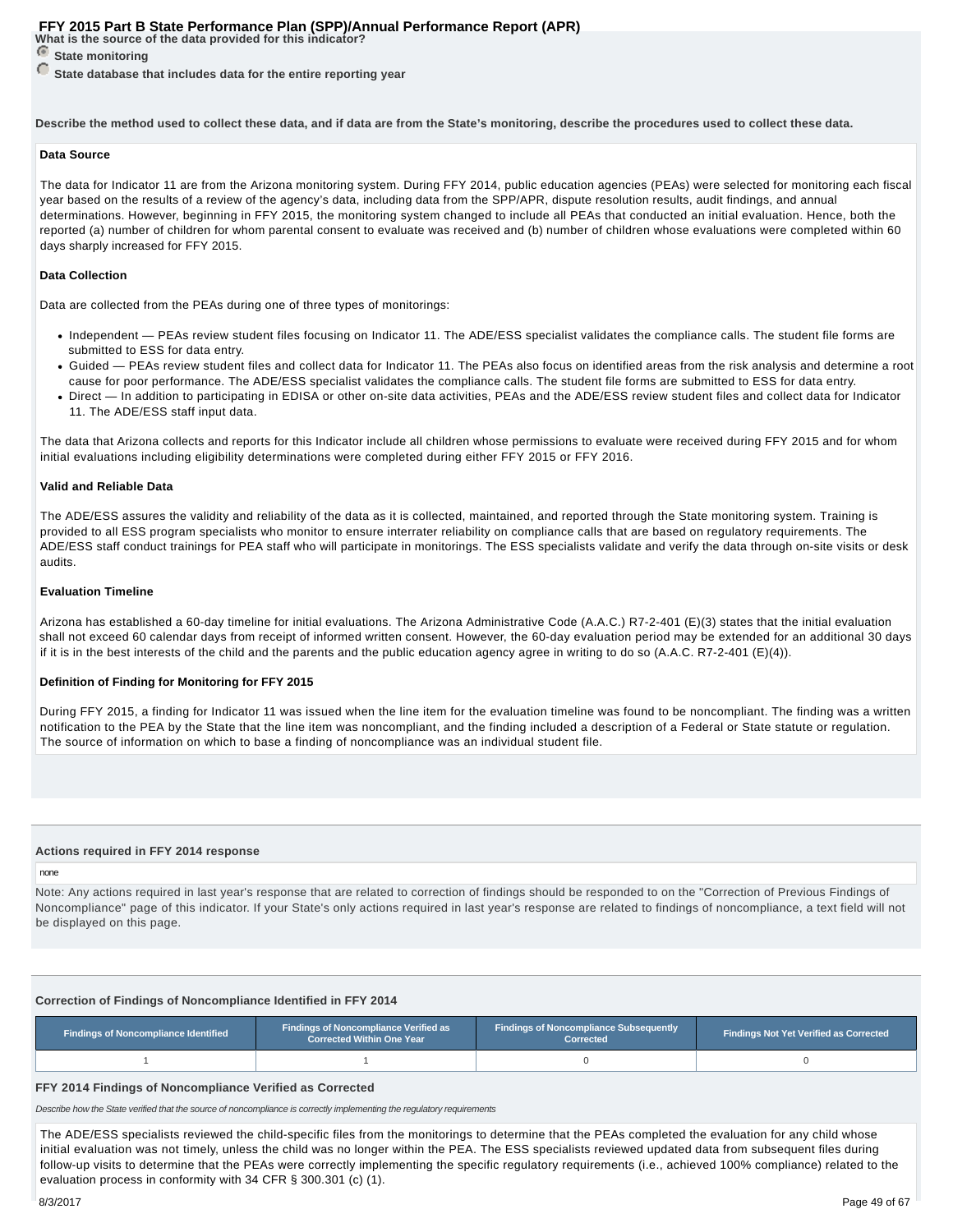<span id="page-49-0"></span>Describe how the State verified that each individual case of noncompliance was corrected

The specific methods Arizona used to verify that PEAs corrected all instances of noncompliance, including child-specific noncompliance, and were correctly implementing the regulatory requirements, based on subsequent file reviews of updated data:

- ADE/ESS specialists conducted follow-up on-site visits and/or desk audits after the monitoring to verify correction of all instances of noncompliance, including those that were child-specific. The specialists reviewed the child specific files to determine that the evaluation was completed within 60 calendar days from the date of written notification of noncompliance.
- ADE/ESS specialists reviewed updated data from subsequent files and/or conducted interviews with the special education administrators during follow-up visits and/or desk audits to determine if all instances of noncompliance, including those that were child specific, were corrected, and to ensure ongoing sustainability of the implementation of the regulatory requirements regarding initial evaluations.

#### **OSEP Response**

Because the State reported less than 100% compliance for FFY 2015, the State must report on the status of correction of noncompliance identified in FFY 2015 for this indicator. When reporting on the correction of noncompliance, the State must report, in the FFY 2016 SPP/APR, that it has verified that each LEA with noncompliance identified in FFY 2015 for this indicator: (1) is correctly implementing the specific regulatory requirements (i.e., achieved 100% compliance) based on a review of updated data such as data subsequently collected through on-site monitoring or a State data system; and (2) has corrected each individual case of noncompliance, unless the child is no longer within the jurisdiction of the LEA, consistent with OSEP Memo 09-02. In the FFY 2016 SPP/APR, the State must describe the specific actions that were taken to verify the correction. If the State did not identify any findings of noncompliance in FFY 2015, although its FFY 2015 data reflect less than 100% compliance, provide an explanation of why the State did not identify any findings of noncompliance in FFY 2015.

#### **Required Actions**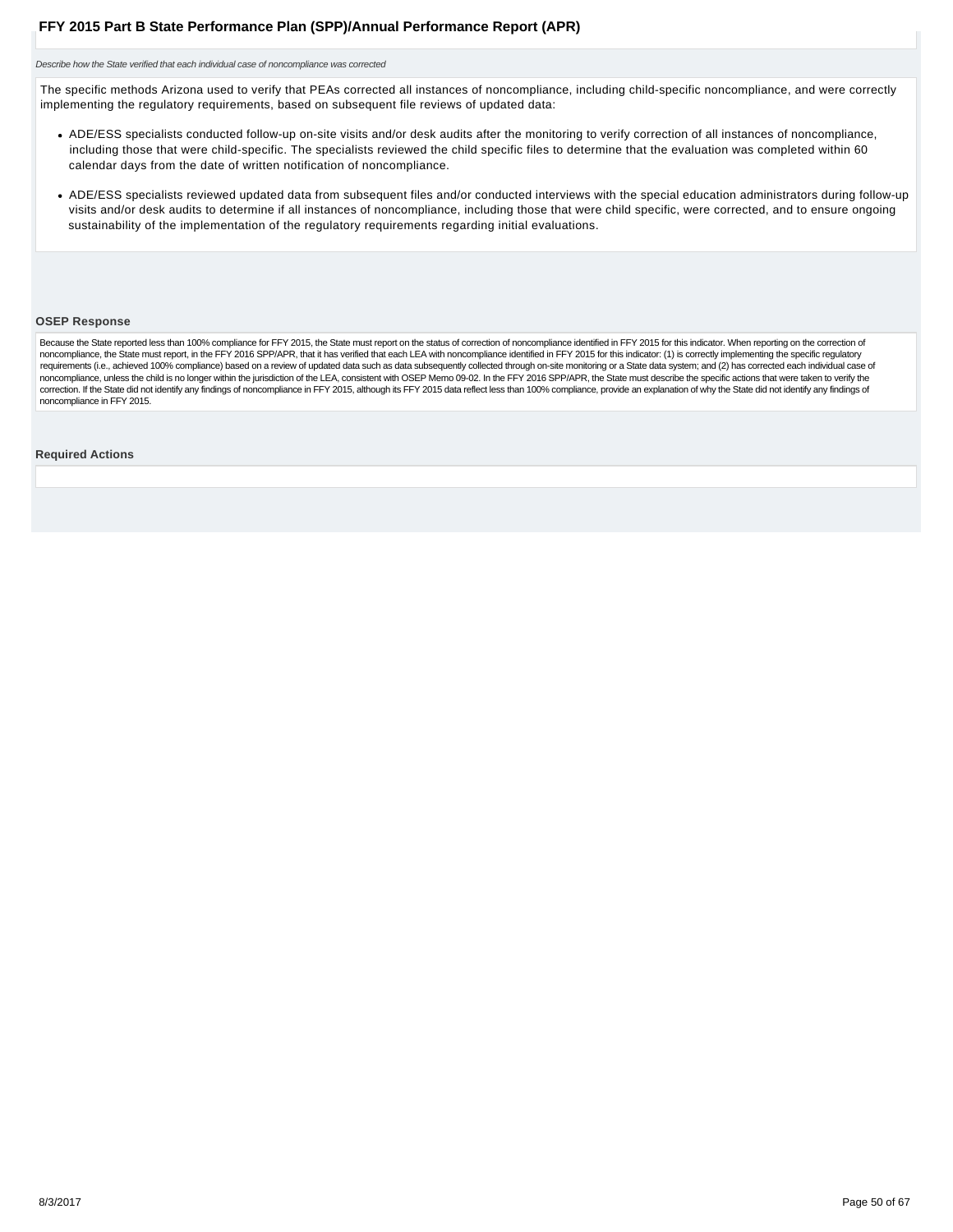# **Indicator 12: Early Childhood Transition FFY 2015 Part B State Performance Plan (SPP)/Annual Performance Report (APR)**

Monitoring Priority: Effective General Supervision Part B / Effective Transition

**Compliance indicator: Percent of children referred by Part C prior to age 3, who are found eligible for Part B, and who have an IEP developed and implemented by their third birthdays.**

#### **(20 U.S.C. 1416(a)(3)(B))**

| <b>Historical Data</b>                                                                                   |      |      |      |      |      |      |      |      |      |      |      |
|----------------------------------------------------------------------------------------------------------|------|------|------|------|------|------|------|------|------|------|------|
| Baseline Data: 2005                                                                                      |      |      |      |      |      |      |      |      |      |      |      |
| <b>FFY</b>                                                                                               | 2004 | 2005 | 2006 | 2007 | 2008 | 2009 | 2010 | 2011 | 2012 | 2013 | 2014 |
| Target                                                                                                   |      |      | 100% | 100% | 100% | 100% | 100% | 100% | 100% | 100% | 100% |
| Data<br>99.57%<br>63.61%<br>82.40%<br>98.00%<br>93.00%<br>98.00%<br>99.00%<br>99.00%<br>99.00%<br>99.15% |      |      |      |      |      |      |      |      |      |      |      |
| Gray - Data Prior to Baseline<br>Key:<br>Yellow - Baseline                                               |      |      |      |      |      |      |      |      |      |      |      |

### **FFY 2015 - FFY 2018 Targets**

| <b>FFY</b>          | 2015 | 2016 | 2017 | 2018 |
|---------------------|------|------|------|------|
| <sup>'</sup> Target | 100% | 100% | 100% | 100% |
|                     |      |      |      |      |

#### **FFY 2015 SPP/APR Data**

| a. Number of children who have been served in Part C and referred to Part B for Part B eligibility determination.                                             |  |  |  |  |
|---------------------------------------------------------------------------------------------------------------------------------------------------------------|--|--|--|--|
| b. Number of those referred determined to be NOT eligible and whose eligibility was determined prior to third birthday.                                       |  |  |  |  |
| c. Number of those found eligible who have an IEP developed and implemented by their third birthdays.                                                         |  |  |  |  |
| d. Number for whom parent refusals to provide consent caused delays in evaluation or initial services or to whom exceptions under 34 CFR §300.301(d) applied. |  |  |  |  |
| e. Number of children who were referred to Part C less than 90 days before their third birthdays.                                                             |  |  |  |  |

|                                                                                                                                                                                          | Numerator (c) | <b>Denominator</b><br>$(a-b-d-e)$ | <b>FFY 2014</b><br>Data* | <b>FFY 2015</b><br>Target* | <b>FFY 2015</b><br><b>Data</b> |
|------------------------------------------------------------------------------------------------------------------------------------------------------------------------------------------|---------------|-----------------------------------|--------------------------|----------------------------|--------------------------------|
| Percent of children referred by Part C prior to age 3 who are found eligible for<br>Part B, and who have an IEP developed and implemented by their third<br>birthdays. [c/(a-b-d-e)]x100 | 2.156         | 2.176                             | 99.57%                   | 100%                       | 99.08%                         |
|                                                                                                                                                                                          |               |                                   |                          |                            |                                |

**Number of children who have been served in Part C and referred to Part B for eligibility determination that are not included in b, c, d, e** 20

**Account for children included in (a), but not included in b, c, d, or e. Indicate the range of days beyond the third birthday when eligibility was determined and the IEP developed, and the reasons for the delays.**

**Account for Children Included in a, but not b, c, d, or e—Reasons for Delays**

| Child did not pass vision or hearing test        |              |
|--------------------------------------------------|--------------|
| Interruption of school schedule; summer birthday |              |
| Late Referral from Part C                        | 14           |
| Total                                            | $20^{\circ}$ |

In FFY 2015, 20 children were not transitioned on time due to late referrals from from the Arizona Early Intervention Program (AzEIP) as compared with 9 in 2014, 11 in FFY 2013, 9 in FFY 2012, 21 in FFY 2011, and 39 in FFY 2010. School districts are asked to submit an alert to the ADE Early Childhood Special Education (ECSE) any time they receive a late referral from AzEIP that was not in category d (parent refusals to provide consent caused delays in evaluation or initial services) or category e (children who were referred to Part C less than 90 days before their third birthdays). Each late referral from AzEIP to a district is reported to the State AzEIP office. The State AzEIP office provides technical assistance and follow-up to the local service-providing agency.

Similarly, if a local service-providing agency is reporting difficulty with a school district, the local agency issues an alert to the State AzEIP office. The ADE/ECSE provides technical assistance and follow-up to the school district. The ADE/ESCE and AzEIP maintain a shared database to track resolution of the difficulties indicated on the alerts.

Challenges with the completion of hearing and vision screenings and the resulting time required for follow-ups are an inherent part of evaluating young children; these challenges at times cause delays in transition. Arizona has worked diligently to provide resources and facilitate collaborative efforts between Head Start organizations, school districts, and Part C agencies. This has helped Part C service coordinators encourage families to have regular hearing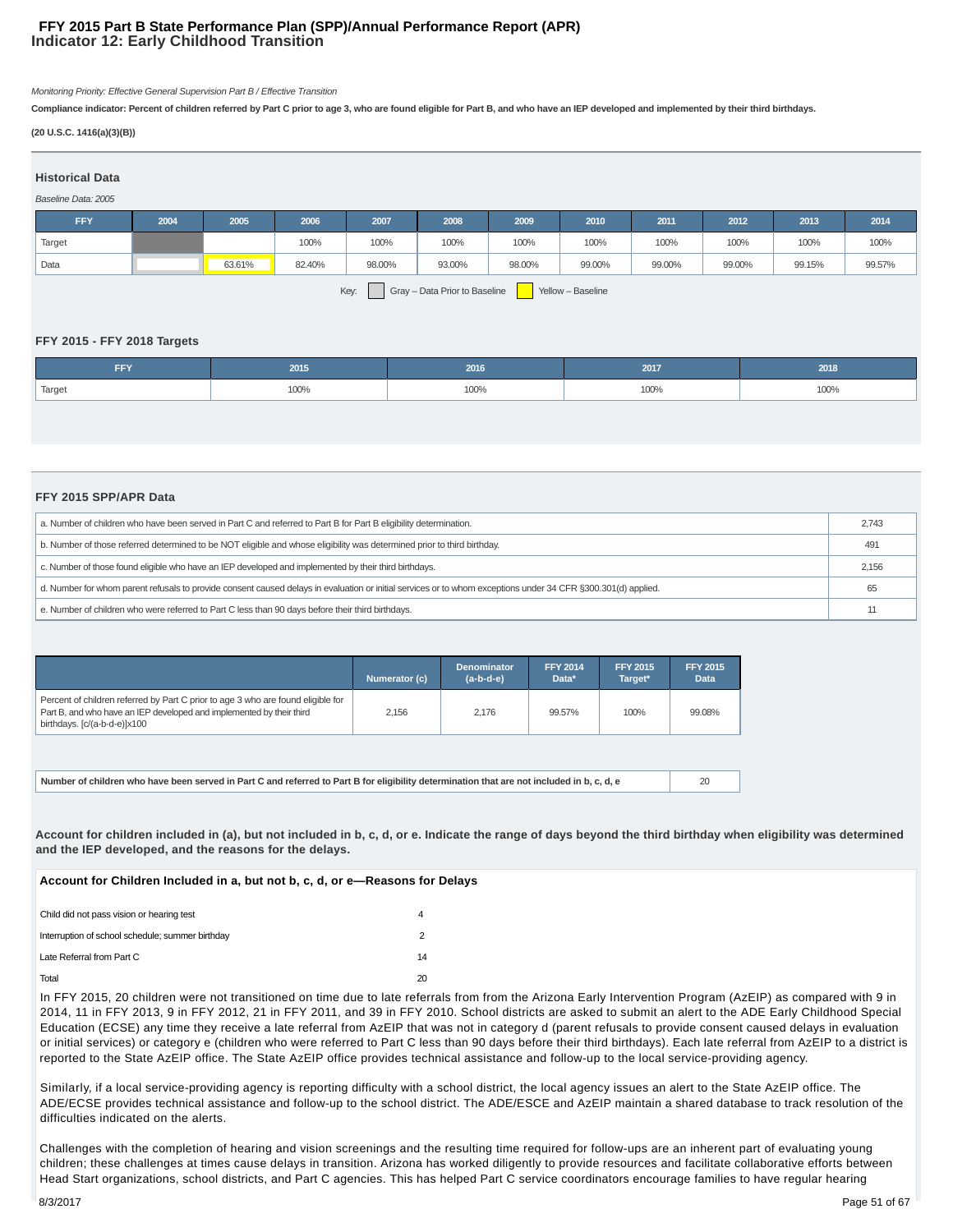**Range of Days Beyond Third Birthday** 

Range of Days 2-199\*

\*The 199 days beyond the child's third birthday was due to a late referral from Part C.

**What is the source of the data provided for this indicator?**

**C** State monitoring

 **State database that includes data for the entire reporting year**

**Describe the method used to collect these data, and if data are from the State's monitoring, describe the procedures used to collect these data.**

#### **Data Source**

The data for Indicator 12 are reported annually by all public education agencies (PEAs) in Arizona that have children who transition from Part C to Part B. Data are included for the entire reporting year, from July 1, 2015, through June 30, 2016.

#### **Data Collection**

The data are collected through the Annual Special Education Data Collection, an Arizona Department of Education (ADE) Web-based data collection system.

#### **Valid and Reliable Data**

The Arizona Department of Education (ADE)/Early Childhood Special Education (ECSE) unit assures the validity and reliability of the data as it is collected, maintained, and reported using internal edit checks. Training is provided to school personnel by the ESS Data Management Unit regarding the operation of the data system and interpretation of the questions that are components of the measurement. The State requires an assurance from the PEAs through the submission of a signed form attesting to the validity of the data. Random verification checks require that a selected district submit a copy of the front page of the IEP that shows the date of the IEP and the child's birthday for children that transitioned from early intervention service or a prior written notice (PWN) of children found ineligible by the child's third birthday.

#### **Definition of Finding**

A finding of noncompliance for Indicator 12 is defined as the number of PEAs with noncompliance. The finding of noncompliance is a written notification to the PEA by the State that the PEA is noncompliant.

### **FFY 2015 Noncompliance**

| # findings of noncompliance | # of findings corrected prior to one-year timeline as<br>of 1/15/17 |
|-----------------------------|---------------------------------------------------------------------|
|                             |                                                                     |

Arizona made 9 findings of noncompliance in FFY 2015. Although the PEAs have one year to correct the noncompliance, all 9 findings have been corrected as of January 15, 2017.

#### **Actions required in FFY 2014 response**

#### none

Note: Any actions required in last year's response that are related to correction of findings should be responded to on the "Correction of Previous Findings of Noncompliance" page of this indicator. If your State's only actions required in last year's response are related to findings of noncompliance, a text field will not be displayed on this page.

**Correction of Findings of Noncompliance Identified in FFY 2014**

| Findings of Noncompliance Identified | <b>Findings of Noncompliance Verified as</b><br><b>Corrected Within One Year</b> | <b>Findings of Noncompliance Subsequently</b><br>Corrected | <b>Findings Not Yet Verified as Corrected</b> |  |
|--------------------------------------|----------------------------------------------------------------------------------|------------------------------------------------------------|-----------------------------------------------|--|
|                                      |                                                                                  | null                                                       |                                               |  |
| 8/3/2017                             |                                                                                  |                                                            | Page 52 of 67                                 |  |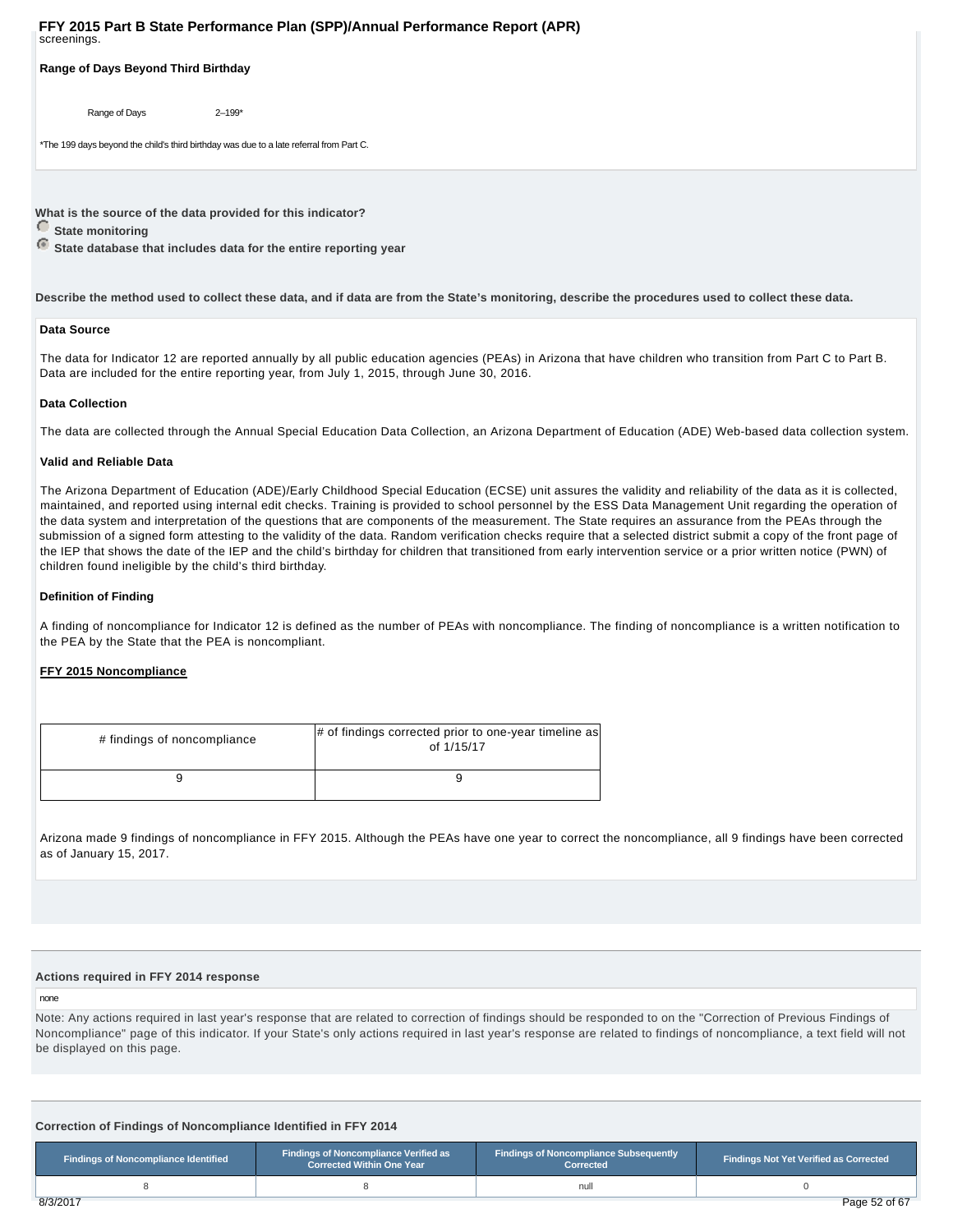<span id="page-52-0"></span>**FFY 2014 Findings of Noncompliance Verified as Corrected**

Describe how the State verified that the source of noncompliance is correctly implementing the regulatory requirements

As specified in OSEP's June 2015 FFY 2013 SPP/APR Response, Arizona verified that each PEA with noncompliance reflected in the data:

- is correctly implementing 34 CFR § 300.124 (b) (i.e., achieved 100% compliance) based on a review of updated data, such as data subsequently collected through on-site monitoring; and
- has corrected each individual case of noncompliance, unless the child is no longer within the jurisdiction of the local education agency (LEA), consistent with OSEP Memorandum 09-02, dated October 17, 2008.

Describe how the State verified that each individual case of noncompliance was corrected

The specific methods Arizona used to verify that PEAs corrected all instances of noncompliance, including child-specific noncompliance, and were correctly implementing the regulatory requirements, based on subsequent file reviews of updated data include the following actions:

- The ADE/ECSE specialists reviewed the written process and procedures for the PEAs' early intervention transitions, including those that were collaboratively developed and agreed upon with AzEIP service coordinators.
- The ADE/ECSE specialists reviewed student data during subsequent visits and/or desk audits of updated data to determine if the PEAs corrected all instances of noncompliance, including child-specific instances, and to ensure ongoing sustainability with the implementation of the regulatory requirements.

#### **OSEP Response**

Because the State reported less than 100% compliance for FFY 2015, the State must report on the status of correction of noncompliance identified in FFY 2015 for this indicator. When reporting on the correction of noncompliance, the State must report, in the FFY 2016 SPP/APR, that it has verified that each LEA with noncompliance identified in FFY 2015 for this indicator: (1) is correctly implementing the specific regulatory requirements (i.e., achieved 100% compliance) based on a review of updated data such as data subsequently collected through on-site monitoring or a State data system; and (2) has corrected each individual case of noncompliance, unless the child is no longer within the jurisdiction of the LEA, consistent with OSEP Memo 09-02. In the FFY 2016 SPP/APR, the State must describe the specific actions that were taken to verify the correction. If the State did not identify any findings of noncompliance in FFY 2015, although its FFY 2015 data reflect less than 100% compliance, provide an explanation of why the State did not identify any findings of noncompliance in FFY 2015.

#### **Required Actions**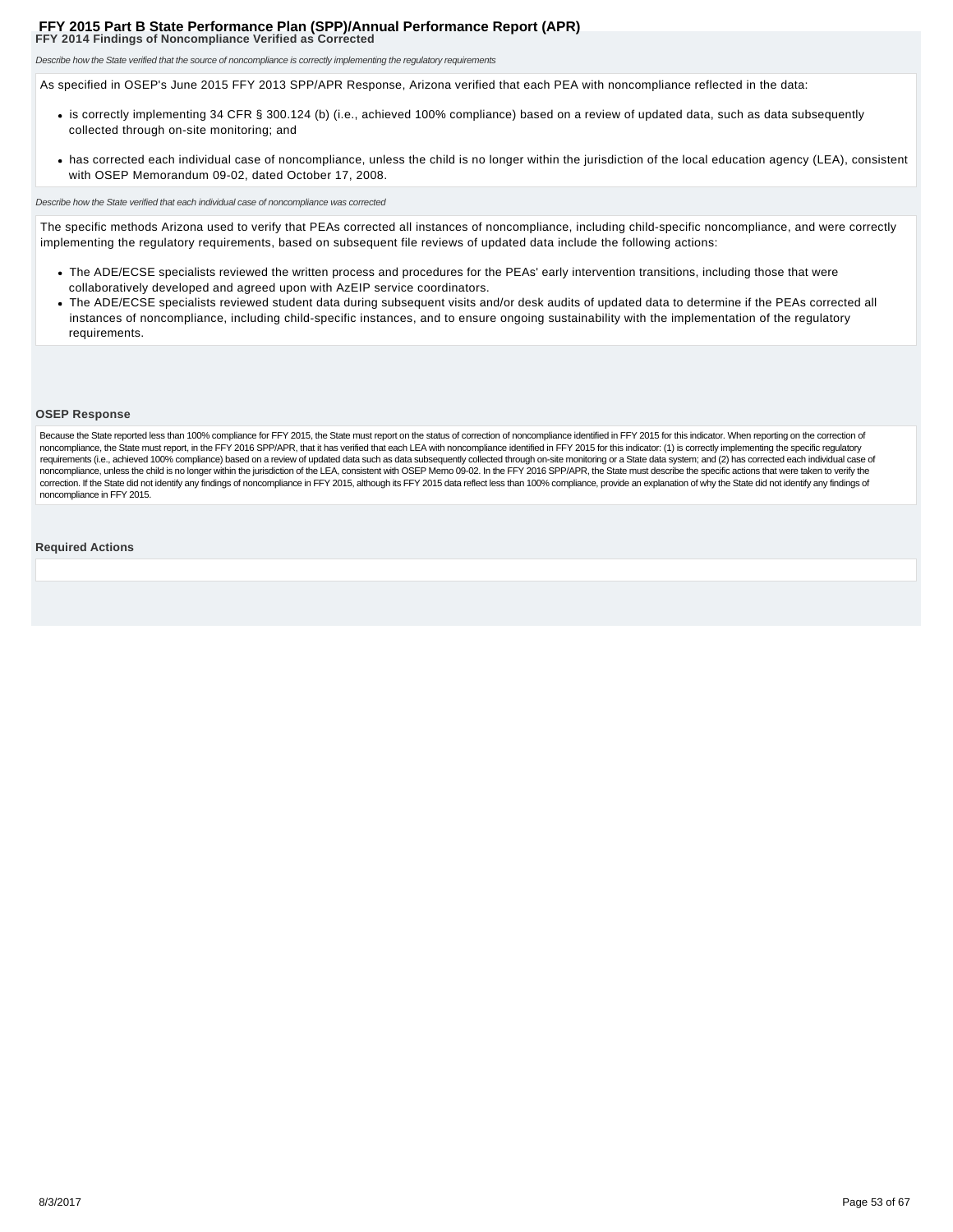# **Indicator 13: Secondary Transition FFY 2015 Part B State Performance Plan (SPP)/Annual Performance Report (APR)**

#### Monitoring Priority: Effective General Supervision Part B / Effective Transition

**Compliance indicator: Percent of youth with IEPs aged 16 and above with an IEP that includes appropriate measurable postsecondary goals that are annually updated and based upon an age appropriate transition assessment, transition services, including courses of study, that will reasonably enable the student to meet those postsecondary goals, and annual IEP goals related to the student's transition services needs. There also must be evidence that the student was invited to the IEP Team meeting where transition services are to be discussed and evidence that, if appropriate, a representative of any participating agency was invited to the IEP Team meeting with the prior consent of the parent or student who has reached the age of majority.**

#### **(20 U.S.C. 1416(a)(3)(B))**

# **Historical Data**

#### Baseline Data: 2009

| <b>FFY</b>                                                 | 2004 | 2005 | 2006 | 2007 | 2008 | 2009   | 2010   | 2011   | 2012   | 2013   | 2014   |
|------------------------------------------------------------|------|------|------|------|------|--------|--------|--------|--------|--------|--------|
| Target                                                     |      |      | 100% | 100% | 100% | 100%   | 100%   | 100%   | 100%   | 100%   | 100%   |
| Data                                                       |      |      |      |      |      | 90.00% | 89.20% | 78.00% | 80.00% | 89.51% | 89.38% |
| Key:<br>Gray - Data Prior to Baseline<br>Yellow - Baseline |      |      |      |      |      |        |        |        |        |        |        |

#### **FFY 2015 - FFY 2018 Targets**

| FFY    | 2015 | 2016 | 2017 | 2018 |
|--------|------|------|------|------|
| Target | 100% | 100% | 100% | 100% |
|        |      |      |      |      |

#### **FFY 2015 SPP/APR Data**

| Number of youth aged 16 and above with IEPs that<br>contain each of the required components for<br>secondary transition | Number of youth with IEPs aged 16 and above | <b>FFY 2014</b><br>Data* | <b>FFY 2015</b><br>Target* | <b>FFY 2015</b><br><b>Data</b> |
|-------------------------------------------------------------------------------------------------------------------------|---------------------------------------------|--------------------------|----------------------------|--------------------------------|
| .605                                                                                                                    | 1.648                                       | 89.38%                   | 100%                       | 97.39%                         |

**What is the source of the data provided for this indicator?**

 **State monitoring**

 **State database that includes data for the entire reporting year**

**Describe the method used to collect these data, and if data are from the State's monitoring, describe the procedures used to collect these data.**

#### **FFY 2015 Findings of Noncompliance**

| Number of findings by incidence of noncompliance | Number of findings by incidence corrected prior to one-year timeline<br>as of 1/29/17 |
|--------------------------------------------------|---------------------------------------------------------------------------------------|
| 43                                               | 40                                                                                    |

Arizona made 43 findings of noncompliance in FFY 2015. Although the PEAs have one year to correct the noncompliance, 40 findings have been corrected as of January 29, 2017.

#### **Data Source**

The data for Indicator 13 are from the Arizona monitoring system. In FFY 2014, public education agencies (PEAs) were selected for monitoring each fiscal year based on the results of a review of the agency's data, including data from the SPP/APR, dispute resolution results, audit findings, and annual determinations. In FFY 2015, the monitoring system changed to include all PEAs with youth with IEPs aged 16 and above. Hence, both the reported Number of youth with IEPs aged 16 and above and the number of youth aged 16 and above with IEPs that contain each of the required components for secondary transition saw a sharp increase for FFY 2015.

The National Secondary Transition Technical Assistance Center (NSTTAC) Indicator 13 Checklist was used as a guide for the eight components that comprise the monitoring line item from which the data are pulled. The eight components are:

- Measurable post secondary goals
- Postsecondary goals updated annually
- Postsecondary goals based upon age-appropriate transition assessments
- Transition services Courses of study
- Annual IEP goals related to transition service needs
- Student invited to IEP meeting
- Representative of participating agency invited to IEP meeting with prior consent of parent or student who has reached the age of majority

#### **Data Collection**

Data are collected from the PEAs during one of three types of monitorings:

- Independent PEAs review student files focusing on Indicator 13. The ADE/ESS specialists validate the compliance calls. The student file forms are submitted to ESS for data entry.
- Guided PEAs review student files and collect data for Indicator 13. The PEAs also focus on identified areas from the risk analysis and determine a root cause for poor performance. The ADE/ESS specialists validate the compliance calls. The student file forms are submitted to ESS for data entry.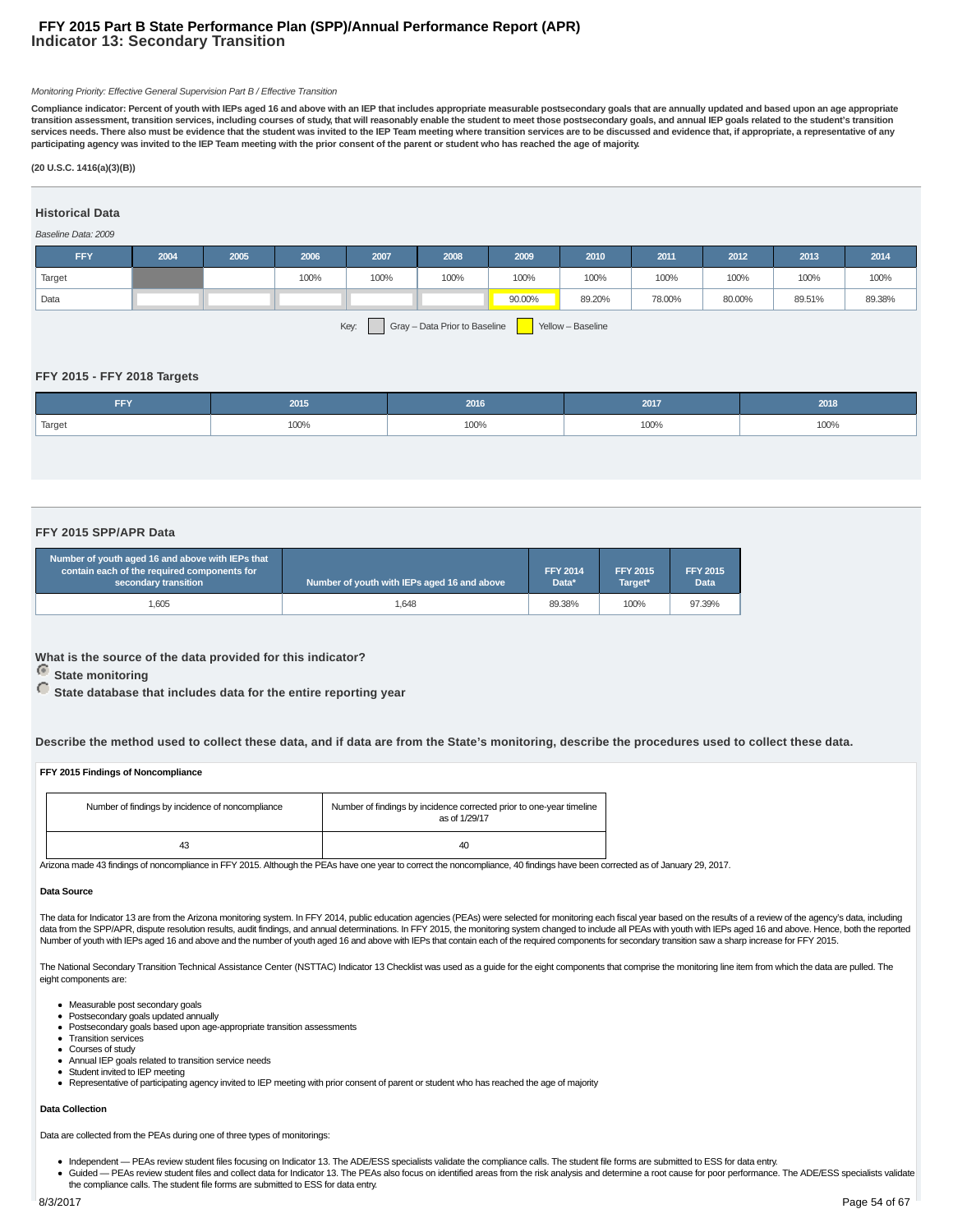# **FFY 2015 Part B State Performance Plan (SPP)/Annual Performance Report (APR)**<br>• Direct — PEAs and the ADE/ESS review student files and collect data for Indicator 13. The ADE/ESS staff inputs data.

#### **Valid and Reliable Data**

The ADE/ESS assures the validity and reliability of the data as it is collected, maintained, and reported through the State monitoring system. Training is provided to all ESS program specialists who monitor to ensure inter reliability for compliance calls according to regulatory requirements. The ADE/ESS staff conducts trainings for PEA staff who will participate in monitorings. The ESS specialists validate and verify the data through on-sit visits or desk audits.

#### **Definition of Finding for Monitoring for FFY 2015**

During FFY 2015, a finding for Indicator 13 was issued when the line item for secondary transition was found to be noncompliant. The finding was a written notification to the PEA by the State that the line item was noncompliant, and the finding included a description of a Federal or State statute or regulation. The source of information on which to base a finding of noncompliance is an individual student file.

# **Provide additional information about this indicator (optional)**

Compliance for this indicator exhibited a marked increase for FFY 2015. This increase is most likely due to the change in data collection from select PEAs to all PEAs whose enrollment included youth with an IEP aged 16 or above.

#### **Actions required in FFY 2014 response**

#### none

Note: Any actions required in last year's response that are related to correction of findings should be responded to on the "Correction of Previous Findings of Noncompliance" page of this indicator. If your State's only actions required in last year's response are related to findings of noncompliance, a text field will not be displayed on this page.

#### **Correction of Findings of Noncompliance Identified in FFY 2014**

| <b>Findings of Noncompliance Identified</b> | <b>Findings of Noncompliance Verified as</b><br><b>Corrected Within One Year</b> | <b>Findings of Noncompliance Subsequently</b><br>Corrected | <b>Findings Not Yet Verified as Corrected</b> |  |  |
|---------------------------------------------|----------------------------------------------------------------------------------|------------------------------------------------------------|-----------------------------------------------|--|--|
|                                             |                                                                                  | null                                                       |                                               |  |  |

#### **FFY 2014 Findings of Noncompliance Verified as Corrected**

Describe how the State verified that the source of noncompliance is correctly implementing the regulatory requirements

The ADE/ESS specialists reviewed the child-specific files from the monitoring to determine that the PEA included the eight components of the secondary transition requirements for the students' IEPs, unless they were no longer within the jurisdiction of the PEA. The ESS specialists reviewed updated data from subsequent files during follow-up visits to determine that the PEAs were correctly implementing the specific regulatory requirements (i.e., achieved 100% compliance) related to secondary transition in conformity with 34 CFR §§ 300.320(b) and 300.321(b).

#### Describe how the State verified that each individual case of noncompliance was corrected

The specific methods Arizona used to verify that PEAs corrected all instances of noncompliance, including child-specific noncompliance, and were correctly implementing the regulatory requirements, based on subsequent file reviews of updated data:

- ADE/ESS specialists conducted follow-up on-site visits and/or desk audits after the monitoring to verify correction of all instances of noncompliance, including those that were child-specific. The specialists reviewed the child specific files to determine that the PEA included the eight components of the secondary transition requirements for the students' IEPs, unless they were no longer within the jurisdiction of the PEA.
- ADE/ESS specialists reviewed updated data from subsequent files during follow-up visits to determine that the PEAs were correctly implementing the specific regulatory requirements (i.e., achieved 100% compliance) related to secondary transition in conformity with 34 CFE §§ 300.320(b) and 300.321(b).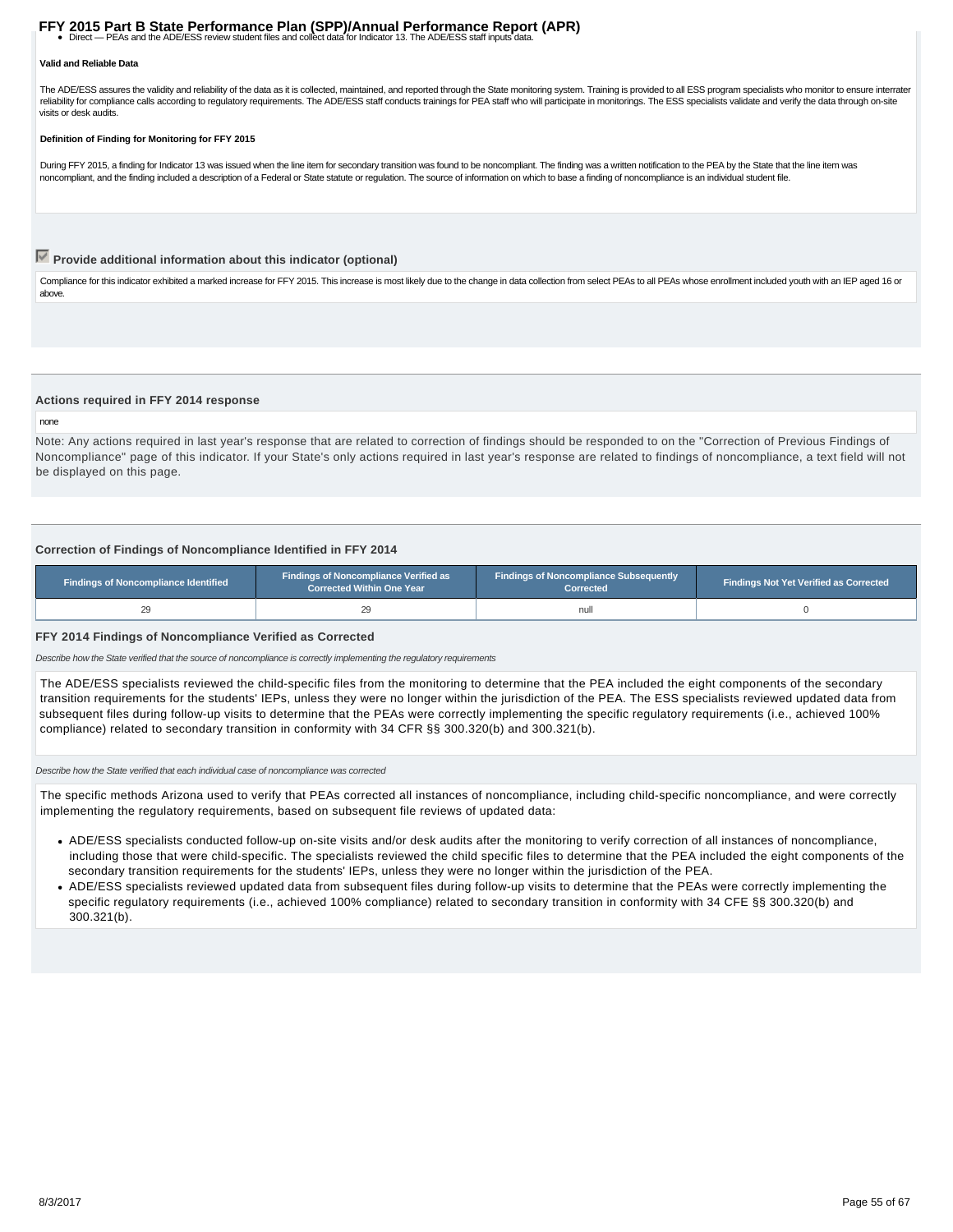#### <span id="page-55-0"></span>**OSEP Response**

Because the State reported less than 100% compliance for FFY 2015, the State must report on the status of correction of noncompliance identified in FFY 2015 for this indicator. When reporting on the correction of noncompliance, the State must report, in the FFY 2016 SPP/APR, that it has verified that each LEA with noncompliance identified in FFY 2015 for this indicator: (1) is correctly implementing the specific regulatory requirements (i.e., achieved 100% compliance) based on a review of updated data such as data subsequently collected through on-site monitoring or a State data system; and (2) has corrected each individual case of<br>noncompli

#### **Required Actions**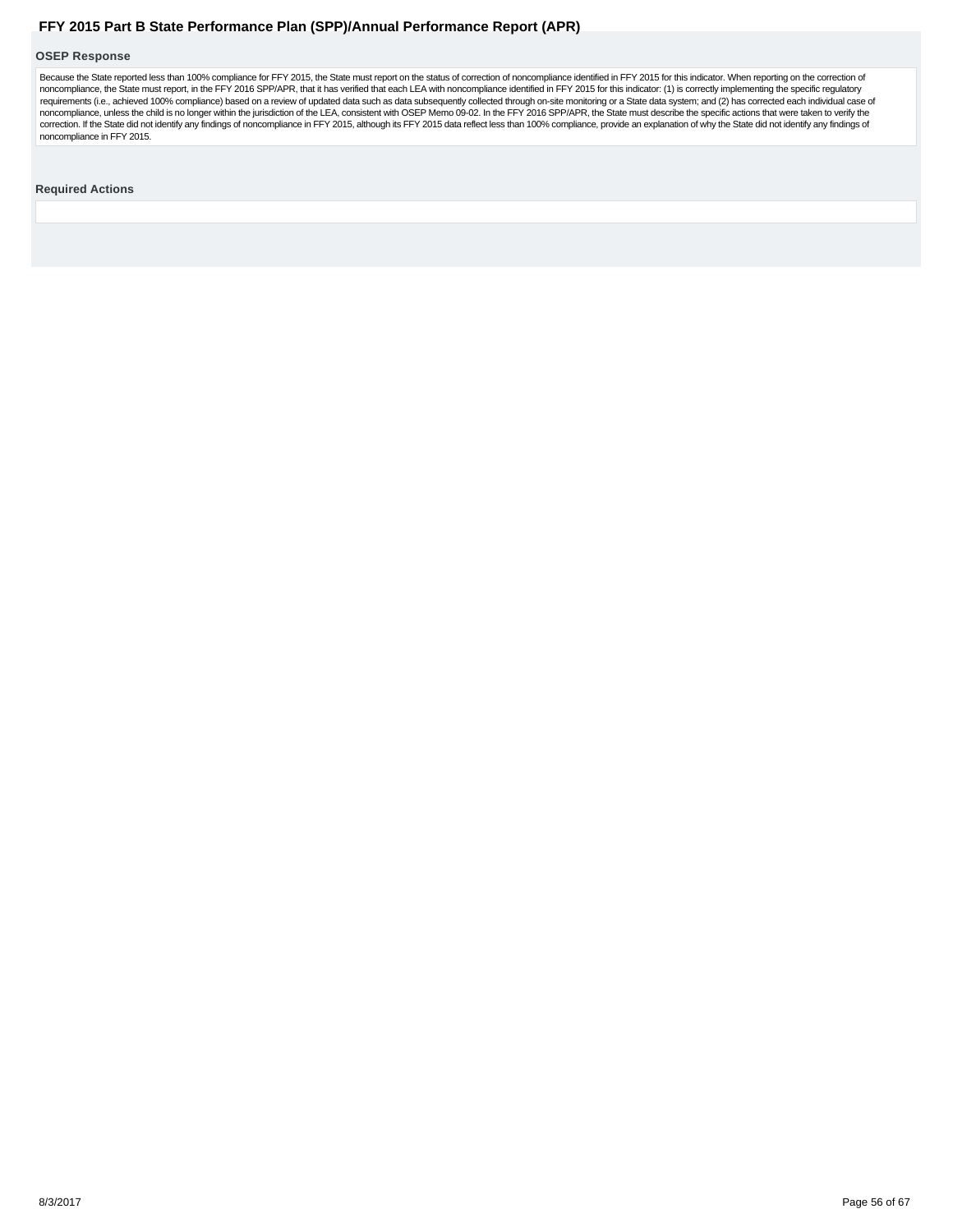# **Indicator 14: Post-School Outcomes FFY 2015 Part B State Performance Plan (SPP)/Annual Performance Report (APR)**

#### Monitoring Priority: Effective General Supervision Part B / Effective Transition

**Results indicator: Percent of youth who are no longer in secondary school, had IEPs in effect at the time they left school, and were:**

- **A. Enrolled in higher education within one year of leaving high school.**
- **B. Enrolled in higher education or competitively employed within one year of leaving high school.**
- **C. Enrolled in higher education or in some other postsecondary education or training program; or competitively employed or in some other employment within one year of leaving high school.**

#### **(20 U.S.C. 1416(a)(3)(B))**

#### **Historical Data**

|   | <b>Baseline</b><br>Year                                                          | FFY           | 2004 | 2005 | 2006 | 2007 | 2008 | 2009   | 2010   | 2011   | 2012   | 2013   | 2014   |
|---|----------------------------------------------------------------------------------|---------------|------|------|------|------|------|--------|--------|--------|--------|--------|--------|
| A | 2011                                                                             | Target $\geq$ |      |      |      |      |      |        | 14.05% |        | 26.60% | 26.60% | 28.10% |
|   |                                                                                  | Data          |      |      |      |      |      | 13.80% | 13.60% | 26.10% | 19.60% | 22.43% | 23.09% |
| B |                                                                                  | Target $\geq$ |      |      |      |      |      |        | 48.65% |        | 60.20% | 60.20% | 62.20% |
|   | 2011                                                                             | Data          |      |      |      |      |      | 48.40% | 46.50% | 59.70% | 49.80% | 57.08% | 58.74% |
|   |                                                                                  | Target $\geq$ |      |      |      |      |      |        | 71.10% |        | 74.10% | 74.10% | 75.40% |
|   | c<br>2011                                                                        | Data          |      |      |      |      |      | 70.60% | 68.50% | 73.60% | 66.90% | 72.52% | 73.51% |
|   | Gray - Data Prior to Baseline<br>Key:<br>Yellow - Baseline<br>Blue - Data Update |               |      |      |      |      |      |        |        |        |        |        |        |

#### **FFY 2015 - FFY 2018 Targets**

| <b>FFY</b>      | 2015   | 2016   | 2017   | 2018   |
|-----------------|--------|--------|--------|--------|
| Target $A \geq$ | 29.60% | 31.10% | 32.60% | 34.10% |
| Target $B \geq$ | 64.20% | 66.20% | 68.20% | 70.20% |
| Target $C \geq$ | 76.70% | 78.00% | 79.30% | 80.60% |

#### Key:

#### **Targets: Description of Stakeholder Input**

### **Targets: Description of Stakeholder Input**

As data and other information became available after the close of the 2014–2015 school year, individuals from the ADE/ESS staff reported on student progress to the Special Education Advisory Panel (SEAP). The SEAP members represent a broad range of stakeholders throughout Arizona. Groups represented on the panel include parents of children with disabilities, individuals with disabilities, teachers, early childhood educators, charter schools, school districts, institutions of higher education that prepare special education and related services personnel, secure care facilities, and public agencies.

During the information-sharing SEAP meeting, the ADE/ESS representatives responded to questions and comments from the SEAP members and considered the panel's advice in determining targets for the future. The specific tasks requested of the SEAP by the ADE/ESS were these: (1) consideration of baseline and trend data for each indicator and (2) assistance in determining appropriate targets for each indicator (where a target was required for the SPP).

In addition to the SEAP's suggestions for targets, ESS requested input from special education administrators through meetings of the regional organizations, small workshops, and large conferences. Finally, ESS created an SPP/APR target workgroup that was open to all ESS staff members. The ADE/ESS data management coordinator trained data managers and administrators on the data requirements and also requested input for improving the State's data collection and reporting process.

| FFY 2015 SPP/APR Data                                                                                                                                                                                                               |         |
|-------------------------------------------------------------------------------------------------------------------------------------------------------------------------------------------------------------------------------------|---------|
| Number of respondent youth who are no longer in secondary school and had IEPs in effect at the time they left school                                                                                                                | 6332.00 |
| 1. Number of respondent youth who enrolled in higher education within one year of leaving high school                                                                                                                               | 1416.00 |
| 2. Number of respondent youth who competitively employed within one year of leaving high school                                                                                                                                     | 2468.00 |
| 3. Number of respondent youth enrolled in some other postsecondary education or training program within one year of leaving high school (but not enrolled in higher education or competitively employed)                            | 508.00  |
| 4. Number of respondent youth who are in some other employment within one year of leaving high school (but not enrolled in higher education, some other postsecondary education or training program,<br>or competitively employed). | 356,00  |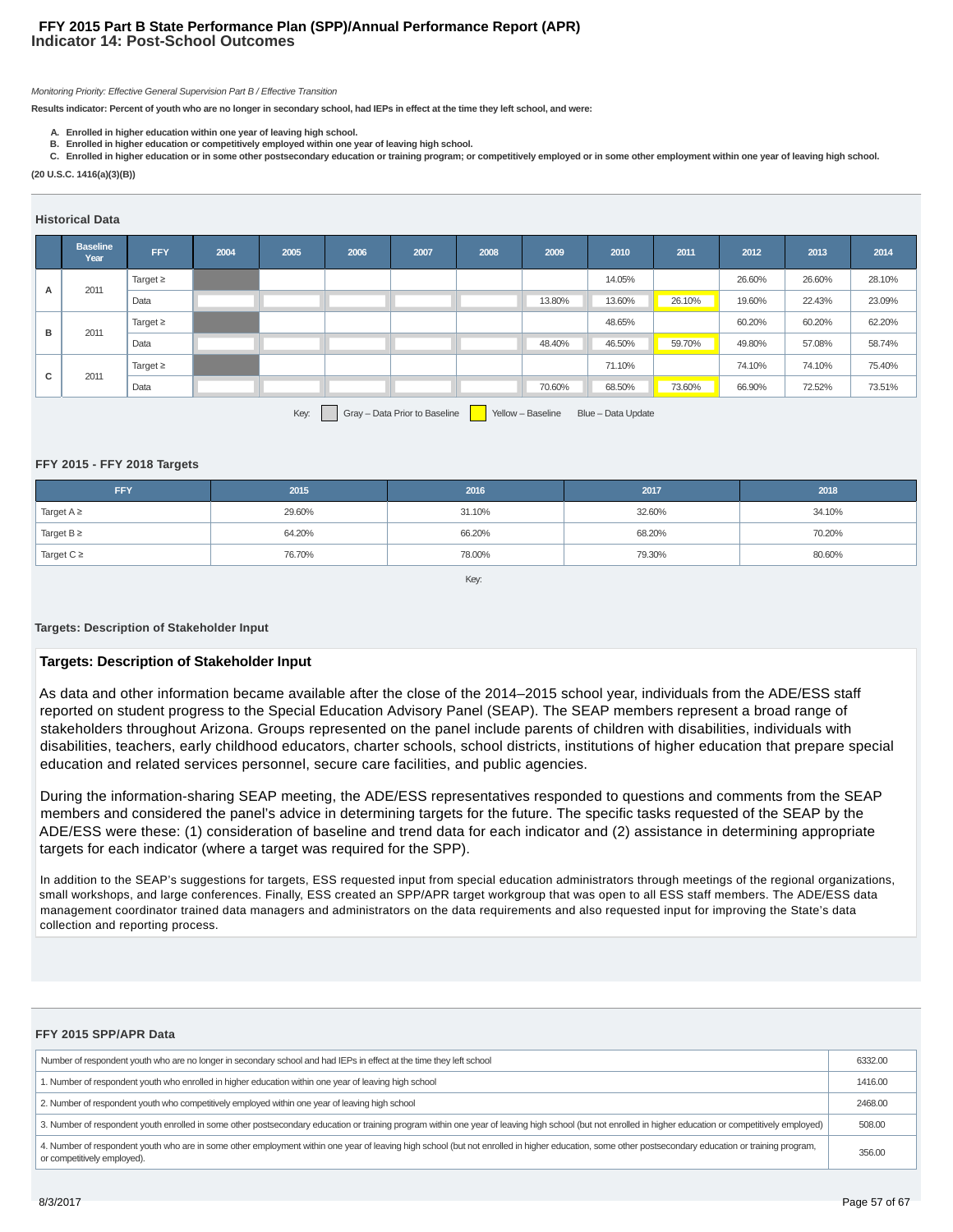|                                                                                                                                                                      | Number of<br>respondent youth | <b>Number of</b><br>respondent youth<br>who are no longer in<br>secondary school and<br>had IEPs in effect at<br>the time they left<br>school | <b>FFY 2014</b><br>Data* | <b>FFY 2015</b><br>Target* | <b>FFY 2015</b><br><b>Data</b> |
|----------------------------------------------------------------------------------------------------------------------------------------------------------------------|-------------------------------|-----------------------------------------------------------------------------------------------------------------------------------------------|--------------------------|----------------------------|--------------------------------|
| A. Enrolled in higher education (1)                                                                                                                                  | 1416.00                       | 6332.00                                                                                                                                       | 23.09%                   | 29.60%                     | 22.36%                         |
| B. Enrolled in higher education or competitively employed within one<br>year of leaving high school (1 +2)                                                           | 3884.00                       | 6332.00                                                                                                                                       | 58.74%                   | 64.20%                     | 61.34%                         |
| C. Enrolled in higher education, or in some other postsecondary<br>education or training program; or competitively employed or in some<br>other employment (1+2+3+4) | 4748.00                       | 6332.00                                                                                                                                       | 73.51%                   | 76.70%                     | 74.98%                         |

**Was sampling used?** No

# **Provide additional information about this indicator (optional)**

## **Data Source and Collection Methods**

Beginning in FFY14, ADE/ESS changed from using a sampling method to a census method to collect post school outcome (PSO) data. This represented a significant change to the sampling method used by ADE/ESS since the inception of OSEP-mandated PSO reporting. ADE/ESS branded the census methodology, "Everyone Counts, Everyone In," to inform PEAs of the change and to facilitate the switch from a sampling to a census data collection methodology. PEAs were provided information on the state's rationale for the change, as well as training and marketing materials designed to assist PEAs that serve transition-aged youth in the collection of post school outcome data annually; this change allowed for better results-driven analysis and improvements to secondary transition programs at the state and local levels. OSEP was informed of this change.

During FFY15, 278 PEAs had leavers who met the criteria (youth with a current IEP who aged out, graduated, or dropped out) for participation in the PSO Survey. Of this number, 158 or 57% of PEAs that were required to participate in the PSO data collection had ten or fewer leavers while 20 or 7% of PEAs had 100 or more leavers. A total of 8,409 youth statewide were eligible to take the PSO Survey during the FFY15 data collection period. Of the 278 PEAs required to participate in the PSO Survey, 268 (96%) met the requirement.

In order for PEAs to communicate with students for the PSO Survey, PEAs gather contact information on student leavers so they can reach these leavers the next year. Schools either input the data into the online PSO data collection system or maintain student contact information locally for use the next year. The PSO data collection system uses a secure application as part of ADEConnect, a secure single sign-on identity management system. The application includes an auto-population of student demographic information and exit reason imported directly from the Student Accountability Information System (SAIS), a Web-based system for reporting all student-level details to the ADE. PEAs designate district or charter school personnel to contact student leavers or designated family members (i.e., parents, grandparents, or guardians), conduct phone interviews, and input survey data into the online PSO data collection system. Youth or family members were contacted between June 1 and September 30, 2016, after they were out of school for at least one year.

# **Missing Data**

Arizona's PSO response rate for FFY15 was 75% (8,409 youth eligible for contact and 6,332 respondents). The FFY15 PSO Survey is missing data on 2,077 former students or 25% of the leavers. An analysis of missing data indicated that the largest segments of missing data were the result of four factors:

- 1. schools were not able to contact leavers after three attempts (939 former students or 45% of the missing data)
- 2. schools did not have correct contact information for leavers (730 former students or 35% of the missing data)
- 3. schools did not collect contact information for leavers (102 former students or 5% of the missing data)
- 4. the respondents refused to participate (187 former students or 10% of the missing data)

# **Selection Bias**

Respondents to the survey were under-representative of the population of youth who dropped out of school. ADE will continue to work with PEAs to identify strategies to encourage survey responses from youth in the dropout category and ensure that PEAs are collecting contact information while students are still enrolled in school.

# **Response Rate**

The FFY15 survey response rate was 75.3%. Arizona's FFY15 census included 8,409 youth who were eligible to take the survey. (The total was adjusted for those who had returned to school or were deceased, or whose data were uploaded by the PEA to the SAIS system in error.) Interviews were conducted with 6,332 youth, young adults, or their family members or 75.3% of the leavers.

# **Representativeness**

The ADE/ESS used the Response Calculator developed by the National Post School Outcomes (NPSO) Center to calculate the representativeness of the respondent group on the characteristics of (a) disability type, (b) ethnicity, (c) gender, and (d) exit status (e.g., 8/3/2017 Page 58 of 67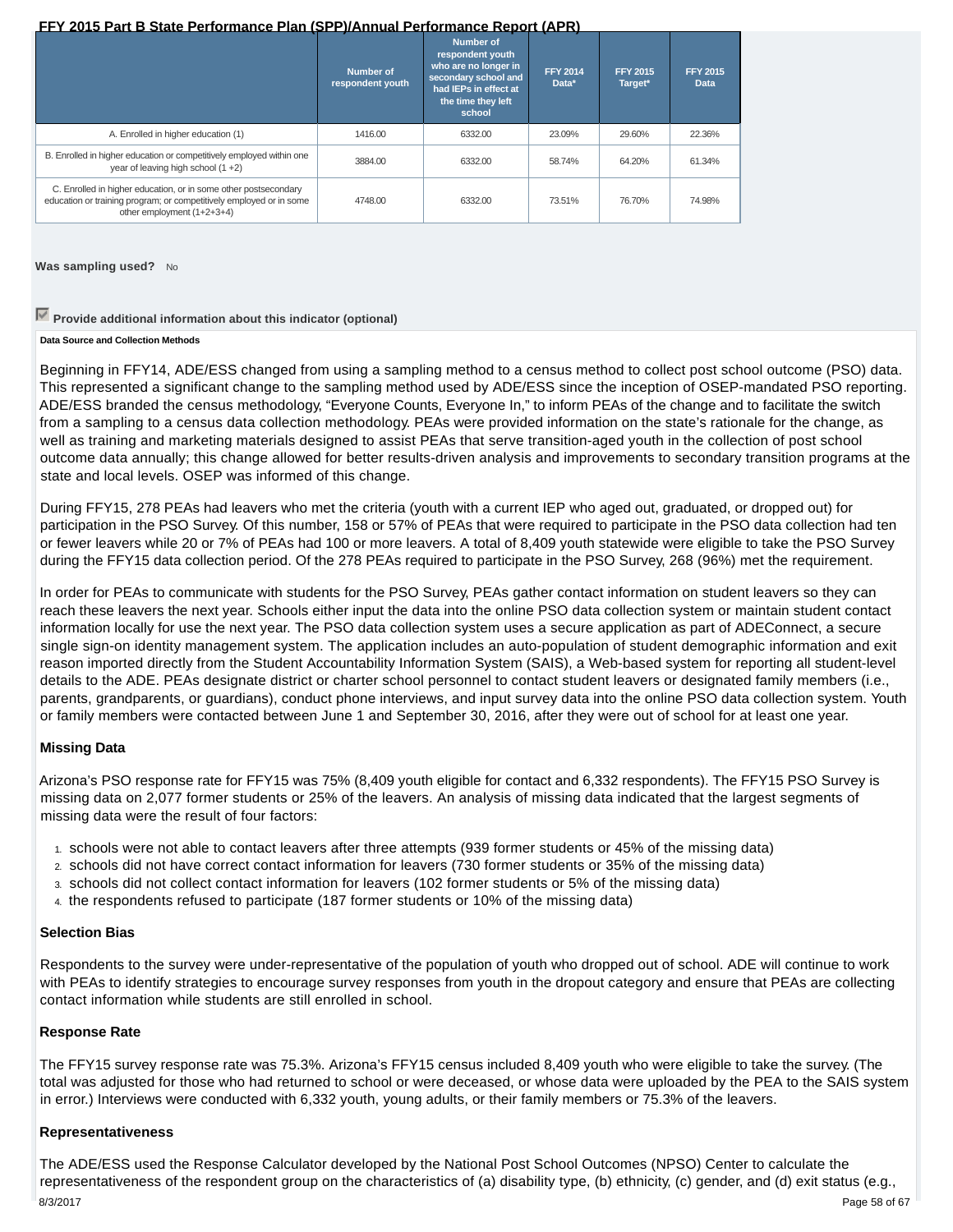<span id="page-58-0"></span>dropout).This calculation determined whether the youth who responded to the interviews were similar to or different from the total population of youth with an IEP exiting school during school year 2014–2015. According to the NPSO Response Calculator, differences between the respondent group and the target leaver group of +/− 3% are important. Negative differences indicate an underrepresentativeness of the group, and positive differences indicate over-representativeness.

Respondents were representative of all 2014–2015 target leavers based on gender, ethnicity, graduation status, and category of disability. As in previous years, youth who dropped out of school were underrepresented compared to the target leaver group. In FFY15, a -5.4% difference between respondents and the target leavers group existed. This represents a 0.3% decrease over FFY14 in dropouts being underrepresented. ADE/ESS will continue its efforts to increase response rates, especially among youth who drop out. Technical assistance and information highlighting tips provided in the NPSO guidance document for contacting hard-to-reach youth is provided to PEAs during PSO trainings and is also posted on the ADE/ESS PSO website.

#### **Actions required in FFY 2014 response**

none

**OSEP Response**

#### **Required Actions**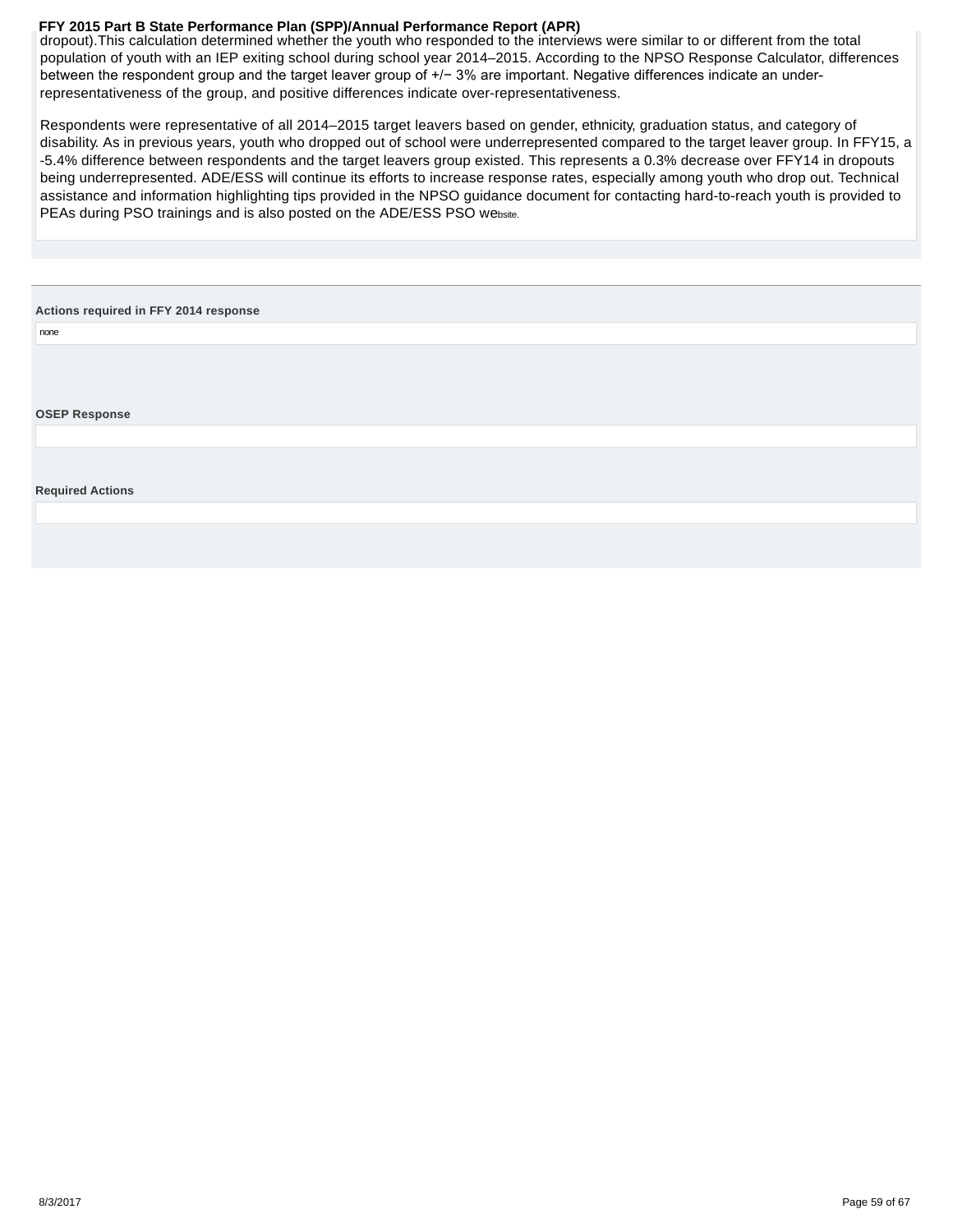# **Indicator 15: Resolution Sessions FFY 2015 Part B State Performance Plan (SPP)/Annual Performance Report (APR)**

Monitoring Priority: Effective General Supervision Part B / General Supervision

**Results indicator: Percent of hearing requests that went to resolution sessions that were resolved through resolution session settlement agreements.**

#### **(20 U.S.C. 1416(a)(3(B))**

| <b>Historical Data</b>                                                           |      |        |        |        |        |        |        |        |        |        |        |
|----------------------------------------------------------------------------------|------|--------|--------|--------|--------|--------|--------|--------|--------|--------|--------|
| Baseline Data: 2005                                                              |      |        |        |        |        |        |        |        |        |        |        |
|                                                                                  |      |        |        |        |        |        |        |        |        |        |        |
| <b>FFY</b>                                                                       | 2004 | 2005   | 2006   | 2007   | 2008   | 2009   | 2010   | 2011   | 2012   | 2013   | 2014   |
| Target $\geq$                                                                    |      |        | 60.00% | 63.00% | 68.00% | 70.00% | 75.00% | 75.50% | 76.00% | 65.22% | 66.00% |
| Data                                                                             |      | 57.90% | 72.70% | 68.20% | 83.90% | 44.70% | 55.88% | 44.83% | 48.39% | 65.22% | 52.38% |
| Gray - Data Prior to Baseline<br>Key:<br>Yellow - Baseline<br>Blue - Data Update |      |        |        |        |        |        |        |        |        |        |        |

# **FFY 2015 - FFY 2018 Targets**

| <b>FFY</b> | 2015   |        | 2016   |        | 2017                     |             |        | 2018   |        |        |                          |        |
|------------|--------|--------|--------|--------|--------------------------|-------------|--------|--------|--------|--------|--------------------------|--------|
| Target     | 65.00% | $\sim$ | 75.00% | 65.00% | $\overline{\phantom{a}}$ | 75.00%<br>. | 68.00% | $\sim$ | 78.00% | 68.00% | $\overline{\phantom{a}}$ | 78.00% |
|            |        |        |        |        |                          | Key:        |        |        |        |        |                          |        |

# **Targets: Description of Stakeholder Input**

As data and other information became available after the close of the 2015–2016 school year, individuals from the ADE/Dispute Resolution staff reported on Section 618, Table 7: Dispute Resolution, under Part B of IDEA, to the Special Education Advisory Panel (SEAP). The SEAP members represent a broad range of stakeholders throughout Arizona. Groups represented on the panel include parents of children with disabilities, individuals with disabilities, teachers, early childhood educators, charter schools, school districts, institutions of higher education that prepare special education and related services personnel, secure care facilities, and public agencies. SEAP provides input and feedback during the process of determining targets, and ADE/Dispute Resolution representatives frequently respond to questions and comments from the SEAP members regarding Table 7 data.

# **Prepopulated Data**

| <b>Source</b>                                                                                            | <b>Date</b> | <b>Description</b>                                                       | <b>Data</b> | <b>Overwrite Data</b> |
|----------------------------------------------------------------------------------------------------------|-------------|--------------------------------------------------------------------------|-------------|-----------------------|
| SY 2015-16 EMAPS IDEA Part B Dispute<br>Resolution Survey; Section C: Due<br><b>Process Complaints</b>   | 11/2/2016   | 3.1(a) Number resolution sessions resolved through settlement agreements | 13          | null                  |
| SY 2015-16 EMAPS IDEA Part B Dispute  <br>Resolution Survey; Section C: Due<br><b>Process Complaints</b> | 11/2/2016   | 3.1 Number of resolution sessions                                        | 22          | null                  |

#### **FFY 2015 SPP/APR Data**

| 3.1(a) Number resolution sessions resolved<br>through settlement agreements | 3.1 Number of resolution sessions | <b>FFY 2014</b><br>Data* | FFY 2015 Target* | <b>FFY 2015</b><br>Data |
|-----------------------------------------------------------------------------|-----------------------------------|--------------------------|------------------|-------------------------|
| 13                                                                          |                                   | 52.38%                   | 65.00% - 75.00%  | 59.09%                  |

#### **Actions required in FFY 2014 response**

none

### **OSEP Response**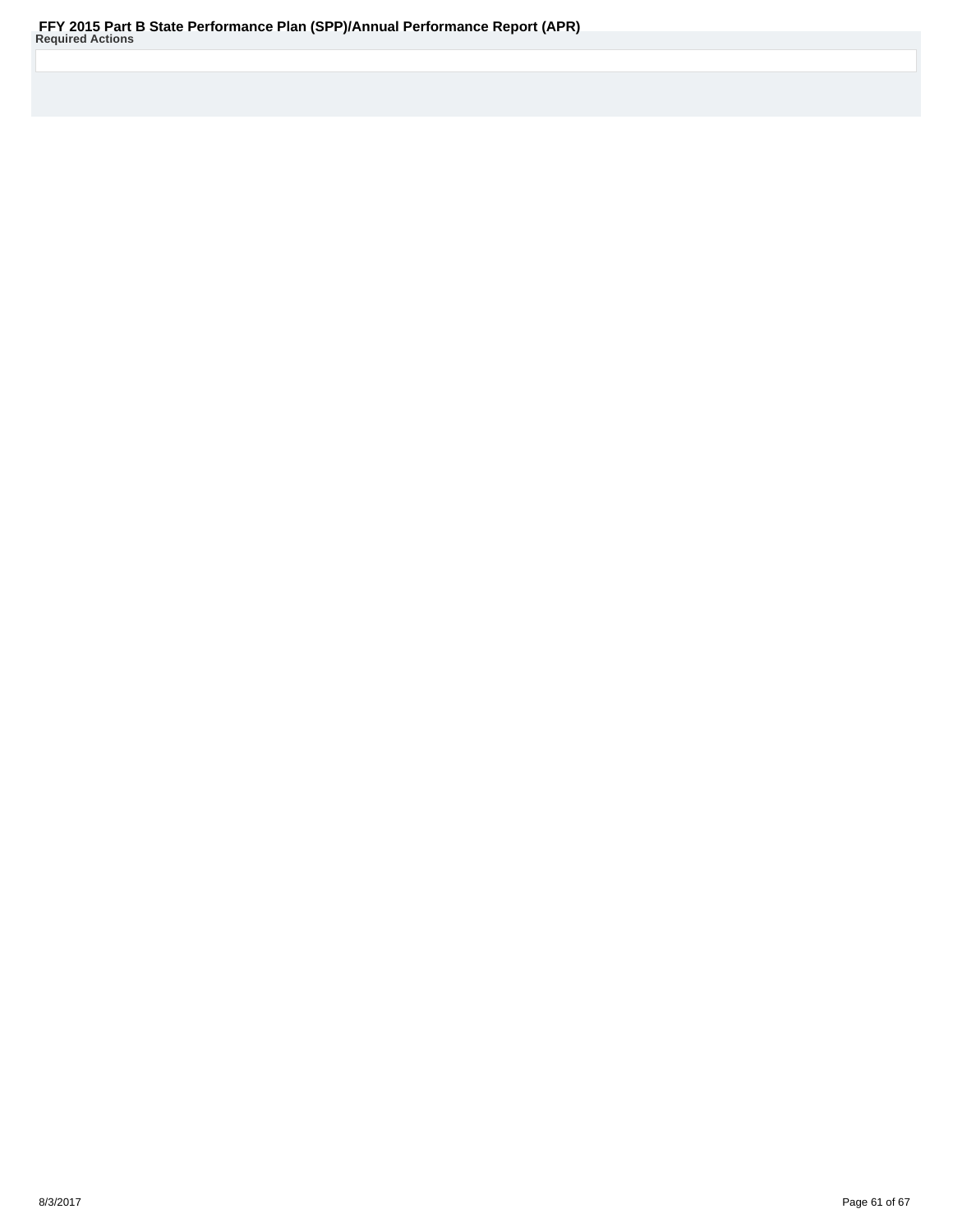# **Indicator 16: Mediation FFY 2015 Part B State Performance Plan (SPP)/Annual Performance Report (APR)**

Monitoring Priority: Effective General Supervision Part B / General Supervision

**Results indicator: Percent of mediations held that resulted in mediation agreements.**

#### **(20 U.S.C. 1416(a)(3(B))**

| <b>Historical Data</b>                                                           |      |        |        |        |        |        |        |        |        |        |        |
|----------------------------------------------------------------------------------|------|--------|--------|--------|--------|--------|--------|--------|--------|--------|--------|
| Baseline Data: 2005                                                              |      |        |        |        |        |        |        |        |        |        |        |
| <b>FFY</b>                                                                       | 2004 | 2005   | 2006   | 2007   | 2008   | 2009   | 2010   | 2011   | 2012   | 2013   | 2014   |
| Target $\geq$                                                                    |      |        | 82.50% | 83.00% | 83.50% | 84.00% | 84.50% | 85.00% | 85.50% | 72.22% | 74.00% |
| Data                                                                             |      | 82.00% | 73.90% | 70.80% | 70.30% | 85.71% | 69.00% | 82.86% | 86.49% | 72.22% | 62.86% |
| Gray - Data Prior to Baseline<br>Key:<br>Yellow - Baseline<br>Blue - Data Update |      |        |        |        |        |        |        |        |        |        |        |

### **FFY 2015 - FFY 2018 Targets**

| <b>FFY</b> | 2015   |        | 2016   |        | 2017                     |        |        | 2018   |        |        |                          |        |
|------------|--------|--------|--------|--------|--------------------------|--------|--------|--------|--------|--------|--------------------------|--------|
| Target     | 72.00% | $\sim$ | 82.00% | 72.00% | $\overline{\phantom{a}}$ | 82.00% | 74.00% | $\sim$ | 84.00% | 74.00% | $\overline{\phantom{a}}$ | 84.00% |
|            |        |        |        |        |                          | Key:   |        |        |        |        |                          |        |

# **Targets: Description of Stakeholder Input**

As data and other information became available after the close of the 2015–2016 school year, individuals from the ADE/Dispute Resolution staff reported on Section 618, Table 7: Dispute Resolution, under Part B of IDEA, to the Special Education Advisory Panel (SEAP). The SEAP members represent a broad range of stakeholders throughout Arizona. Groups represented on the panel include parents of children with disabilities, individuals with disabilities, teachers, early childhood educators, charter schools, school districts, institutions of higher education that prepare special education and related services personnel, secure care facilities, and public agencies. SEAP provides input and feedback during the process of determining targets, and ADE/Dispute Resolution representatives frequently respond to questions and comments from the SEAP members regarding Table 7 data.

# **Prepopulated Data**

| Source                                                                                      | <b>Date</b> | <b>Description</b>                                                  | <b>Data</b> | <b>Overwrite Data</b> |
|---------------------------------------------------------------------------------------------|-------------|---------------------------------------------------------------------|-------------|-----------------------|
| SY 2015-16 EMAPS IDEA Part B Dispute<br>Resolution Survey; Section B: Mediation<br>Requests | 11/2/2016   | 2.1.a.i Mediations agreements related to due process complaints     | 14          | null                  |
| SY 2015-16 EMAPS IDEA Part B Dispute<br>Resolution Survey; Section B: Mediation<br>Requests | 11/2/2016   | 2.1.b. iMediations agreements not related to due process complaints | 22          | null                  |
| SY 2015-16 EMAPS IDEA Part B Dispute<br>Resolution Survey; Section B: Mediation<br>Requests | 11/2/2016   | 2.1 Mediations held                                                 | 46          | null                  |

#### **FFY 2015 SPP/APR Data**

| related to due process<br>complaints | 2.1.a. i Mediations agreements 2.1.b. i Mediations agreements<br>not related to due process<br>complaints | 2.1 Mediations held | <b>FFY 2014</b><br>Data* | FFY 2015 Target* | <b>FFY 2015</b><br><b>Data</b> |
|--------------------------------------|-----------------------------------------------------------------------------------------------------------|---------------------|--------------------------|------------------|--------------------------------|
| 14                                   |                                                                                                           | 46                  | 62.86%                   | 72.00% - 82.00%  | 78.26%                         |

#### **Actions required in FFY 2014 response**

none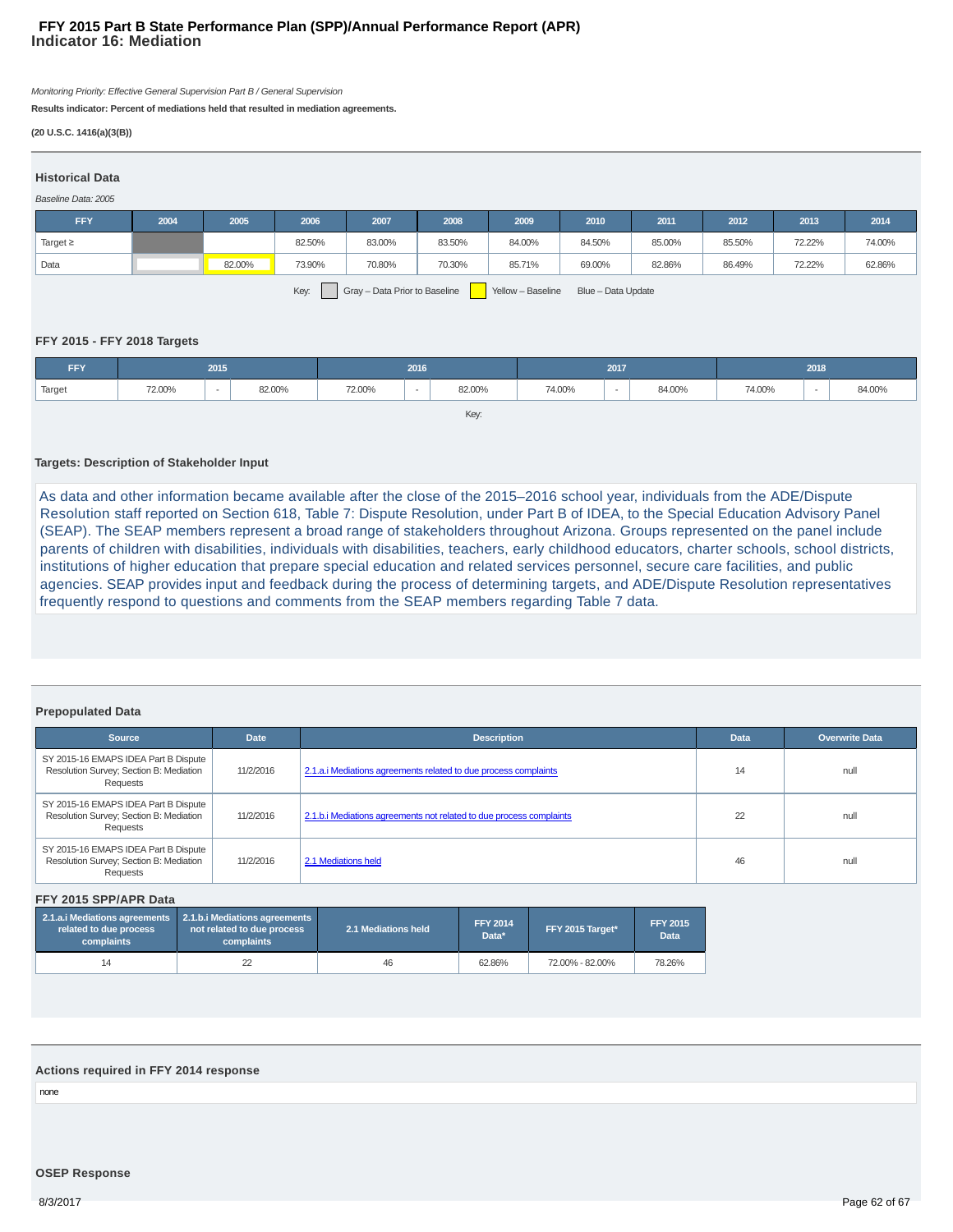<span id="page-62-0"></span>**Required Actions**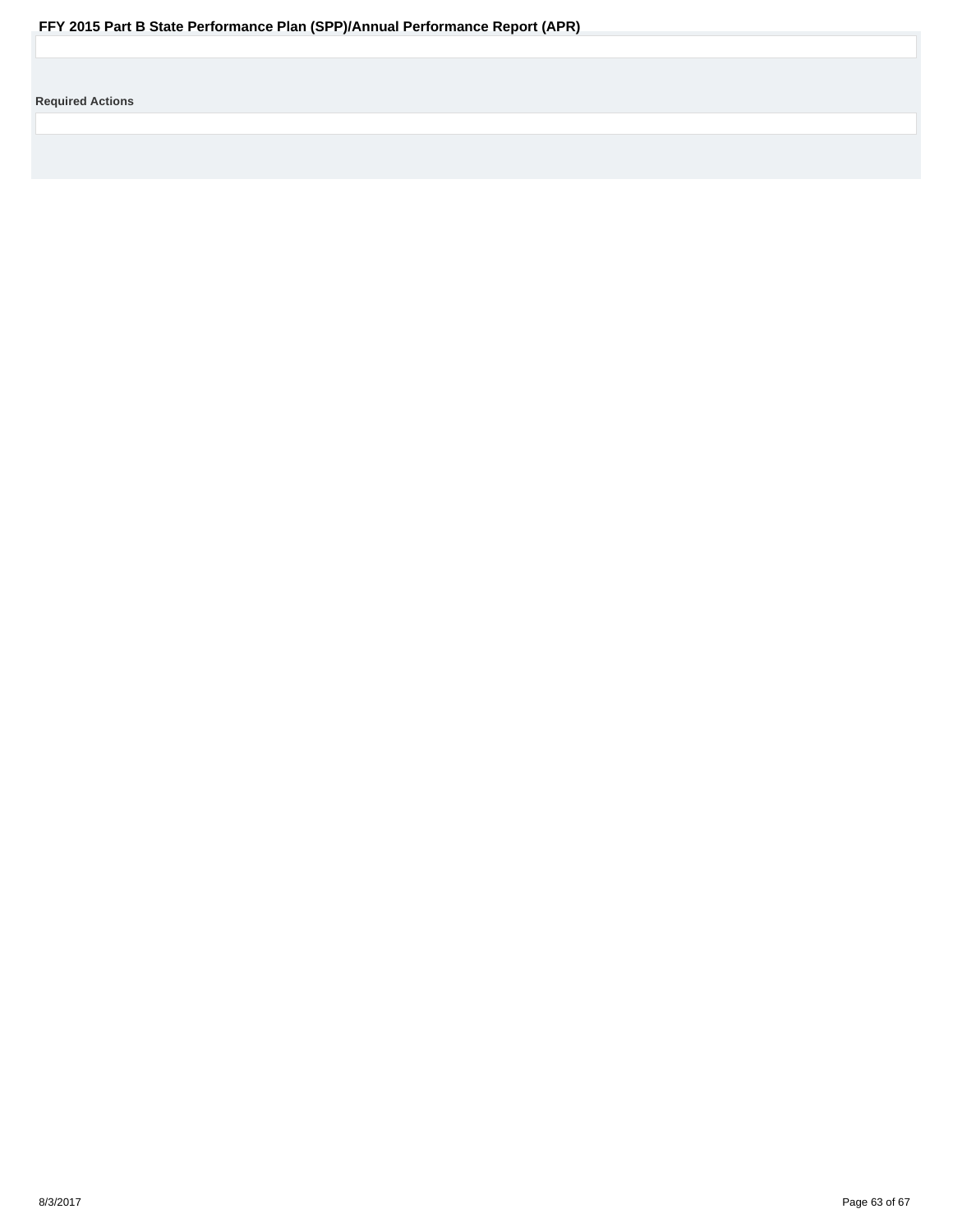# **Indicator 17: State Systemic Improvement Plan FFY 2015 Part B State Performance Plan (SPP)/Annual Performance Report (APR)**

#### Monitoring Priority: General Supervision

**Results indicator: The State's SPP/APR includes a State Systemic Improvement Plan (SSIP) that meets the requirements set forth for this indicator.**

| <b>Reported Data</b>                                                             |                 |        |       |  |  |  |
|----------------------------------------------------------------------------------|-----------------|--------|-------|--|--|--|
| Baseline Data: 2015                                                              |                 |        |       |  |  |  |
| <b>FFY</b>                                                                       | 2013            | 2014   | 2015  |  |  |  |
| Target $\geq$                                                                    |                 | 14.60% |       |  |  |  |
| Data                                                                             | 14.20%<br>0.69% |        | 6.40% |  |  |  |
| Gray - Data Prior to Baseline<br>Key:<br>Yellow - Baseline<br>Blue - Data Update |                 |        |       |  |  |  |

#### **FFY 2016 - FFY 2018 Targets**

| <b>FFY</b>    | 2016  | 2017   | 2018   |  |  |
|---------------|-------|--------|--------|--|--|
| Target $\geq$ | 8.60% | 10.80% | 12.99% |  |  |
| Key:          |       |        |        |  |  |

#### **Description of Measure**

**Targets: Description of Stakeholder Input**

As data and other information became available after the close of the 2015-2016 school year, individuals from the ADE/ESS staff reported to the Special Education Advisory Panel (SEAP), Arizona's advisory group. The SEAP is composed of a broad range of stakeholders throughout Arizona. Groups represented on the panel include parents of children with disabilities, individuals with disabilities, teachers, early childhood educators, charter schools, school districts, institutions of higher education that prepare special education and related services personnel, secure care facilities, and public agencies. SEAP provides input and feedback during the process of determining targets, and ADE/ESS representatives respond to questions and comments from the SEAP members regarding indicator data.

In addition to the SEAP's suggestions, ESS requested input from special education administrators through meetings of the regional organizations, small workshops, and large conferences.

#### **Overview**

#### **Data Analysis**

A description of how the State identified and analyzed key data, including data from SPP/APR indicators, 618 data collections, and other available data as applicable, to: (1) select the State-identified Measurable Result(s Children with Disabilities, and (2) identify root causes contributing to low performance. The description must include information about how the data were disaggregated by multiple variables (e.g., LEA, region, race/ethnic gender, disability category, placement, etc.). As part of its data analysis, the State should also consider compliance data and whether those data present potential barriers to improvement. In addition, if the State identi concerns about the quality of the data, the description must include how the State will address these concerns. Finally, if additional data are needed, the description should include the methods and timelines to collect an the additional data.

#### **Analysis of State Infrastructure to Support Improvement and Build Capacity**

A description of how the State analyzed the capacity of its current infrastructure to support improvement and build capacity in LEAs to implement, scale up, and sustain the use of evidence-based practices to improve result children with disabilities. State systems that make up its infrastructure include, at a minimum: governance, fiscal, quality standards, professional development, data, technical assistance, and accountability/monitoring. T description must include current strengths of the systems, the extent the systems are coordinated, and areas for improvement of functioning within and across the systems. The State must also identify current State-level improvement plans and initiatives, including special and general education improvement plans and initiatives, and describe the extent that these initiatives are aligned, and how they are, or could be, integrated with, the Finally, the State should identify representatives (e.g., offices, agencies, positions, individuals, and other stakeholders) that were involved in developing Phase I of the SSIP and that will be involved in developing and Phase II of the SSIP.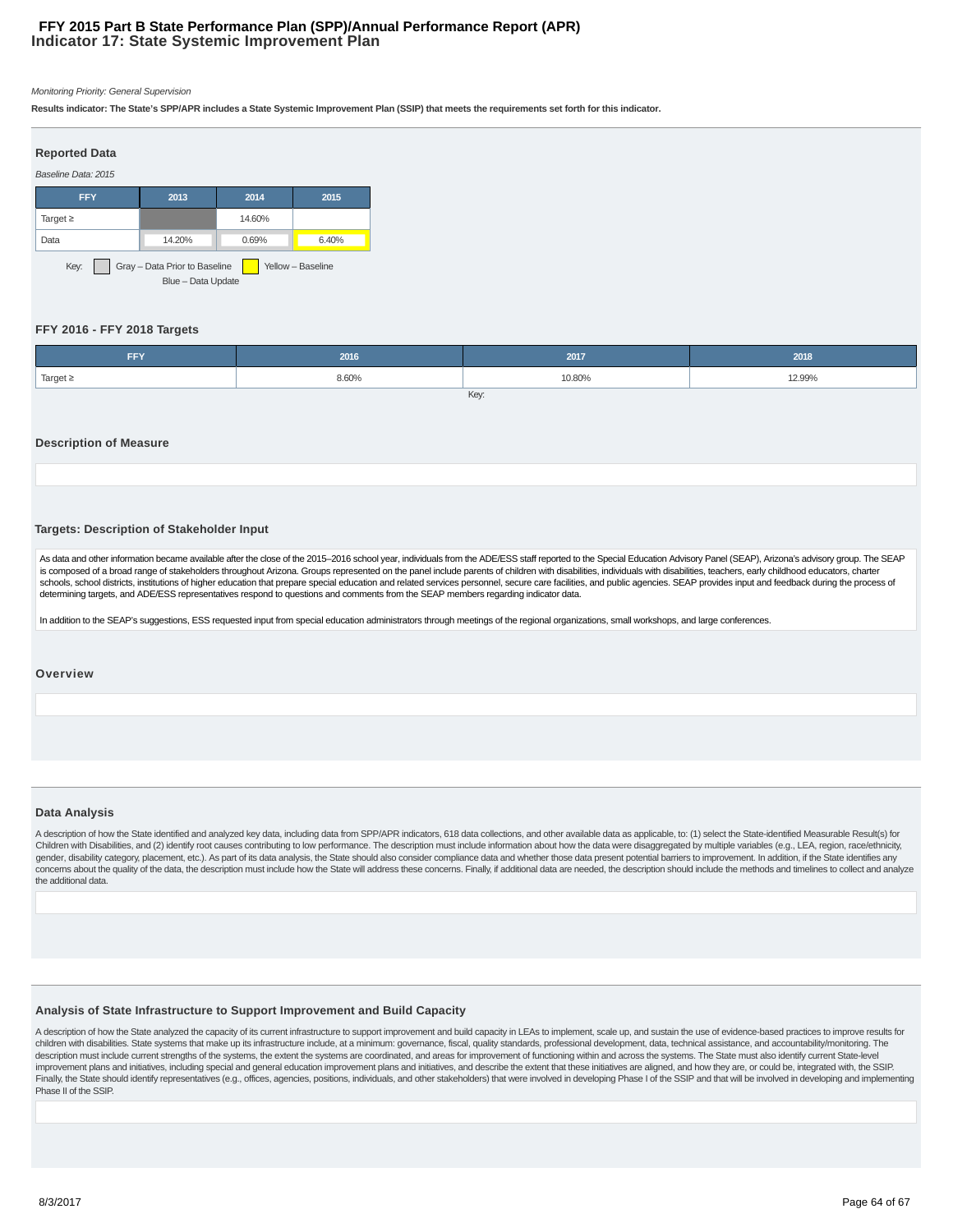#### **State-identified Measurable Result(s) for Children with Disabilities**

A statement of the result(s) the State intends to achieve through the implementation of the SSIP. The State-identified result(s) must be aligned to an SPP/APR indicator or a component of an SPP/APR indicator. The Stateidentified result(s) must be clearly based on the Data and State Infrastructure Analyses and must be a child-level outcome in contrast to a process outcome. The State may select a single result (e.g., increasing the gradua rate for children with disabilities) or a cluster of related results (e.g., increasing the graduation rate and decreasing the dropout rate for children with disabilities).

Statement

Description

#### **Selection of Coherent Improvement Strategies**

An explanation of how the improvement strategies were selected, and why they are sound, logical and aligned, and will lead to a measurable improvement in the State-identified result(s). The improvement strategies should include the strategies, identified through the Data and State Infrastructure Analyses, that are needed to improve the State-infrastructure and to support LEA implementation of evidence-based practices to improve the Stateidentified Measurable Result(s) for Children with Disabilities. The State must describe how implementation of the improvement strategies will address identified root causes for low performance and ultimately build LEA capa to achieve the State-identified Measurable Result(s) for Children with Disabilities.

#### **Theory of Action**

A graphic illustration that shows the rationale of how implementing the coherent set of improvement strategies selected will increase the State's capacity to lead meaningful change in LEAs, and achieve improvement in the S identified Measurable Result(s) for Children with Disabilities.

**Submitted Theory of Action: No Theory of Action Submitted** 

**Provide a description of the provided graphic illustration (optional)** 

#### **Infrastructure Development**

(a) Specify improvements that will be made to the State infrastructure to better support EIS programs and providers to implement and scale up EBPs to improve results for infants and toddlers with disabilities and their fam (b) Identify the steps the State will take to further align and leverage current improvement plans and other early learning initiatives and programs in the State, including Race to the Top-Early Learning Challenge, Home Vi Program, Early Head Start and others which impact infants and toddlers with disabilities and their families.

(c) Identify who will be in charge of implementing the changes to infrastructure, resources needed, expected outcomes, and timelines for completing improvement efforts.

(d) Specify how the State will involve multiple offices within the State Lead Agency, as well as other State agencies and stakeholders in the improvement of its infrastructure.

#### **Support for EIS programs and providers Implementation of Evidence-Based Practices**

(a) Specify how the State will support EIS providers in implementing the evidence-based practices that will result in changes in Lead Agency, EIS program, and EIS provider practices to achieve the SIMR(s) for infants and toddlers with disabilities and their families.

(b) Identify steps and specific activities needed to implement the coherent improvement strategies, including communication strategies and stakeholder involvement; how identified barriers will be addressed; who will be in of implementing; how the activities will be implemented with fidelity; the resources that will be used to implement them; and timelines for completion.

(c) Specify how the State will involve multiple offices within the Lead Agency (and other State agencies such as the SEA) to support EIS providers in scaling up and sustaining the implementation of the evidence-based pract once they have been implemented with fidelity.

#### **Evaluation**

(a) Specify how the evaluation is aligned to the theory of action and other components of the SSIP and the extent to which it includes short-term and long-term objectives to measure implementation of the SSIP and its impac achieving measurable improvement in SIMR(s) for infants and toddlers with disabilities and their families.

(b) Specify how the evaluation includes stakeholders and how information from the evaluation will be disseminated to stakeholders.

(c) Specify the methods that the State will use to collect and analyze data to evaluate implementation and outcomes of the SSIP and the progress toward achieving intended improvements in the SIMR(s).

(d) Specify how the State will use the evaluation data to examine the effectiveness of the implementation; assess the State's progress toward achieving intended improvements; and to make modifications to the SSIP as necess

#### **Technical Assistance and Support**

Describe the support the State needs to develop and implement an effective SSIP. Areas to consider include: Infrastructure development; Support for EIS programs and providers implementation of EBP; Evaluation; and Stakeholder involvement in Phase II.